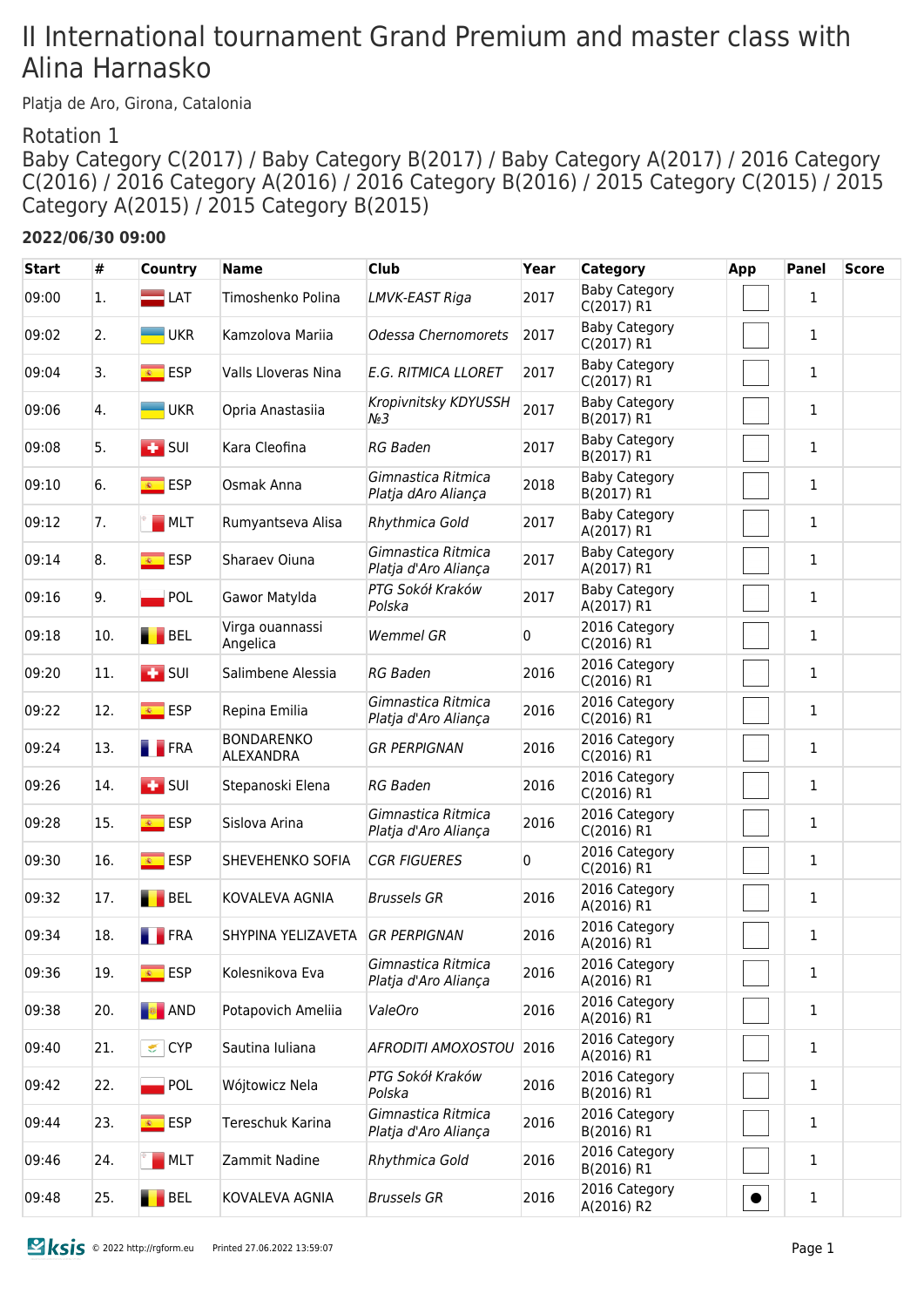| <b>Start</b> | #   | <b>Country</b>                   | <b>Name</b>                                | <b>Club</b>                                | Year | Category                    | <b>App</b> | Panel        | <b>Score</b> |
|--------------|-----|----------------------------------|--------------------------------------------|--------------------------------------------|------|-----------------------------|------------|--------------|--------------|
| 09:50        | 26. | <b>FRA</b>                       | SHYPINA YELIZAVETA                         | <b>GR PERPIGNAN</b>                        | 2016 | 2016 Category<br>A(2016) R2 | O          | $\mathbf{1}$ |              |
| 09:52        | 27. | $\overline{\bullet}$ ESP         | Kolesnikova Eva                            | Gimnastica Ritmica<br>Platja d'Aro Aliança | 2016 | 2016 Category<br>A(2016) R2 | $\bullet$  | 1            |              |
| 09:54        | 28. | <b>E</b> AND                     | Potapovich Ameliia                         | ValeOro                                    | 2016 | 2016 Category<br>A(2016) R2 | $\bigcirc$ | $\mathbf{1}$ |              |
| 09:56        | 29. | CYP                              | Sautina Iuliana                            | AFRODITI AMOXOSTOU 2016                    |      | 2016 Category<br>A(2016) R2 | $\bigcirc$ | $\mathbf{1}$ |              |
| 09:58        | 30. | MLT                              | Erhan Victoria                             | Rhythmica Gold                             | 2015 | 2015 Category<br>C(2015) R1 |            | $\mathbf{1}$ |              |
| 10:00        | 31. | $\overline{\bullet}$ ESP         | Podzigun Olexandra                         | CR Pla de l'Estany                         | 2015 | 2015 Category<br>C(2015) R1 |            | $\mathbf{1}$ |              |
| 10:02        | 32. | MCT                              | Albinskya Lilliana                         | Rhythmica Gold                             | 2015 | 2015 Category<br>C(2015) R1 |            | $\mathbf{1}$ |              |
| 10:04        | 33. | $\overline{1}$ SUI               | Herdt Eleonora                             | <b>RG Baden</b>                            | 2015 | 2015 Category<br>C(2015) R1 |            | $\mathbf{1}$ |              |
| 10:06        | 34. | $\overline{\bullet}$ ESP         | Smirnova Anna                              | Gimnastica Ritmica<br>Platja d'Aro Aliança | 2015 | 2015 Category<br>C(2015) R1 |            | $\mathbf{1}$ |              |
| 10:08        | 35. | <b>FRA</b>                       | <b>Sterpione Candice</b>                   | <b>AEB GYM CHAMBERY</b>                    | 2015 | 2015 Category<br>C(2015) R1 |            | 1            |              |
| 10:10        | 36. | $\equiv$ LAT                     | Pavluka Miroslava                          | <b>LMVK-EAST Riga</b>                      | 2015 | 2015 Category<br>C(2015) R1 |            | 1            |              |
| 10:12        | 37. | $\overline{1}$ SUI               | Landi Emilia                               | <b>RG Baden</b>                            | 2015 | 2015 Category<br>C(2015) R1 |            | 1            |              |
| 10:14        | 38. | <b>ESP</b>                       | <b>CLERIGUES ALEXIA</b>                    | <b>CGR FIGUERES</b>                        | 0    | 2015 Category<br>C(2015) R1 |            | 1            |              |
| 10:16        | 39. | $\Box$ LAT                       | Dubinina Vlada                             | LMVK-EAST Riga                             | 2015 | 2015 Category<br>A(2015) R1 |            | $\mathbf{1}$ |              |
| 10:18        | 40. | BEL                              | <b>TUDORACHE PATRICIA Brussels GR</b>      |                                            | 2015 | 2015 Category<br>A(2015) R1 |            | 1            |              |
| 10:20        | 41. | $\Box$ LAT                       | Ponomarenko Violeta                        | LMVK-EAST Riga                             | 2015 | 2015 Category<br>A(2015) R1 |            | 1            |              |
| 10:22        | 42. | $\blacksquare$ UKR               | Lykova Zlata                               | Dnipro «GRACE»                             | 2015 | 2015 Category<br>A(2015) R1 |            | 1            |              |
| 10:24        | 43. | $\blacksquare$ LAT               | Jacenko Milana                             | LMVK-EAST Riga                             | 2015 | 2015 Category<br>A(2015) R1 |            | $\mathbf 1$  |              |
| 10:26        | 44. | CYP                              | Lavrynovych Evelina                        | AFRODITI AMOXOSTOU 2015                    |      | 2015 Category<br>A(2015) R1 |            | 1            |              |
| 10:28        | 45. | $\overline{\bullet}$ ESP         | Yakumenko<br>Olexandra                     | Gimnastica Ritmica<br>Platja d'Aro Aliança | 2015 | 2015 Category<br>A(2015) R1 |            | 1            |              |
| 10:30        | 46. | $\blacksquare$ LAT               | Galajeva Darja                             | LMVK-EAST Riga                             | 2015 | 2015 Category<br>A(2015) R1 |            | 1            |              |
| 10:32        | 47. | $=$ LAT                          | Petrosjana Amelija                         | LMVK-EAST Riga                             | 2015 | 2015 Category<br>A(2015) R1 |            | 1            |              |
| 10:34        | 48. | CYP                              | Olenina Vera                               | AFRODITI AMOXOSTOU                         | 2015 | 2015 Category<br>A(2015) R1 |            | 1            |              |
| 10:36        | 49. | <mark>⊛ ESP</mark>               | Sidorova Dana                              | Gimnastica Ritmica<br>Platja d'Aro Aliança | 2015 | 2015 Category<br>A(2015) R1 |            | 1            |              |
| 10:38        | 50. | $\blacksquare$ LAT               | Timoshenko Jevgenija <i>LMVK-EAST Riga</i> |                                            | 2015 | 2015 Category<br>A(2015) R1 |            | 1            |              |
| 10:40        | 51. | $\left  \frac{1}{2} \right $ SUI | Leontieva Yuna                             | <b>RG Baden</b>                            | 2015 | 2015 Category<br>B(2015) R1 |            | 1            |              |
| 10:42        | 52. | <b>FRA</b>                       | PRODEL BEATRICE                            | <b>GR PERPIGNAN</b>                        | 2015 | 2015 Category<br>B(2015) R1 |            | 1            |              |
| 10:44        | 53. | <b>UKR</b>                       | Kabanova Zlata                             | Kropivnitsky KDYUSSH<br>$N_2$ 3            | 2015 | 2015 Category<br>B(2015) R1 |            | 1            |              |
| 10:46        | 54. | $\left  \frac{1}{2} \right $ SUI | Hirt Sofia                                 | <b>RG Baden</b>                            | 2015 | 2015 Category<br>B(2015) R1 |            | 1            |              |
| 10:48        | 55. | $\blacksquare$ LAT               | Baranova Aleksandra                        | LMVK-EAST Riga                             | 2015 | 2015 Category<br>B(2015) R1 |            | 1            |              |
| 10:50        | 56. | <b>UKR</b>                       | Sorokina Uliana                            | Odessa Chernomorets                        | 2015 | 2015 Category<br>B(2015) R1 |            | $\mathbf 1$  |              |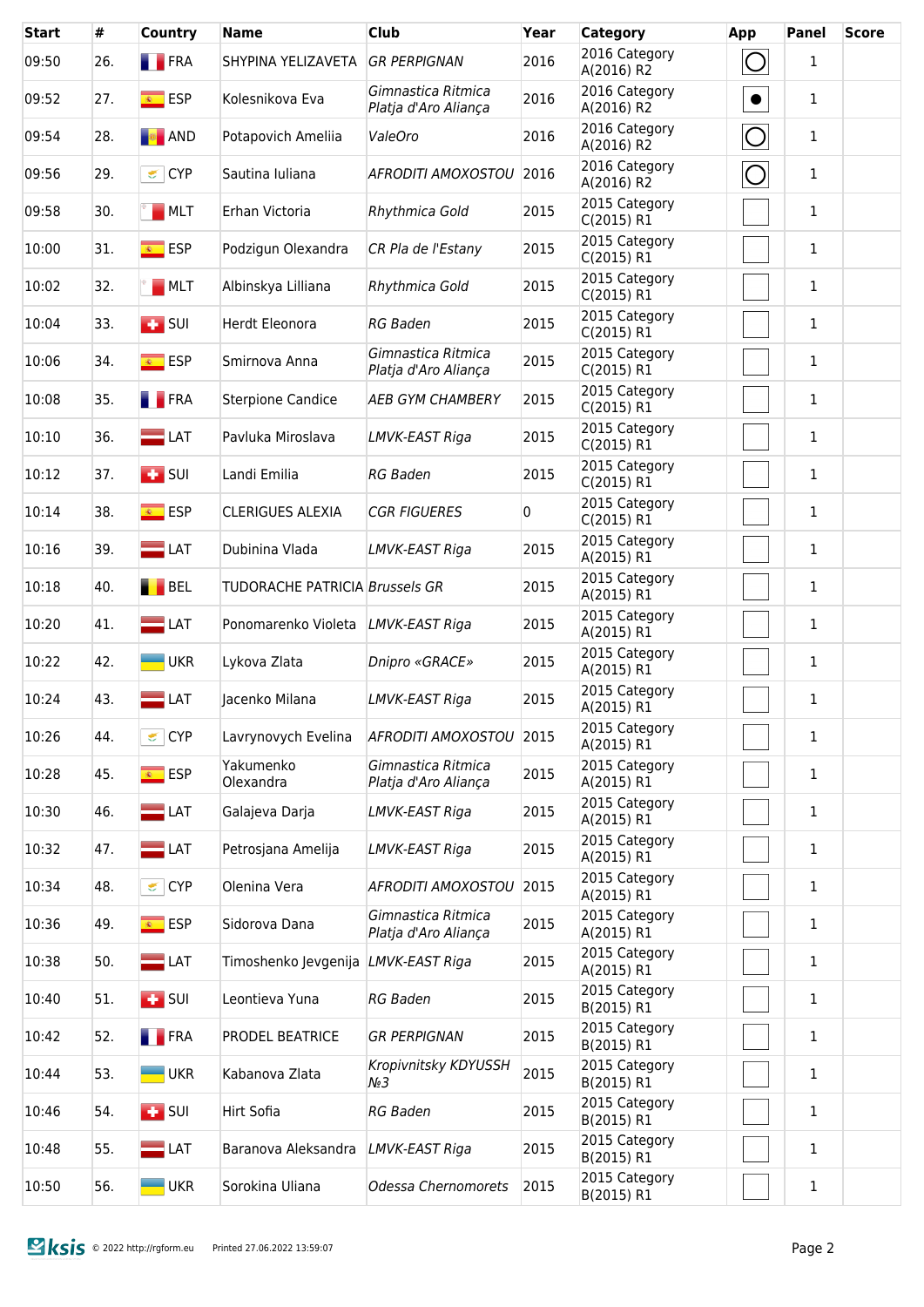| <b>Start</b> | #   | Country                  | <b>Name</b>                                | <b>Club</b>                                | Year | Category                    | App                 | Panel        | <b>Score</b> |
|--------------|-----|--------------------------|--------------------------------------------|--------------------------------------------|------|-----------------------------|---------------------|--------------|--------------|
| 10:52        | 57. | $\Box$ LAT               | Dubinina Vlada                             | LMVK-EAST Riga                             | 2015 | 2015 Category<br>A(2015) R2 |                     | 1            |              |
| 10:54        | 58. | <b>BEL</b>               | TUDORACHE PATRICIA Brussels GR             |                                            | 2015 | 2015 Category<br>A(2015) R2 | $\bullet$           | 1            |              |
| 10:56        | 59. | $\equiv$ LAT             | Ponomarenko Violeta                        | LMVK-EAST Riga                             | 2015 | 2015 Category<br>A(2015) R2 | Ő                   | $\mathbf{1}$ |              |
| 10:58        | 60. | <b>UKR</b>               | Lykova Zlata                               | Dnipro «GRACE»                             | 2015 | 2015 Category<br>A(2015) R2 | $\circlearrowright$ | $\mathbf{1}$ |              |
| 11:00        | 61. | $\blacksquare$ LAT       | Jacenko Milana                             | LMVK-EAST Riga                             | 2015 | 2015 Category<br>A(2015) R2 | O                   | $\mathbf{1}$ |              |
| 11:02        | 62. | CYP                      | Lavrynovych Evelina                        | AFRODITI AMOXOSTOU                         | 2015 | 2015 Category<br>A(2015) R2 | $\circlearrowright$ | $\mathbf{1}$ |              |
| 11:04        | 63. | <mark>⊛ ESP</mark>       | Yakumenko<br>Olexandra                     | Gimnastica Ritmica<br>Platja d'Aro Aliança | 2015 | 2015 Category<br>A(2015) R2 | U                   | $\mathbf{1}$ |              |
| 11:06        | 64. | $\blacksquare$ LAT       | Galajeva Darja                             | LMVK-EAST Riga                             | 2015 | 2015 Category<br>A(2015) R2 | O                   | $\mathbf 1$  |              |
| 11:08        | 65. | $\blacksquare$ LAT       | Petrosjana Amelija                         | LMVK-EAST Riga                             | 2015 | 2015 Category<br>A(2015) R2 | $\circlearrowright$ | $\mathbf{1}$ |              |
| 11:10        | 66. | CYP                      | Olenina Vera                               | AFRODITI AMOXOSTOU                         | 2015 | 2015 Category<br>A(2015) R2 | $\bigcirc$          | $\mathbf{1}$ |              |
| 11:12        | 67. | $\overline{\bullet}$ ESP | Sidorova Dana                              | Gimnastica Ritmica<br>Platja d'Aro Aliança | 2015 | 2015 Category<br>A(2015) R2 | $\circlearrowright$ | $\mathbf 1$  |              |
| 11:14        | 68. | $\blacksquare$ LAT       | Timoshenko Jevgenija <i>LMVK-EAST Riga</i> |                                            | 2015 | 2015 Category<br>A(2015) R2 |                     | 1            |              |

# Rotation 2 2014 Category C(2014) / 2014 Category B(2014)

### **2022/06/30 12:30**

| <b>Start</b> | $\#$ | Country                  | <b>Name</b>                            | <b>Club</b>                                | Year | <b>Category</b>             | App | Panel        | <b>Score</b> |
|--------------|------|--------------------------|----------------------------------------|--------------------------------------------|------|-----------------------------|-----|--------------|--------------|
| 12:30        | 1.   | $\blacksquare$ NED       | Kupriyanova Victoria                   | Ritmica RG Club                            | 2014 | 2014 Category<br>C(2014) R1 |     | 1            |              |
| 12:32        | 2.   | $\overline{1}$ SUI       | Pashkova Alisa                         | <b>RG Baden</b>                            | 2014 | 2014 Category<br>C(2014) R1 |     | $\mathbf{1}$ |              |
| 12:34        | 3.   | $\sqrt{\frac{1}{2}}$ ISR | Malinovcev Polina                      | Maccabi Petah Tikva                        | 2014 | 2014 Category<br>C(2014) R1 |     | $\mathbf{1}$ |              |
| 12:36        | 4.   | $\overline{\bullet}$ ESP | Doktor Sofia                           | Gimnastica Ritmica<br>Platja d'Aro Aliança | 2014 | 2014 Category<br>C(2014) R1 |     | $\mathbf{1}$ |              |
| 12:38        | 5.   | $\blacksquare$ SUI       | Stepanoski Mara                        | <b>RG Baden</b>                            | 2014 | 2014 Category<br>C(2014) R1 |     | $\mathbf{1}$ |              |
| 12:40        | 6.   | $\blacksquare$ MLT       | <b>Brimmer Cassar Eve</b>              | Rhythmica Gold                             | 2014 | 2014 Category<br>C(2014) R1 |     | $\mathbf{1}$ |              |
| 12:42        | 7.   | $=$ LUX                  | De Sousa Lyana                         | <b>GRS Differdange</b>                     | 2014 | 2014 Category<br>C(2014) R1 |     | 1            |              |
| 12:44        | 8.   | $\overline{\bullet}$ ISR | Novikov Marianna                       | Maccabi Petah Tikva                        | 2014 | 2014 Category<br>C(2014) R1 |     | $\mathbf{1}$ |              |
| 12:46        | 9.   | $\div$ GEO               | Dzidzaria Aleksandra RG CLUB PIRVELEBI |                                            | 2014 | 2014 Category<br>C(2014) R1 |     | $\mathbf{1}$ |              |
| 12:48        | 10.  | M <sub>MT</sub>          | Desira Sarah                           | Rhythmica Gold                             | 2014 | 2014 Category<br>C(2014) R1 |     | $\mathbf{1}$ |              |
| 12:50        | 11.  | $\blacksquare$ LUX       | Fomenko Mariia                         | Rythmo-Cats<br>Luxembourg                  | 2014 | 2014 Category<br>C(2014) R1 |     | 1            |              |
| 12:52        | 12.  | CYP                      | Petrova Daria                          | <b>AFRODITI AMOXOSTOU</b>                  | 2014 | 2014 Category<br>C(2014) R1 |     | $\mathbf{1}$ |              |
| 12:54        | 13.  | MLT                      | Mifsud Maria                           | Rhythmica Gold                             | 2014 | 2014 Category<br>C(2014) R1 |     | $\mathbf{1}$ |              |
| 12:56        | 14.  | <b>UKR</b>               | Mamedova Mariia                        | Kropivnitsky KDYUSSH<br>$N_2$ 3            | 0    | 2014 Category<br>C(2014) R1 |     | $\mathbf{1}$ |              |
| 12:58        | 15.  | MLT                      | Vassallo Sasha                         | Rhythmica Gold                             | 2014 | 2014 Category<br>C(2014) R1 |     | 1            |              |
| 13:00        | 16.  | $\blacksquare$ LUX       | Zeetsen Bindi                          | <b>GRS Differdange</b>                     | 2014 | 2014 Category<br>C(2014) R1 |     | $\mathbf{1}$ |              |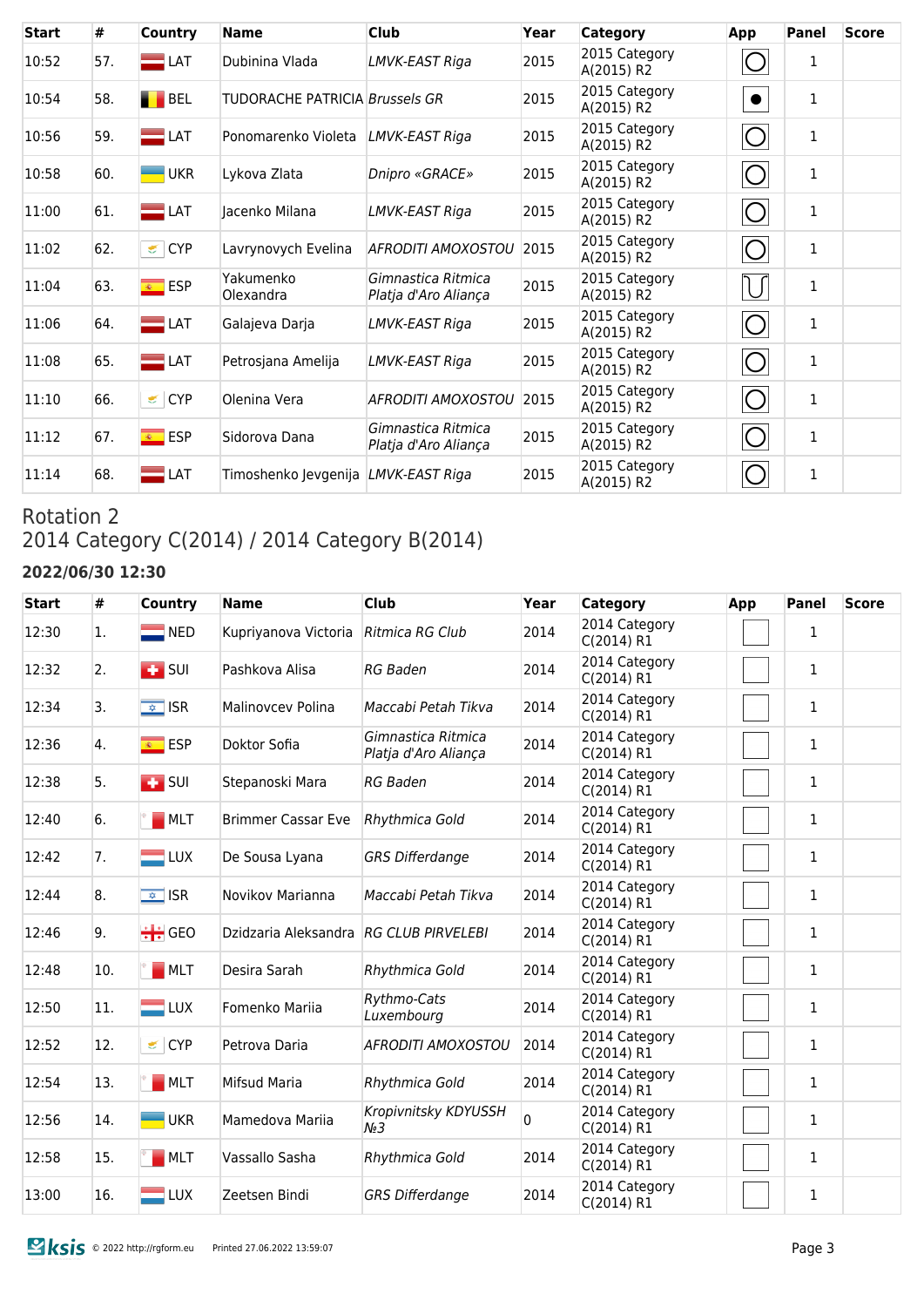| <b>Start</b>                 | #   | <b>Country</b>           | <b>Name</b>                           | Club                                                   | Year | <b>Category</b>             | App          | Panel        | <b>Score</b> |
|------------------------------|-----|--------------------------|---------------------------------------|--------------------------------------------------------|------|-----------------------------|--------------|--------------|--------------|
| 13:02                        | 17. | $\Box$ UAE               | Salameh Kayla                         | DuGym Angels                                           | 2014 | 2014 Category<br>C(2014) R1 |              | $\mathbf{1}$ |              |
| 13:04                        | 18. | $\blacksquare$ LAT       | <b>Ulpe Lina</b>                      | LMVK - EAST Riga                                       | 2014 | 2014 Category<br>B(2014) R1 |              | $\mathbf{1}$ |              |
| 13:06                        | 19. | <b>BEL</b>               | Hristova Dayana                       | Forza Ritmica Belgium                                  | 2014 | 2014 Category<br>B(2014) R1 |              | $\mathbf{1}$ |              |
| 13:08                        | 20. | <b>FRA</b>               | <b>BUDEVICI Diana</b>                 | AEB GYM CHAMBERY                                       | 2014 | 2014 Category<br>B(2014) R1 |              | $\mathbf{1}$ |              |
| 13:10                        | 21. | <b>UKR</b>               | Bezhenar Anastasiia                   | Odessa Chernomorets                                    | 2014 | 2014 Category<br>B(2014) R1 |              | 1            |              |
| 13:12                        | 22. | $\Box$ UAE               | Waszek Rebecca                        | DuGym Angels                                           | 2014 | 2014 Category<br>B(2014) R1 |              | $\mathbf{1}$ |              |
| 13:14                        | 23. | $\blacksquare$ LAT       | Kansina Adriana                       | LMVK-EAST Riga                                         | 2014 | 2014 Category<br>B(2014) R1 |              | $\mathbf{1}$ |              |
| 13:16                        | 24. | $\overline{\bullet}$ ESP | Fediuk Olexandra                      | Gimnastica Ritmica<br>Platja d'Aro Aliança             | 2014 | 2014 Category<br>B(2014) R1 |              | $\mathbf{1}$ |              |
| 13:18                        | 25. | <b>FRA</b>               | MOSKALENKO<br><b>MARHARYTA</b>        | <b>GR PERPIGNAN</b>                                    | 2014 | 2014 Category<br>B(2014) R1 |              | $\mathbf{1}$ |              |
| 13:20                        | 26. | BEL                      | Achtergaele Alexia                    | Forza Ritmica Belgium                                  | 2014 | 2014 Category<br>B(2014) R1 |              | $\mathbf{1}$ |              |
| 13:22                        | 27. | $\blacksquare$ EGY       | Said Jamila                           | Lobna's Rhythmic<br><b>Gymnastics Center</b><br>(LRGC) | 2014 | 2014 Category<br>B(2014) R1 |              | $\mathbf{1}$ |              |
| 13:24                        | 28. | $\blacksquare$ LAT       | Bondareva Kristina                    | LMVK-EAST Riga                                         | 2014 | 2014 Category<br>B(2014) R1 |              | $\mathbf{1}$ |              |
| 13:26                        | 29. | $E$ EGY                  | Khamis Farida                         | Lobna's Rhythmic<br>Gymnastics Center<br>(LRGC)        | 2014 | 2014 Category<br>B(2014) R1 |              | $\mathbf{1}$ |              |
| 13:28                        | 30. | CYP                      | Prudnikova Vera                       | <b>AFRODITI AMOXOSTOU</b>                              | 2014 | 2014 Category<br>B(2014) R1 |              | $\mathbf{1}$ |              |
| 13:30                        | 31. | $\Box$ LAT               | Kasina Jaroslava                      | LMVK-EAST Riga                                         | 2014 | 2014 Category<br>B(2014) R1 |              | $\mathbf{1}$ |              |
| 13:32                        | 32. | <b>UKR</b>               | Kaliushko Viktoriia                   | Odessa Chernomorets                                    | 2014 | 2014 Category<br>B(2014) R1 |              | $\mathbf{1}$ |              |
| 13:34                        | 33. | CYP                      | Kamaeva Margarita                     | <b>AFRODITI AMOXOSTOU</b>                              | 2014 | 2014 Category<br>B(2014) R1 |              | $\mathbf{1}$ |              |
| 13:36                        | 34. | $\blacksquare$ LAT       | <b>Ulpe Lina</b>                      | LMVK - EAST Riga                                       | 2014 | 2014 Category<br>B(2014) R2 | C            | $\mathbf{1}$ |              |
| 13:38                        | 35. | BEL                      | Hristova Dayana                       | Forza Ritmica Belgium                                  | 2014 | 2014 Category<br>B(2014) R2 | $\bigcup$    | $\mathbf{1}$ |              |
| 13:40                        | 36. | <b>FRA</b>               | <b>BUDEVICI Diana</b>                 | <b>AEB GYM CHAMBERY</b>                                | 2014 | 2014 Category<br>B(2014) R2 | $\bullet$    | 1            |              |
| 13:42                        | 37. | $-UKR$                   | Bezhenar Anastasija                   | Odessa Chernomorets                                    | 2014 | 2014 Category<br>B(2014) R2 | $\mathbf{H}$ | 1            |              |
| 13:44                        | 38. | $\Box$ UAE               | Waszek Rebecca                        | DuGym Angels                                           | 2014 | 2014 Category<br>B(2014) R2 | IJ           | $\mathbf{1}$ |              |
| 13:46                        | 39. | $\Box$ LAT               | Kansina Adriana                       | LMVK-EAST Riga                                         | 2014 | 2014 Category<br>B(2014) R2 | $\bigcirc$   | $\mathbf{1}$ |              |
| 13:48                        | 40. | <del></del> ESP          | Fediuk Olexandra                      | Gimnastica Ritmica<br>Platja d'Aro Aliança             | 2014 | 2014 Category<br>B(2014) R2 | $\bullet$    | 1            |              |
| 13:50                        | 41. | <b>FRA</b>               | <b>MOSKALENKO</b><br><b>MARHARYTA</b> | <b>GR PERPIGNAN</b>                                    | 2014 | 2014 Category<br>B(2014) R2 | $\bigcirc$   | $\mathbf{1}$ |              |
| 13:52                        | 42. | <b>BEL</b>               | Achtergaele Alexia                    | Forza Ritmica Belgium                                  | 2014 | 2014 Category<br>B(2014) R2 | IJ           | $\mathbf{1}$ |              |
| 13:54                        | 43. | $\blacksquare$ EGY       | Said Jamila                           | Lobna's Rhythmic<br>Gymnastics Center<br>(LRGC)        | 2014 | 2014 Category<br>B(2014) R2 | $\bigcup$    | 1            |              |
| 13:56                        | 44. | $\blacksquare$ LAT       | Bondareva Kristina                    | LMVK-EAST Riga                                         | 2014 | 2014 Category<br>B(2014) R2 | $\bigcirc$   | 1            |              |
| 13:58                        | 45. | $\blacksquare$ EGY       | Khamis Farida                         | Lobna's Rhythmic<br>Gymnastics Center<br>(LRGC)        | 2014 | 2014 Category<br>B(2014) R2 | $\bigcup$    | $\mathbf{1}$ |              |
| 14:00                        | 46. | CYP                      | Prudnikova Vera                       | AFRODITI AMOXOSTOU                                     | 2014 | 2014 Category<br>B(2014) R2 | $\bullet$    | $\mathbf{1}$ |              |
| Ksis © 2022 http://rgform.eu |     |                          | Printed 27.06.2022 13:59:07           |                                                        |      |                             |              | Page 4       |              |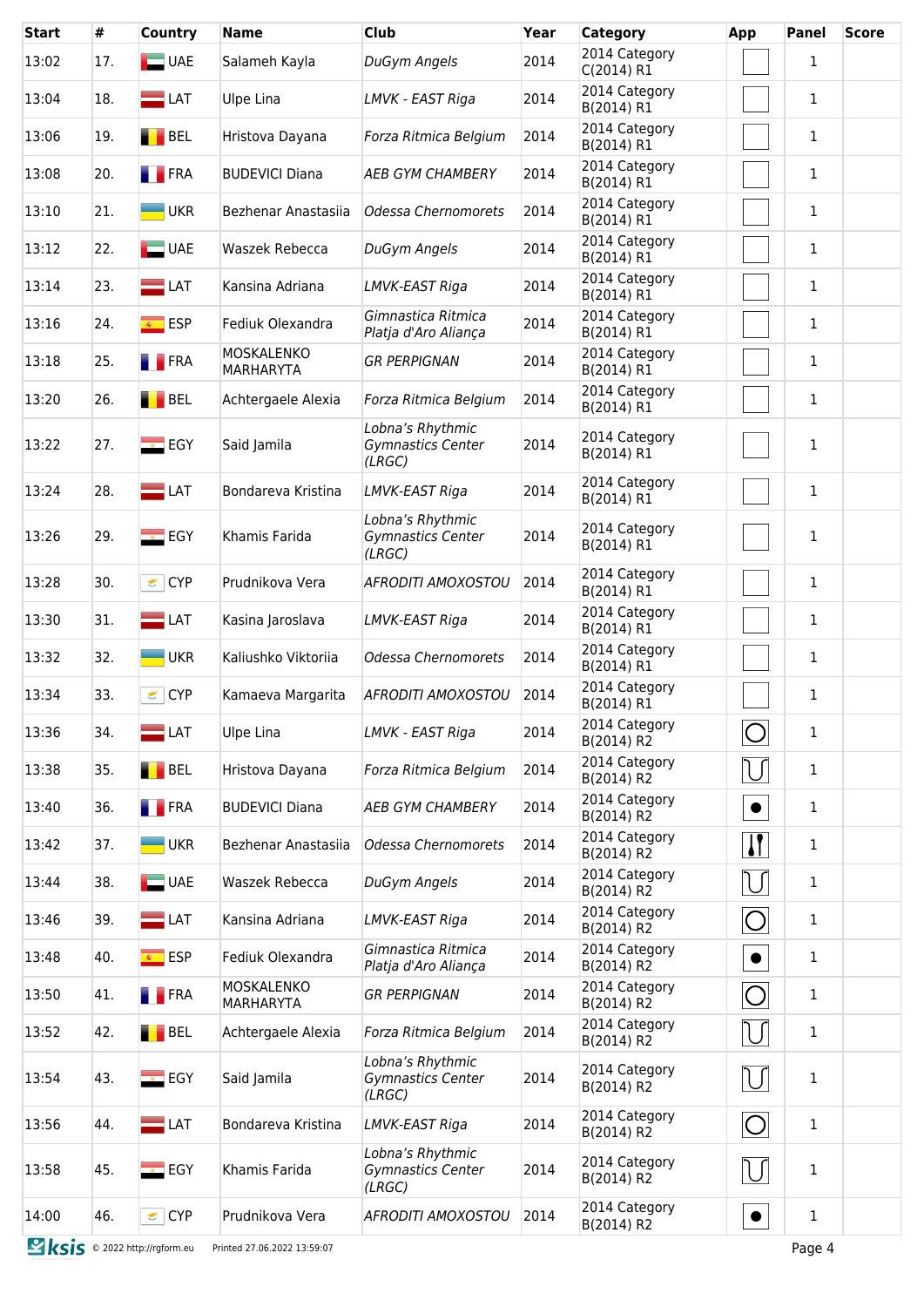| <b>Start</b> | #    | Country                                                                                                                                                                                                                                      | Name                | <b>Club</b>         | Year | <b>Category</b>             | App    | <b>Panel</b> | <b>Score</b> |
|--------------|------|----------------------------------------------------------------------------------------------------------------------------------------------------------------------------------------------------------------------------------------------|---------------------|---------------------|------|-----------------------------|--------|--------------|--------------|
| 14:02        | 47.  | $\blacksquare$ LAT                                                                                                                                                                                                                           | Kasina Jaroslava    | LMVK-EAST Riga      | 2014 | 2014 Category<br>B(2014) R2 |        | л.           |              |
| 14:04        | ™48. | <b>UKR</b>                                                                                                                                                                                                                                   | Kaliushko Viktorija | Odessa Chernomorets | 2014 | 2014 Category<br>B(2014) R2 |        |              |              |
| 14:06        | 49.  | <b>CYP</b><br>sing and the second second in the second second second in the second second second second second second second second second second second second second second second second second second second second second second second | Kamaeva Margarita   | AFRODITI AMOXOSTOU  | 2014 | 2014 Category<br>B(2014) R2 | $\cap$ | л.           |              |

2013 Category C(2013) / 2013 Category B(2013) / 2013 Category A(2013) / 2012 Category C(2012)

## **2022/06/30 15:30**

| <b>Start</b> | #   | <b>Country</b>                   | <b>Name</b>                 | <b>Club</b>                                | Year | <b>Category</b>             | App | <b>Panel</b> | <b>Score</b> |
|--------------|-----|----------------------------------|-----------------------------|--------------------------------------------|------|-----------------------------|-----|--------------|--------------|
| 15:30        | 1.  | $\blacksquare$ NED               | Kosivchenko<br>Anastasiia   | Ritmica RG Club                            | 2013 | 2013 Category<br>C(2013) R1 |     | 1            |              |
| 15:32        | 2.  | $\overline{L}$ SUI               | Cocciolo Lyia               | <b>RG Baden</b>                            | 2013 | 2013 Category<br>C(2013) R1 |     | 1            |              |
| 15:34        | 3.  | $\sqrt{2}$ ISR                   | Ostrovsky Adele             | Maccabi Petah Tikva                        | 2012 | 2013 Category<br>C(2013) R1 |     | 1            |              |
| 15:36        | 4.  | $\Box$ UAE                       | El Nahas Talia              | DuGym Angels                               | 2013 | 2013 Category<br>C(2013) R1 |     | 1            |              |
| 15:38        | 5.  | $\overline{1}$ SUI               | Salimbene Anastasia         | <b>RG Baden</b>                            | 2013 | 2013 Category<br>C(2013) R1 |     | 1            |              |
| 15:40        | 6.  | $\sqrt{2}$ ISR                   | Yudkovich Gali              | Maccabi Petah Tikva                        | 2013 | 2013 Category<br>C(2013) R1 |     | $\mathbf 1$  |              |
| 15:42        | 7.  | M <sub>MT</sub>                  | Vella Emily                 | Rhythmica Gold                             | 2013 | 2013 Category<br>C(2013) R1 |     | $\mathbf{1}$ |              |
| 15:44        | 8.  | <b>ESP</b>                       | PISICA IOANA                | <b>CLUB GIMNÁSTICO</b><br><b>COSLADA</b>   | 2013 | 2013 Category<br>C(2013) R1 |     | 1            |              |
| 15:46        | 9.  | $\Box$ UAE                       | Karacagil Damla             | DuGym Angels                               | 2013 | 2013 Category<br>C(2013) R1 |     | 1            |              |
| 15:48        | 10. | <u><sup>■</sup></u> ESP          | Vazquez Moreno<br>Alejandra | <b>CGR ELITE NORTE</b>                     | 2013 | 2013 Category<br>C(2013) R1 |     | 1            |              |
| 15:50        | 11. | <mark>⊛ ESP</mark>               | Sidorenko Nikole            | Gimnastica Ritmica<br>Platja d'Aro Aliança | 2013 | 2013 Category<br>C(2013) R1 |     | 1            |              |
| 15:52        | 12. | <mark>⊛ ESP</mark>               | CÁCERES CANDELA             | <b>CLUB GIMNÁSTICO</b><br>COSLADA          | 2013 | 2013 Category<br>C(2013) R1 |     | $\mathbf{1}$ |              |
| 15:54        | 13. | $\left  \frac{1}{2} \right $ SUI | Zozulia Emily               | <b>RG Baden</b>                            | 2013 | 2013 Category<br>C(2013) R1 |     | $\mathbf{1}$ |              |
| 15:56        | 14. | <b>BEL</b>                       | Shkiopu Kira                | <b>Wemmel GR</b>                           | 2013 | 2013 Category<br>C(2013) R1 |     | $\mathbf{1}$ |              |
| 15:58        | 15. | <b>UKR</b>                       | Lysenko Anastasiia          | SC "Fiesta" Poltava                        | 2013 | 2013 Category<br>C(2013) R1 |     | $\mathbf{1}$ |              |
| 16:00        | 16. | $\sqrt{2}$ ISR                   | Zivlik Ella                 | Maccabi Petah Tikva                        | 2013 | 2013 Category<br>C(2013) R1 |     | 1            |              |
| 16:02        | 17. | <b>MLT</b>                       | Mangani Anna                | Rhythmica Gold                             | 2013 | 2013 Category<br>C(2013) R1 |     | 1            |              |
| 16:04        | 18. | <b>ESP</b><br>编一                 | Cañadas Carlota             | Gimnastica Ritmica<br>Platja d'Aro Aliança | 2013 | 2013 Category<br>C(2013) R1 |     | 1            |              |
| 16:06        | 19. | <b>FRA</b>                       | Dubost Ambre                | <b>GR PERPIGNAN</b>                        | 2013 | 2013 Category<br>C(2013) R1 |     | $\mathbf 1$  |              |
| 16:08        | 20. | <mark>⊛ ESP</mark>               | Galeeva Maria               | Gimnastica Ritmica<br>Platja d'Aro Aliança | 2013 | 2013 Category<br>C(2013) R1 |     | 1            |              |
| 16:10        | 21. | BEL                              | KOCSIS ADELE                | <b>Brussels GR</b>                         | 2013 | 2013 Category<br>C(2013) R1 |     | 1            |              |
| 16:12        | 22. | <mark>⊛ ESP</mark>               | Doñas Burleva Diana         | Club GR El Ejido                           | 2013 | 2013 Category<br>C(2013) R1 |     | $\mathbf{1}$ |              |
| 16:14        | 23. | $\sqrt{\frac{1}{2}}$ ISR         | Povzner Emily               | Maccabi Petah Tikva                        | 2013 | 2013 Category<br>B(2013) R1 |     | $\mathbf{1}$ |              |
| 16:16        | 24. | $\blacksquare$ LAT               | Geiere Anna                 | <b>RIGA</b>                                | 2013 | 2013 Category<br>B(2013) R1 |     | 1            |              |
| 16:18        | 25. | $\blacksquare$ LAT               | Mamedova Stefanija          | LMVK-EAST Riga                             | 2013 | 2013 Category<br>B(2013) R1 |     | $\mathbf{1}$ |              |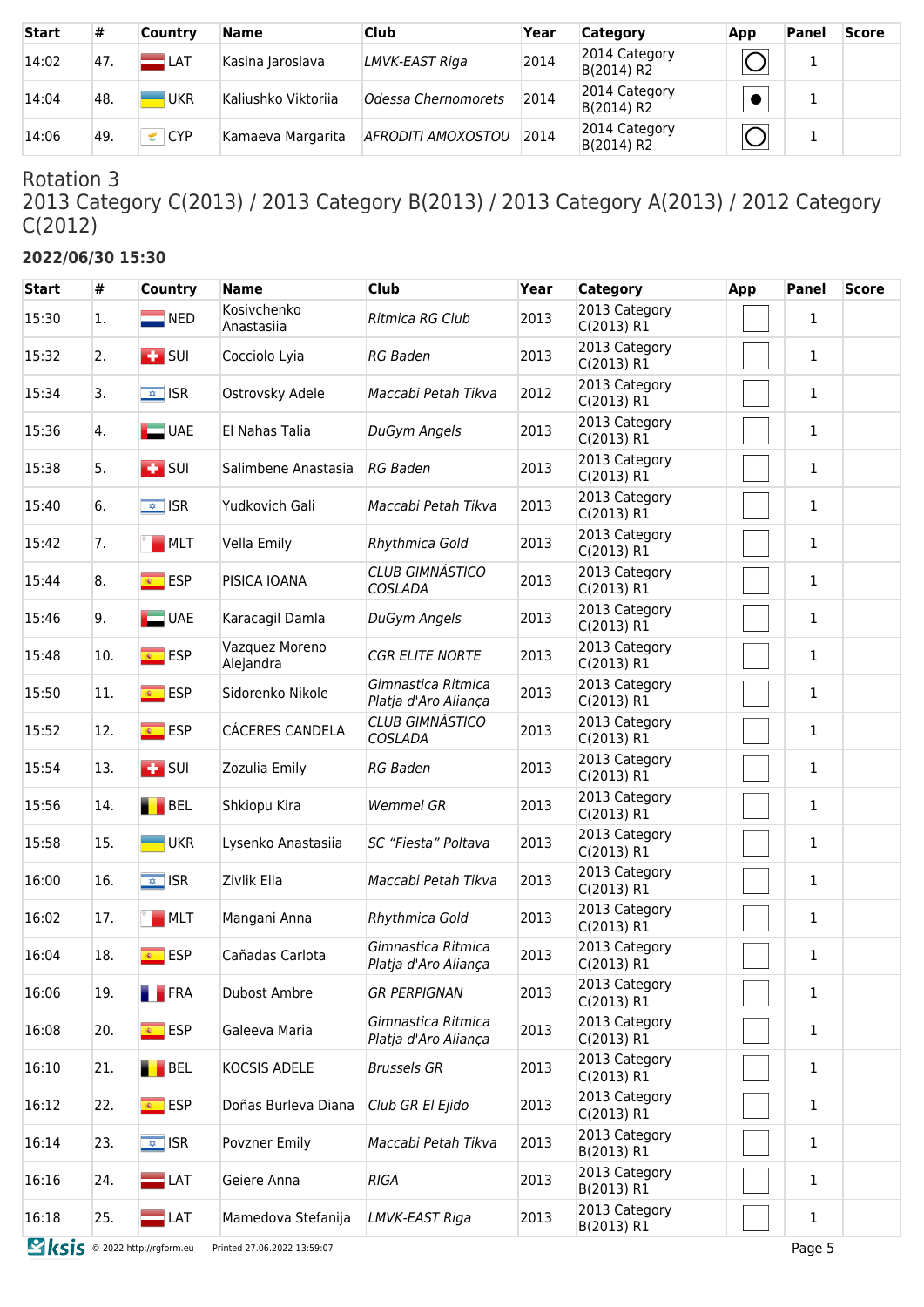| <b>Start</b> | #   | Country                          | <b>Name</b>                     | <b>Club</b>                                | Year | <b>Category</b>             | App            | Panel        | <b>Score</b> |
|--------------|-----|----------------------------------|---------------------------------|--------------------------------------------|------|-----------------------------|----------------|--------------|--------------|
| 16:20        | 26. | $\sqrt{2}$ ISR                   | Lobanov Ekaterina               | Maccabi Petah Tikva                        | 2013 | 2013 Category<br>B(2013) R1 |                | $\mathbf{1}$ |              |
| 16:22        | 27. | $\blacksquare$ LAT               | Ponomarenko<br>Margarita        | LMVK-EAST Riga                             | 2013 | 2013 Category<br>B(2013) R1 |                | $\mathbf{1}$ |              |
| 16:24        | 28. | $\overline{1}$ SUI               | Fernando Nelinsa                | <b>RG Baden</b>                            | 2013 | 2013 Category<br>B(2013) R1 |                | $\mathbf{1}$ |              |
| 16:26        | 29. | $\blacksquare$ LAT               | Zabjak Jeva                     | <b>RIGA</b>                                | 2013 | 2013 Category<br>B(2013) R1 |                | $\mathbf{1}$ |              |
| 16:28        | 30. | <b>BEL</b>                       | Parashchanka Elise              | Forza Ritmica Belgium                      | 2013 | 2013 Category<br>B(2013) R1 |                | 1            |              |
| 16:30        | 31. | <b>FRA</b>                       | <b>PEGUET Charlotte</b>         | <b>AEB GYM CHAMBERY</b>                    | 2013 | 2013 Category<br>B(2013) R1 |                | $\mathbf{1}$ |              |
| 16:32        | 32. | $\blacksquare$ LAT               | Kovalova Ksenija                | LMVK-EAST Riga                             | 2013 | 2013 Category<br>B(2013) R1 |                | $\mathbf{1}$ |              |
| 16:34        | 33. | $\blacksquare$ POL               | Duraj Kaja                      | PTG Sokół Kraków<br>Polska                 | 2013 | 2013 Category<br>B(2013) R1 |                | 1            |              |
| 16:36        | 34. | $\Box$ UAE                       | Vega Carlota                    | DuGym Angels                               | 2013 | 2013 Category<br>B(2013) R1 |                | $\mathbf{1}$ |              |
| 16:38        | 35. | $\blacksquare$ LUX               | Dudarenko Victoria              | Rythmica Lux<br>Schuttrange                | 2013 | 2013 Category<br>B(2013) R1 |                | $\mathbf{1}$ |              |
| 16:40        | 36. | $\overline{\bullet}$ ESP         | Kolesnikova Maria               | Gimnastica Ritmica<br>Platja d'Aro Aliança | 2013 | 2013 Category<br>B(2013) R1 |                | $\mathbf{1}$ |              |
| 16:42        | 37. | $\blacksquare$ LAT               | Aladjeva Veronika               | LMVK-EAST Riga                             | 2012 | 2013 Category<br>B(2013) R1 |                | $\mathbf{1}$ |              |
| 16:44        | 38. | $\Box$ UAE                       | <b>Umut Erin</b>                | DuGym Angels                               | 2013 | 2013 Category<br>B(2013) R1 |                | $\mathbf{1}$ |              |
| 16:46        | 39. | $\Box$ LAT                       | Frolova Arina                   | LMVK-EAST Riga                             | 2013 | 2013 Category<br>B(2013) R1 |                | $\mathbf{1}$ |              |
| 16:48        | 40. | POL                              | JEZIOROWSKA Amelia SGA SZCZECIN |                                            | 2013 | 2013 Category<br>B(2013) R1 |                | $\mathbf{1}$ |              |
| 16:50        | 41. | $\sqrt{2}$ ISR                   | Povzner Emily                   | Maccabi Petah Tikva                        | 2013 | 2013 Category<br>B(2013) R2 | $\bigcirc$     | $\mathbf{1}$ |              |
| 16:52        | 42. | $\blacksquare$ LAT               | Geiere Anna                     | <b>RIGA</b>                                | 2013 | 2013 Category<br>B(2013) R2 | $\bigcirc$     | $\mathbf{1}$ |              |
| 16:54        | 43. | $\blacksquare$ LAT               | Mamedova Stefanija              | LMVK-EAST Riga                             | 2013 | 2013 Category<br>B(2013) R2 | $\bigcirc$     | $\mathbf{1}$ |              |
| 16:56        | 44. | $\overline{\bullet}$ ISR         | Lobanov Ekaterina               | Maccabi Petah Tikva                        | 2013 | 2013 Category<br>B(2013) R2 | $\bigcirc$     | $\mathbf{1}$ |              |
| 16:58        | 45. | $\Box$ LAT                       | Ponomarenko<br>Margarita        | LMVK-EAST Riga                             | 2013 | 2013 Category<br>B(2013) R2 | $\bigcirc$     | $\mathbf{1}$ |              |
| 17:00        | 46. | $\left  \frac{1}{2} \right $ SUI | Fernando Nelinsa                | <b>RG Baden</b>                            | 2013 | 2013 Category<br>B(2013) R2 | $\mathbf{H}$   | $\mathbf{1}$ |              |
| 17:02        | 47. | $\blacksquare$ LAT               | Zabjak Jeva                     | <b>RIGA</b>                                | 2013 | 2013 Category<br>B(2013) R2 | $\overline{O}$ | $\mathbf{1}$ |              |
| 17:04        | 48. | <b>BEL</b>                       | Parashchanka Elise              | Forza Ritmica Belgium                      | 2013 | 2013 Category<br>B(2013) R2 | $\bigcirc$     | $\mathbf{1}$ |              |
| 17:06        | 49. | <b>FRA</b>                       | <b>PEGUET Charlotte</b>         | <b>AEB GYM CHAMBERY</b>                    | 2013 | 2013 Category<br>B(2013) R2 | $\bigcirc$     | $\mathbf{1}$ |              |
| 17:08        | 50. | $\Box$ LAT                       | Kovalova Ksenija                | LMVK-EAST Riga                             | 2013 | 2013 Category<br>B(2013) R2 | $\bigcirc$     | $\mathbf{1}$ |              |
| 17:10        | 51. | POL                              | Duraj Kaja                      | PTG Sokół Kraków<br>Polska                 | 2013 | 2013 Category<br>B(2013) R2 | $\overline{O}$ | 1            |              |
| 17:12        | 52. | $\Box$ UAE                       | Vega Carlota                    | DuGym Angels                               | 2013 | 2013 Category<br>B(2013) R2 | $\bigcirc$     | 1            |              |
| 17:14        | 53. | $\blacksquare$ LUX               | Dudarenko Victoria              | Rythmica Lux<br>Schuttrange                | 2013 | 2013 Category<br>B(2013) R2 | $\overline{O}$ | 1            |              |
| 17:16        | 54. | <mark>⊛ ESP</mark>               | Kolesnikova Maria               | Gimnastica Ritmica<br>Platja d'Aro Aliança | 2013 | 2013 Category<br>B(2013) R2 | $\bullet$      | $\mathbf{1}$ |              |
| 17:18        | 55. | $\blacksquare$ LAT               | Aladjeva Veronika               | LMVK-EAST Riga                             | 2012 | 2013 Category<br>B(2013) R2 | $\overline{O}$ | 1            |              |
| 17:20        | 56. | $\Box$ UAE                       | <b>Umut Erin</b>                | DuGym Angels                               | 2013 | 2013 Category<br>B(2013) R2 | $\overline{O}$ | $\mathbf{1}$ |              |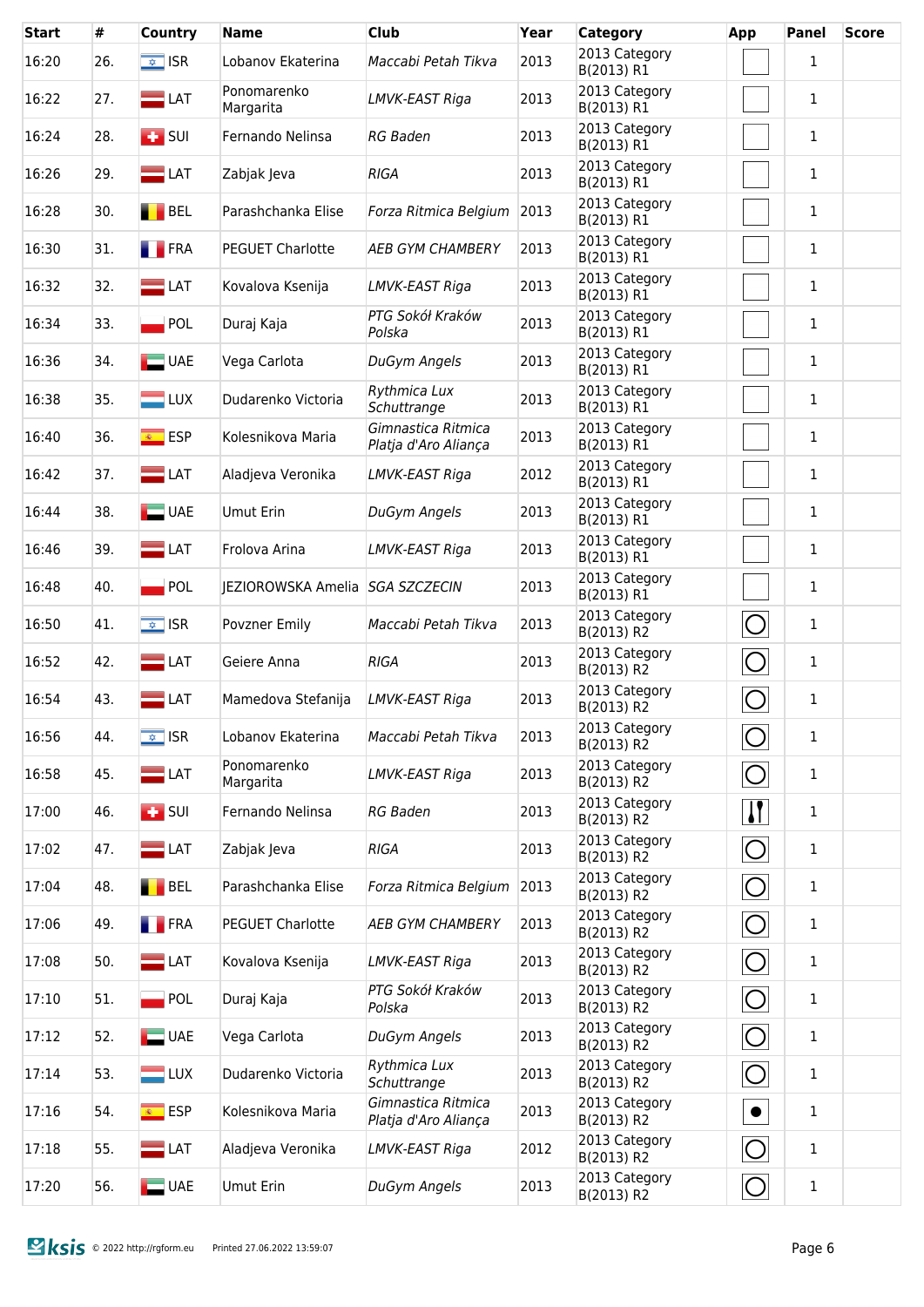| <b>Start</b> | #   | Country                  | <b>Name</b>                     | <b>Club</b>                                | Year | <b>Category</b>             | <b>App</b>                | <b>Panel</b> | <b>Score</b> |
|--------------|-----|--------------------------|---------------------------------|--------------------------------------------|------|-----------------------------|---------------------------|--------------|--------------|
| 17:22        | 57. | $\equiv$ LAT             | Frolova Arina                   | LMVK-EAST Riga                             | 2013 | 2013 Category<br>B(2013) R2 | Ő                         | $\mathbf{1}$ |              |
| 17:24        | 58. | POL                      | JEZIOROWSKA Amelia SGA SZCZECIN |                                            | 2013 | 2013 Category<br>B(2013) R2 | $\overline{O}$            | $\mathbf{1}$ |              |
| 17:26        | 59. | $\blacksquare$ LUX       | Melis Lucie                     | <b>GRS Differdange</b>                     | 2013 | 2013 Category<br>A(2013) R1 | $\bigcirc$                | $\mathbf{1}$ |              |
| 17:28        | 60. | $\blacksquare$ LAT       | Radzina Aleksandra              | LMVK-EAST Riga                             | 2013 | 2013 Category<br>A(2013) R1 | $\bigcirc$                | $\mathbf{1}$ |              |
| 17:30        | 61. | <b>UKR</b>               | Osadcha Mariia                  | Kropivnitsky KDYUSSH<br>$N_2$ 3            | 2013 | 2013 Category<br>A(2013) R1 | $\bullet$                 | $\mathbf{1}$ |              |
| 17:32        | 62. | $\blacksquare$ LAT       | Vasiljeva Viktorija             | LMVK-EAST Riga                             | 0    | 2013 Category<br>A(2013) R1 | $\bar{O}$                 | $\mathbf{1}$ |              |
| 17:34        | 63. | $\Box$ UAE               | Bessone Aurora                  | <b>RG Dubai</b>                            | 2013 | 2013 Category<br>A(2013) R1 | $\bigcirc$                | $\mathbf{1}$ |              |
| 17:36        | 64. | $\blacksquare$ LAT       | Galajeva Varvara                | LMVK-EAST Riga                             | 2013 | 2013 Category<br>A(2013) R1 | $\bigcirc$                | 1            |              |
| 17:38        | 65. | <b>UKR</b>               | Nozdrina Oleksandra             | Odessa Chernomorets                        | 2013 | 2013 Category<br>A(2013) R1 | $\bullet$                 | 1            |              |
| 17:40        | 66. | $\blacksquare$ LAT       | Zavoronkova Ksenija             | <b>LMVK-EAST Riga</b>                      | 2013 | 2013 Category<br>A(2013) R1 | $\bigcirc$                | $\mathbf{1}$ |              |
| 17:42        | 67. | <mark>⊛ ESP</mark>       | Grechishkina Alisa              | Gimnastica Ritmica<br>Platja d'Aro Aliança | 2013 | 2013 Category<br>A(2013) R1 | U                         | $\mathbf{1}$ |              |
| 17:44        | 68. | <b>UKR</b>               | Bayramova Milana                | Kropivnitsky KDYUSSH<br>$N_2$ 3            | 0    | 2013 Category<br>A(2013) R1 | $\bullet$                 | $\mathbf{1}$ |              |
| 17:46        | 69. | $\blacksquare$ LUX       | Melis Lucie                     | <b>GRS Differdange</b>                     | 2013 | 2013 Category<br>A(2013) R2 | $\bullet$                 | 1            |              |
| 17:48        | 70. | $\equiv$ LAT             | Radzina Aleksandra              | LMVK-EAST Riga                             | 2013 | 2013 Category<br>A(2013) R2 | $\mathbf{\mathsf{N}}$     | $\mathbf{1}$ |              |
| 17:50        | 71. | <b>UKR</b>               | Osadcha Mariia                  | Kropivnitsky KDYUSSH<br>$N_2$ 3            | 2013 | 2013 Category<br>A(2013) R2 | $\mathbf{\mathsf{N}}$     | $\mathbf{1}$ |              |
| 17:52        | 72. | $\equiv$ LAT             | Vasiljeva Viktorija             | LMVK-EAST Riga                             | 0    | 2013 Category<br>A(2013) R2 | $\mathbf{\mathsf{N}}$     | 1            |              |
| 17:54        | 73. | $\Box$ UAE               | Bessone Aurora                  | RG Dubai                                   | 2013 | 2013 Category<br>A(2013) R2 | $\bullet$                 | $\mathbf{1}$ |              |
| 17:56        | 74. | $\blacksquare$ LAT       | Galajeva Varvara                | LMVK-EAST Riga                             | 2013 | 2013 Category<br>A(2013) R2 | $\mathbf{I}$              | 1            |              |
| 17:58        | 75. | <b>UKR</b>               | Nozdrina Oleksandra             | Odessa Chernomorets                        | 2013 | 2013 Category<br>A(2013) R2 | $\boldsymbol{\mathsf{N}}$ | $\mathbf{1}$ |              |
| 18:00        | 76. | $\blacksquare$ LAT       | Zavoronkova Ksenija             | LMVK-EAST Riga                             | 2013 | 2013 Category<br>A(2013) R2 | <u> }</u>                 | $\mathbf{1}$ |              |
| 18:02        | 77. | <mark>⊛ ESP</mark>       | Grechishkina Alisa              | Gimnastica Ritmica<br>Platja d'Aro Aliança | 2013 | 2013 Category<br>A(2013) R2 | $\bullet$                 | $\mathbf{1}$ |              |
| 18:04        | 78. | $-UKR$                   | Bayramova Milana                | Kropivnitsky KDYUSSH<br>$N_2$ 3            | 0    | 2013 Category<br>A(2013) R2 | $\mathbf{\mathcal{U}}$    | 1            |              |
| 18:06        | 79. | <mark>⊛ ESP</mark>       | <b>COUPUT CHLOE</b>             | <b>CGR FIGUERES</b>                        | 0    | 2012 Category<br>C(2012) R1 |                           | 1            |              |
| 18:08        | 80. | $\sqrt{\frac{1}{2}}$ ISR | Koltnik Nikole                  | Maccabi Petah Tikva                        | 2012 | 2012 Category<br>C(2012) R1 |                           | $\mathbf{1}$ |              |
| 18:10        | 81. | <b>FRA</b>               | Oger De Sousa Mila              | Grimaud                                    | 2012 | 2012 Category<br>C(2012) R1 |                           | 1            |              |
| 18:12        | 82. | $\sqrt{2}$ ISR           | Priadka Angelika                | Maccabi Petah Tikva                        | 2012 | 2012 Category<br>C(2012) R1 |                           | $\mathbf{1}$ |              |
| 18:14        | 83. | MLT                      | Gauci Mila                      | Rhythmica Gold                             | 2012 | 2012 Category<br>C(2012) R1 |                           | 1            |              |
| 18:16        | 84. | $\sqrt{2}$ ISR           | Kats Alin                       | Maccabi Petah Tikva                        | 2012 | 2012 Category<br>C(2012) R1 |                           | 1            |              |
| 18:18        | 85. | <mark>⊛ ESP</mark>       | <b>GARRIGA SARA</b>             | <b>CGR FIGUERES</b>                        | 0    | 2012 Category<br>C(2012) R1 |                           | $\mathbf{1}$ |              |
| 18:20        | 86. | <b>FRA</b>               | <b>BOUCHONNET Laura</b>         | <b>Rythmic Club Tarbais</b>                | 2012 | 2012 Category<br>C(2012) R1 |                           | 1            |              |
| 18:22        | 87. | MLT                      | Cooper Chloe                    | Rhythmica Gold                             | 2012 | 2012 Category<br>C(2012) R1 |                           | $\mathbf{1}$ |              |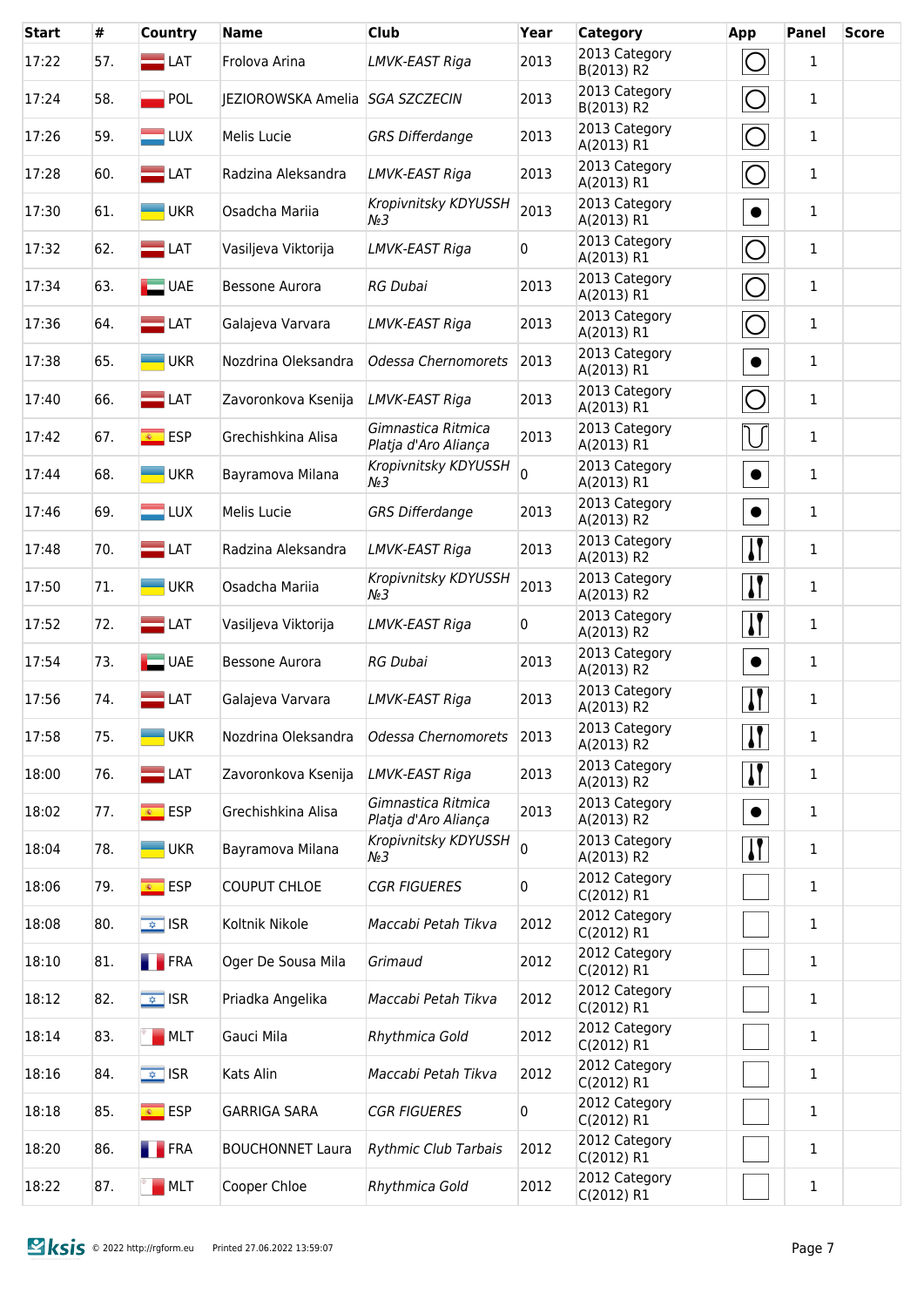| <b>Start</b> | #   | Country                  | <b>Name</b>                                 | <b>Club</b>                                | Year | Category                    | App | Panel        | <b>Score</b> |
|--------------|-----|--------------------------|---------------------------------------------|--------------------------------------------|------|-----------------------------|-----|--------------|--------------|
| 18:24        | 88. | $\blacksquare$ NED       | Kupriyanova Yulia                           | Ritmica RG Club                            | 2012 | 2012 Category<br>C(2012) R1 |     | $\mathbf{1}$ |              |
| 18:26        | 89. | $\overline{\bullet}$ ESP | Pokrovskaja Maria                           | Gimnastica Ritmica<br>Platja d'Aro Aliança | 2012 | 2012 Category<br>C(2012) R1 |     | 1            |              |
| 18:28        | 90. | $\blacksquare$ LUX       | Elizarova Marianna                          | Rythmo-Cats<br>Luxembourg                  | 2012 | 2012 Category<br>C(2012) R1 |     | 1            |              |
| 18:30        | 91. | MLT                      | Akbasa Sabina                               | Rhythmica Gold                             | 2012 | 2012 Category<br>C(2012) R1 |     | 1            |              |
| 18:32        | 92. | $\blacksquare$ SUI       | Logvinenko Ivanka                           | RG Baden                                   | 2012 | 2012 Category<br>C(2012) R1 |     | $\mathbf{1}$ |              |
| 18:34        | 93. | <sup>®</sup> ESP         | Moyano Martina                              | <b>CGR ELITE NORTE</b>                     | 2012 | 2012 Category<br>C(2012) R1 |     | 1            |              |
| 18:36        | 94. | $\sqrt{2}$ ISR           | Kricheli Lital                              | Maccabi Petah Tikva                        | 2012 | 2012 Category<br>C(2012) R1 |     | $\mathbf{1}$ |              |
| 18:38        | 95. | $\Box$ UAE               | Ciccopiedi Francesca                        | DuGym Angels                               | 2012 | 2012 Category<br>C(2012) R1 |     | 1            |              |
| 18:40        | 96. | $\overline{\bullet}$ ESP | Noda Rania                                  | <b>CGR ELITE NORTE</b>                     | 2012 | 2012 Category<br>C(2012) R1 |     | $\mathbf{1}$ |              |
| 18:42        | 97. | <b>THEFTA</b>            | <b>VINATORU MICHELLE</b><br><b>GABRIELA</b> | <b>RITMICA DYNAMO</b>                      | 2012 | 2012 Category<br>C(2012) R1 |     | $\mathbf{1}$ |              |
| 18:44        | 98. | BEL                      | Mester Loredana                             | Wemmel GR                                  | 2012 | 2012 Category<br>C(2012) R1 |     | $\mathbf{1}$ |              |
| 18:46        | 99. | $\sqrt{2}$ ISR           | Rahmistov Liza                              | Maccabi Petah Tikva                        | 2012 | 2012 Category<br>C(2012) R1 |     | $\mathbf{1}$ |              |

## Rotation 4 2012 Category B(2012) / 2012 Category A(2012) / 2011 Category C(2011) **2022/07/01 09:00**

| <b>Start</b> | #   | <b>Country</b>     | <b>Name</b>                        | <b>Club</b>                                     | Year         | <b>Category</b>             | App | <b>Panel</b> | <b>Score</b> |
|--------------|-----|--------------------|------------------------------------|-------------------------------------------------|--------------|-----------------------------|-----|--------------|--------------|
| 09:00        | 1.  | $\blacksquare$ LUX | AREMESCU<br>Alexandra              | <b>GRS Differdange</b>                          | $\mathbf{0}$ | 2012 Category B(2012)<br>R1 |     | $\mathbf{1}$ |              |
| 09:02        | 2.  | $\blacksquare$ NED | Abdumalik Amina                    | Ritmica RG Club                                 | 2012         | 2012 Category B(2012)<br>R1 |     | $\mathbf{1}$ |              |
| 09:04        | 3.  | $\blacksquare$ LUX | Simon Elisa                        | Rythmo-Cats<br>Luxembourg                       | 2012         | 2012 Category B(2012)<br>R1 |     | $\mathbf{1}$ |              |
| 09:06        | 4.  | $\sqrt{2}$ ISR     | <b>Burov Anna</b>                  | Maccabi Petah Tikva                             | 2012         | 2012 Category B(2012)<br>R1 |     | $\mathbf{1}$ |              |
| 09:08        | 5.  | <b>FRA</b>         | <b>STERPIONE Célia</b>             | <b>AEB GYM CHAMBERY</b>                         | 2012         | 2012 Category B(2012)<br>R1 |     | $\mathbf{1}$ |              |
| 09:10        | 6.  | <b>UKR</b>         | Delurman Carolina                  | Kropivnitsky KDYUSSH<br>$N2$ 3                  | 2012         | 2012 Category B(2012)<br>R1 |     | $\mathbf{1}$ |              |
| 09:12        | 7.  | $\sqrt{2}$ ISR     | Pavlovsky Kim                      | Maccabi Petah Tikva                             | 2012         | 2012 Category B(2012)<br>R1 |     | $\mathbf{1}$ |              |
| 09:14        | 8.  | CYP                | Shulkina Ksenia                    | <b>AFRODITI AMOXOSTOU</b>                       | 2012         | 2012 Category B(2012)<br>R1 |     | $\mathbf{1}$ |              |
| 09:16        | 9.  | $\blacksquare$ NED | Bondarenko Adriana Ritmica RG Club |                                                 | 2012         | 2012 Category B(2012)<br>R1 |     | $\mathbf{1}$ |              |
| 09:18        | 10. | <b>FRA</b>         | <b>Brun Emma</b>                   | <b>AEB GYM CHAMBERY</b>                         | 2012         | 2012 Category B(2012)<br>R1 |     | $\mathbf{1}$ |              |
| 09:20        | 11. | $\Box$ EGY         | Elbadawy Hanya                     | Lobna's Rhythmic<br>Gymnastics Center<br>(LRGC) | 2012         | 2012 Category B(2012)<br>R1 |     | $\mathbf 1$  |              |
| 09:22        | 12. | $\blacksquare$ BEL | Tsalas Nefeli                      | <b>Brussels GR</b>                              | 2012         | 2012 Category B(2012)<br>R1 |     | $\mathbf{1}$ |              |
| 09:24        | 13. | $\overline{1}$ SUI | Müller Sophia                      | <b>RG Baden</b>                                 | 2012         | 2012 Category B(2012)<br>R1 |     | $\mathbf{1}$ |              |
| 09:26        | 14. | <b>UKR</b>         | Beitulaieva Amaliia                | <b>Rythmic Club Tarbais</b>                     | 2012         | 2012 Category B(2012)<br>R1 |     | $\mathbf{1}$ |              |
| 09:28        | 15. | $\blacksquare$ NED | Shelestova Nicole                  | Ritmica RG Club                                 | 2012         | 2012 Category B(2012)<br>R1 |     | $\mathbf{1}$ |              |
| 09:30        | 16. | LUX                | Nenkova Daria                      | Rythmo-Cats<br>Luxembourg                       | 2012         | 2012 Category B(2012)<br>R1 |     | $\mathbf{1}$ |              |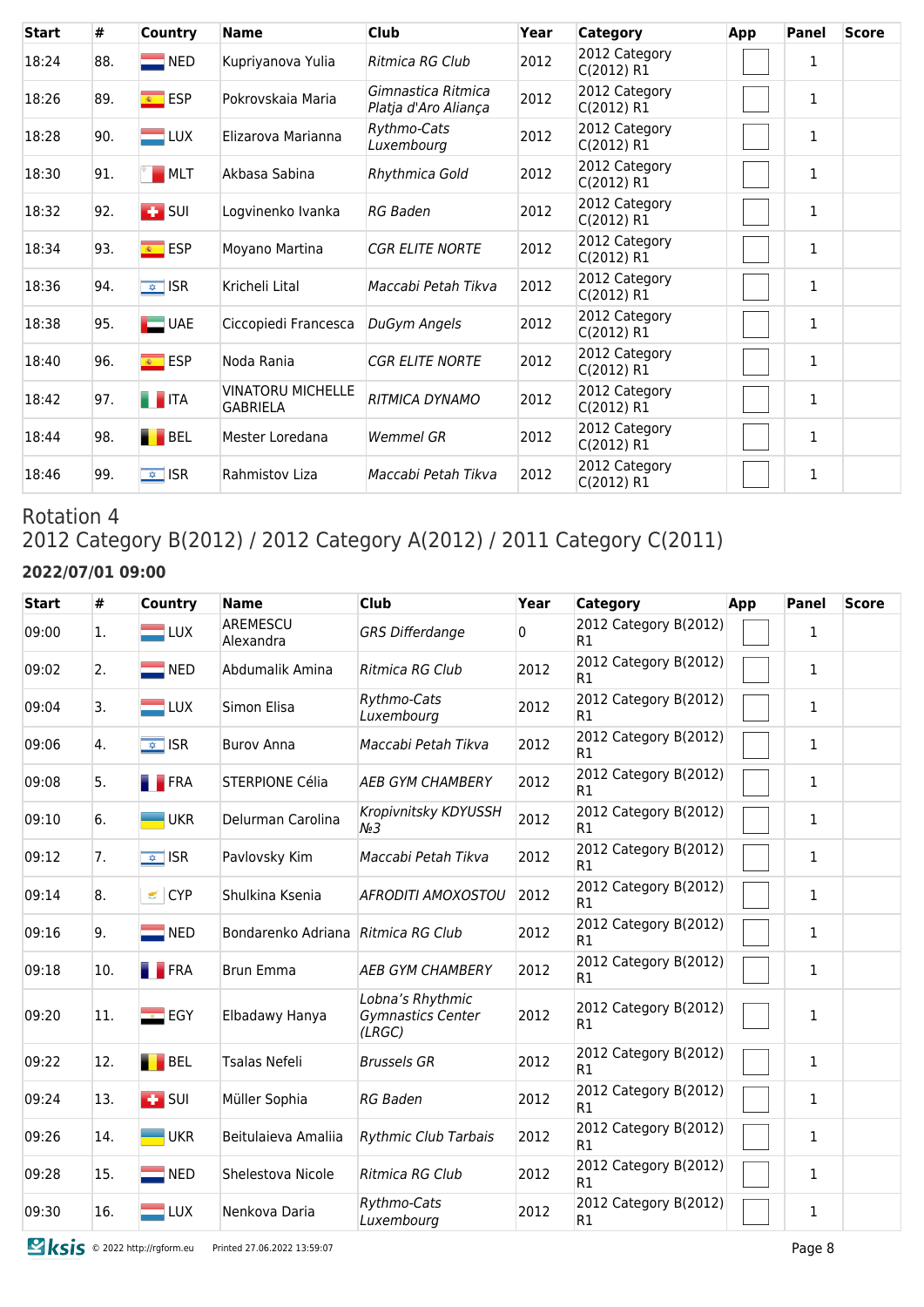| <b>Start</b> | #   | <b>Country</b>                   | <b>Name</b>                   | Club                                            | Year | Category                                | <b>App</b>                      | Panel        | <b>Score</b> |
|--------------|-----|----------------------------------|-------------------------------|-------------------------------------------------|------|-----------------------------------------|---------------------------------|--------------|--------------|
| 09:32        | 17. | <b>FRA</b>                       | Dubost Jade                   | <b>GR PERPIGNAN</b>                             | 2012 | 2012 Category B(2012)<br>R1             |                                 | 1            |              |
| 09:34        | 18. | $\blacksquare$ LUX               | AREMESCU<br>Alexandra         | <b>GRS Differdange</b>                          | 0    | 2012 Category B(2012)<br>R <sub>2</sub> | $\bigcirc$                      | $\mathbf{1}$ |              |
| 09:36        | 19. | $\blacksquare$ NED               | Abdumalik Amina               | Ritmica RG Club                                 | 2012 | 2012 Category B(2012)<br>R <sub>2</sub> | $\bullet$                       | 1            |              |
| 09:38        | 20. | $=$ LUX                          | Simon Elisa                   | Rythmo-Cats<br>Luxembourg                       | 2012 | 2012 Category B(2012)<br>R <sub>2</sub> | $\bigcirc$                      | 1            |              |
| 09:40        | 21. | $\sqrt{\frac{1}{2}}$ ISR         | <b>Burov Anna</b>             | Maccabi Petah Tikva                             | 2012 | 2012 Category B(2012)<br>R <sub>2</sub> | $\bigcirc$                      | 1            |              |
| 09:42        | 22. | <b>FRA</b>                       | STERPIONE Célia               | <b>AEB GYM CHAMBERY</b>                         | 2012 | 2012 Category B(2012)<br>R <sub>2</sub> | $\bigcirc$                      | 1            |              |
| 09:44        | 23. | <b>UKR</b>                       | Delurman Carolina             | Kropivnitsky KDYUSSH<br>$N2$ 3                  | 2012 | 2012 Category B(2012)<br>R <sub>2</sub> | $\bullet$                       | $\mathbf{1}$ |              |
| 09:46        | 24. | $\sqrt{\frac{1}{2}}$ ISR         | Pavlovsky Kim                 | Maccabi Petah Tikva                             | 2012 | 2012 Category B(2012)<br>R <sub>2</sub> | $\bullet$                       | $\mathbf{1}$ |              |
| 09:48        | 25. | CYP                              | Shulkina Ksenia               | <b>AFRODITI AMOXOSTOU</b>                       | 2012 | 2012 Category B(2012)<br>R <sub>2</sub> | $\overline{\bigcirc}$           | 1            |              |
| 09:50        | 26. | $\blacksquare$ NED               | Bondarenko Adriana            | Ritmica RG Club                                 | 2012 | 2012 Category B(2012)<br>R <sub>2</sub> | $\bigcirc$                      | 1            |              |
| 09:52        | 27. | <b>FRA</b>                       | <b>Brun Emma</b>              | <b>AEB GYM CHAMBERY</b>                         | 2012 | 2012 Category B(2012)<br>R <sub>2</sub> | $\bigcirc$                      | 1            |              |
| 09:54        | 28. | $E$ EGY                          | Elbadawy Hanya                | Lobna's Rhythmic<br>Gymnastics Center<br>(LRGC) | 2012 | 2012 Category B(2012)<br>R <sub>2</sub> | $\bigcirc$                      | 1            |              |
| 09:56        | 29. | BEL                              | Tsalas Nefeli                 | <b>Brussels GR</b>                              | 2012 | 2012 Category B(2012)<br>R <sub>2</sub> | $\bullet$                       | 1            |              |
| 09:58        | 30. | $\left  \frac{1}{2} \right $ SUI | Müller Sophia                 | <b>RG Baden</b>                                 | 2012 | 2012 Category B(2012)<br>R <sub>2</sub> | $\overline{\mathbf{I}}$         | 1            |              |
| 10:00        | 31. | <b>UKR</b><br><u>e and</u>       | Beitulaieva Amaliia           | <b>Rythmic Club Tarbais</b>                     | 2012 | 2012 Category B(2012)<br>R <sub>2</sub> | $\bigcup$                       | $\mathbf{1}$ |              |
| 10:02        | 32. | $\blacksquare$ NED               | Shelestova Nicole             | Ritmica RG Club                                 | 2012 | 2012 Category B(2012)<br>R <sub>2</sub> | $\bullet$                       | 1            |              |
| 10:04        | 33. | $\blacksquare$ LUX               | Nenkova Daria                 | Rythmo-Cats<br>Luxembourg                       | 2012 | 2012 Category B(2012)<br>R <sub>2</sub> | $\bullet$                       | 1            |              |
| 10:06        | 34. | $\blacksquare$ FRA               | Dubost Jade                   | <b>GR PERPIGNAN</b>                             | 2012 | 2012 Category B(2012)<br>R <sub>2</sub> | $\overline{\bigcirc}$<br>$\sim$ | 1            |              |
| 10:08        | 35. | $\overline{\bullet}$ ISR         | Gringauz Eva                  | Maccabi Petah Tikva                             | 2012 | 2012 Category A(2012)<br>R1             | $\overline{\bigcirc}$           | $\mathbf{1}$ |              |
| 10:10        | 36. | $\blacksquare$ LUX               | Simon Alexandra               | Rythmo-Cats<br>Luxembourg                       | 2012 | 2012 Category A(2012)<br>R1             | $\overline{O}$                  | $\mathbf 1$  |              |
| 10:12        | 37. | $\leq$ CYP                       | Sautina Alevtina              | <b>AFRODITI AMOXOSTOU</b>                       | 2012 | 2012 Category A(2012)<br>R1             | $\bigcirc$                      | $\mathbf{1}$ |              |
| 10:14        | 38. | <b>UKR</b>                       | Shapovalova<br>Kateryna       | Dnipro «GRACE»                                  | 2012 | 2012 Category A(2012)<br>R1             | $\bullet$                       | 1            |              |
| 10:16        | 39. | <b>UKR</b>                       | Mustafaieva Alina             | SC "Fiesta" Poltava                             | 2012 | 2012 Category A(2012)<br>R <sub>1</sub> | $\overline{O}$                  | $\mathbf 1$  |              |
| 10:18        | 40. | $\sqrt{\frac{1}{2}}$ ISR         | Likover Emilia                | Maccabi Petah Tikva                             | 2012 | 2012 Category A(2012)<br>R <sub>1</sub> | $\bigcirc$                      | 1            |              |
| 10:20        | 41. | $\blacksquare$ POL               | Duraj Olga                    | PTG Sokół Kraków<br>Polska                      | 2012 | 2012 Category A(2012)<br>R <sub>1</sub> | $\bigcirc$                      | 1            |              |
| 10:22        | 42. | BEL                              | <b>DYMARCHUK</b><br>Myroslava | Happy Gym                                       | 2012 | 2012 Category A(2012)<br>R1             | $\bigcirc$                      | $\mathbf 1$  |              |
| 10:24        | 43. | $\overline{\bullet}$ ESP         | Osmak Vasilisa                | Gimnastica Ritmica<br>Platja d'Aro Aliança      | 2012 | 2012 Category A(2012)<br>R1             | $\bigcirc$                      | $\mathbf{1}$ |              |
| 10:26        | 44. | <b>UKR</b>                       | Sheremet Dariia               | Odessa Chernomorets                             | 2012 | 2012 Category A(2012)<br>R1             | $\bullet$                       | $\mathbf{1}$ |              |
| 10:28        | 45. | BEL                              | Essi Joelle                   | Happy Gym                                       | 2012 | 2012 Category A(2012)<br>R1             | $\bigcirc$                      | $\mathbf{1}$ |              |
| 10:30        | 46. | $\sqrt{\frac{1}{2}}$ ISR         | Gringauz Eva                  | Maccabi Petah Tikva                             | 2012 | 2012 Category A(2012)<br>R <sub>2</sub> | $\bullet$                       | 1            |              |
| 10:32        | 47. | LUX                              | Simon Alexandra               | Rythmo-Cats<br>Luxembourg                       | 2012 | 2012 Category A(2012)<br>R <sub>2</sub> | $\bullet$                       | $\mathbf 1$  |              |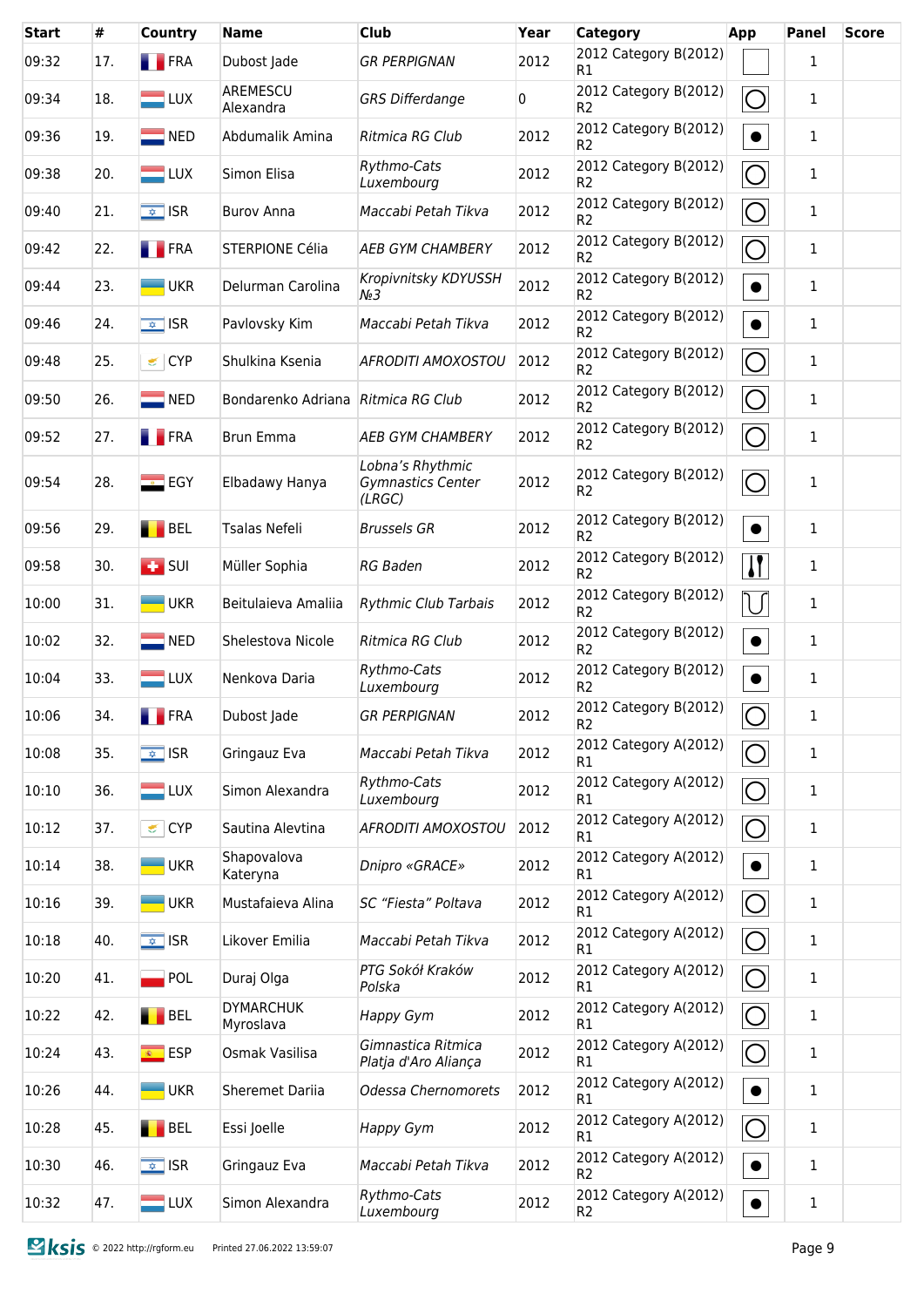| <b>Start</b> | #   | Country                  | <b>Name</b>                                | <b>Club</b>                                | Year | Category                                | App                     | <b>Panel</b> | <b>Score</b> |
|--------------|-----|--------------------------|--------------------------------------------|--------------------------------------------|------|-----------------------------------------|-------------------------|--------------|--------------|
| 10:34        | 48. | CYP                      | Sautina Alevtina                           | <b>AFRODITI AMOXOSTOU</b>                  | 2012 | 2012 Category A(2012)<br>R <sub>2</sub> | $\bullet$               | 1            |              |
| 10:36        | 49. | $\blacksquare$ UKR       | Shapovalova<br>Kateryna                    | Dnipro «GRACE»                             | 2012 | 2012 Category A(2012)<br>R <sub>2</sub> | $\prod$                 | 1            |              |
| 10:38        | 50. | $\blacksquare$ UKR       | Mustafaieva Alina                          | SC "Fiesta" Poltava                        | 2012 | 2012 Category A(2012)<br>R <sub>2</sub> | $\sqrt{1}$              | 1            |              |
| 10:40        | 51. | $\sqrt{2}$ ISR           | Likover Emilia                             | Maccabi Petah Tikva                        | 2012 | 2012 Category A(2012)<br>R <sub>2</sub> | $\bullet$               | 1            |              |
| 10:42        | 52. | POL                      | Duraj Olga                                 | PTG Sokół Kraków<br>Polska                 | 2012 | 2012 Category A(2012)<br>R <sub>2</sub> | $\bullet$               | $\mathbf{1}$ |              |
| 10:44        | 53. | $\blacksquare$ BEL       | <b>DYMARCHUK</b><br>Myroslava              | Happy Gym                                  | 2012 | 2012 Category A(2012)<br>R <sub>2</sub> | $\bullet$               | 1            |              |
| 10:46        | 54. | $\overline{\bullet}$ ESP | Osmak Vasilisa                             | Gimnastica Ritmica<br>Platja d'Aro Aliança | 2012 | 2012 Category A(2012)<br>R <sub>2</sub> | $\sqrt{ }$              | 1            |              |
| 10:48        | 55. | <b>UKR</b>               | <b>Sheremet Dariia</b>                     | Odessa Chernomorets                        | 2012 | 2012 Category A(2012)<br>R <sub>2</sub> | $\sqrt{1}$              | 1            |              |
| 10:50        | 56. | BEL                      | Essi Joelle                                | Happy Gym                                  | 2012 | 2012 Category A(2012)<br>R <sub>2</sub> | $\bullet$               | 1            |              |
| 10:52        | 57. | <b>ESP</b>               | <b>AITANA FLORES</b><br><b>LAGUNA</b>      | Quart de Poblet                            | 2011 | 2011 Category C(2011)<br>R1             | U                       | 1            |              |
| 10:54        | 58. | $\blacksquare$ LAT       | Nagle Milana                               | LMVK-EAST Riga                             | 2011 | 2011 Category C(2011)<br>R1             | $\overline{\mathbf{H}}$ | 1            |              |
| 10:56        | 59. | $\overline{\bullet}$ ESP | <b>RUTH DE LA GUIA</b><br><b>MASCARELL</b> | Quart de Poblet                            | 2011 | 2011 Category C(2011)<br>R1             | IJ                      | 1            |              |
| 10:58        | 60. | <b>ESP</b>               | Navarro Luna                               | <b>CGR ELITE NORTE</b>                     | 2011 | 2011 Category C(2011)<br>R1             | $\bigcirc$              | 1            |              |
| 11:00        | 61. | $\sqrt{2}$ ISR           | Muzikant Maya                              | Maccabi Petah Tikva                        | 2011 | 2011 Category C(2011)<br>R1             | $\overline{\bigcirc}$   | 1            |              |
| 11:02        | 62. | <b>ESP</b>               | POZUELO DIAZ<br><b>CARLA</b>               | Quart de Poblet                            | 2011 | 2011 Category C(2011)<br>R1             | $\overline{O}$          | 1            |              |
| 11:04        | 63. | $\sqrt{2}$ ISR           | Levit Alina                                | Maccabi Petah Tikva                        | 2011 | 2011 Category C(2011)<br>R1             | $\bullet$               | 1            |              |
| 11:06        | 64. | <b>ESP</b>               | <b>GARCÍA URSACHE</b><br><b>ALBA</b>       | Quart de Poblet                            | 2011 | 2011 Category C(2011)<br>R1             | O                       | 1            |              |
| 11:08        | 65. | $\sqrt{2}$ ISR           | Dobrinskiy Nikole                          | Maccabi Petah Tikva                        | 2011 | 2011 Category C(2011)<br>R1             | $\overline{O}$          | 1            |              |
| 11:10        | 66. | $\overline{\bullet}$ ESP | Vazquez Carla Sofia                        | <b>CGR ELITE NORTE</b>                     | 2011 | 2011 Category C(2011)<br>R1             | $\bigcirc$              | $\mathbf{1}$ |              |
| 11:12        | 67. | $\sqrt{2}$ ISR           | Topchiashvili Mia                          | Maccabi Petah Tikva                        | 2011 | 2011 Category C(2011)<br>R1             | $\mathbf{H}$            | 1            |              |
| 11:14        | 68. | <mark>⊛ ESP</mark>       | Lunina Nadiia                              | Gimnastica Ritmica<br>Platja d'Aro Aliança | 2011 | 2011 Category C(2011)<br>R1             | $\bullet$               | 1            |              |
| 11:16        | 69. | BEL                      | Cernei Arianna                             | <b>Wemmel GR</b>                           | 2011 | 2011 Category C(2011)<br>R1             | $\bigcirc$              | 1            |              |
| 11:18        | 70. | MLT                      | Marchenko Dariia                           | Rhythmica Gold                             | 2011 | 2011 Category C(2011)<br>R1             | O                       | 1            |              |
| 11:20        | 71. | <b>FRA</b>               | <b>SORIA EMMA</b>                          | <b>GR PERPIGNAN</b>                        | 2011 | 2011 Category C(2011)<br>R1             | $\mathbf{I}$            | 1            |              |
| 11:22        | 72. | $\sqrt{\frac{1}{2}}$ ISR | <b>Vnukov Michel</b>                       | Maccabi Petah Tikva                        | 2011 | 2011 Category C(2011)<br>R1             | $\mathbf{I}$            | 1            |              |
| 11:24        | 73. | <b>ESP</b>               | <b>INES MARTINEZ</b><br><b>CORTAJADA</b>   | Quart de Poblet                            | 2011 | 2011 Category C(2011)<br>R1             | $\bigcup$               | 1            |              |
| 11:26        | 74. | $\blacksquare$ UKR       | Tsarenko Mariia                            | Dnipro «GRACE»                             | 2011 | 2011 Category C(2011)<br>R1             | $\bullet$               | $\mathbf 1$  |              |
| 11:28        | 75. | $\sqrt{2}$ ISR           | Civlik Yuli                                | Maccabi Petah Tikva                        | 2011 | 2011 Category C(2011)<br>R1             | $\bigcirc$              | $\mathbf{1}$ |              |

2011 Category B(2011) / 2011 Category A(2011)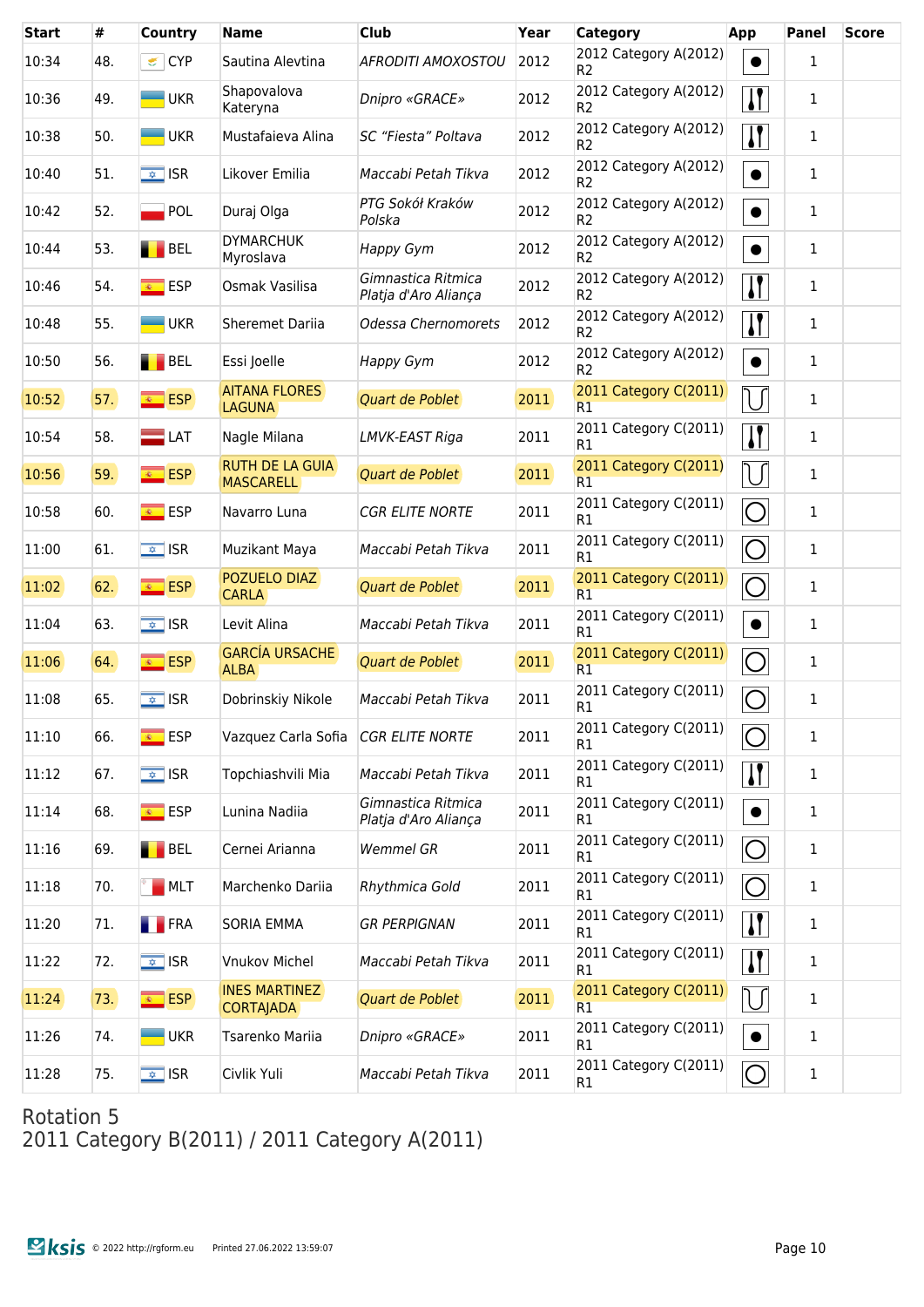## **2022/07/01 12:20**

| <b>Start</b>                         | #   | <b>Country</b>           | <b>Name</b>                             | <b>Club</b>                                | Year | Category                    | App                       | <b>Panel</b> | <b>Score</b> |
|--------------------------------------|-----|--------------------------|-----------------------------------------|--------------------------------------------|------|-----------------------------|---------------------------|--------------|--------------|
| 12:20                                | 1.  | <b>FRA</b>               | <b>MONNIER Margaux</b>                  | <b>AEB GYM CHAMBERY</b>                    | 2011 | 2011 Category<br>B(2011) R1 | O                         | 1            |              |
| 12:22                                | 2.  | $\sqrt{\frac{1}{2}}$ ISR | Vrubvlesky Ariana                       | Qiriat gat                                 | 2011 | 2011 Category<br>B(2011) R1 | O                         | $\mathbf{1}$ |              |
| 12:24                                | 3.  | $\blacksquare$ LAT       | Gruznova Alise                          | <b>MVK SILUETS</b>                         | 2011 | 2011 Category<br>B(2011) R1 | $\bullet$                 | $\mathbf{1}$ |              |
| 12:26                                | 4.  | <b>FRA</b>               | <b>DUSSAUGE Ludivine</b>                | <b>AEB GYM CHAMBERY</b>                    | 2011 | 2011 Category<br>B(2011) R1 | O                         | $\mathbf{1}$ |              |
| 12:28                                | 5.  | BEL                      | Verhaege Lisa                           | Happy Gym                                  | 2011 | 2011 Category<br>B(2011) R1 | O                         | $\mathbf{1}$ |              |
| 12:30                                | 6.  | $\blacksquare$ ITA       | <b>CODREAN ELISA</b><br><b>GABRIELA</b> | <b>ASD Ritmica Dynamo</b>                  | 2011 | 2011 Category<br>B(2011) R1 | $\bullet$                 | $\mathbf{1}$ |              |
| 12:32                                | 7.  | <b>FRA</b>               | <b>BONDARENKO</b><br><b>VIKTORIIA</b>   | <b>GR PERPIGNAN</b>                        | 2011 | 2011 Category<br>B(2011) R1 | $\bigcirc$                | $\mathbf{1}$ |              |
| 12:34                                | 8.  | $\blacksquare$ LAT       | Markova Milana                          | <b>MVK SILUETS</b>                         | 2011 | 2011 Category<br>B(2011) R1 | O                         | $\mathbf{1}$ |              |
| 12:36                                | 9.  | <b>UKR</b>               | Pohorila Ivanna                         | SC "Fiesta" Poltava                        | 2011 | 2011 Category<br>B(2011) R1 | $\bullet$                 | $\mathbf{1}$ |              |
| 12:38                                | 10. | $\blacksquare$ ITA       | DE SALVATORE<br><b>RACHELE</b>          | Società Ginnastica<br>Pavese ASD           | 2011 | 2011 Category<br>B(2011) R1 | U                         | 1            |              |
| 12:40                                | 11. | <b>ESP</b>               | Sanyan Lilia                            | Gimnastica Ritmica<br>Platja d'Aro Aliança | 2011 | 2011 Category<br>B(2011) R1 | O                         | 1            |              |
| 12:42                                | 12. | POL                      | Dyka Diana                              | PTG Sokół UKR                              | 2011 | 2011 Category<br>B(2011) R1 | $\bigcirc$                | 1            |              |
| 12:44                                | 13. | <b>BEL</b>               | Soethaert Elena                         | Forza Ritmica Belgium                      | 2011 | 2011 Category<br>B(2011) R1 | $\bigcirc$                | $\mathbf{1}$ |              |
| 12:46                                | 14. | $\overline{\bullet}$ ISR | <b>Wolf Emily</b>                       | Qiriat gat                                 | 2011 | 2011 Category<br>B(2011) R1 | O                         | 1            |              |
| 12:48                                | 15. | <b>THE TEA</b>           | <b>MASSARUT MELISSA</b>                 | <b>ASD Ritmica Dynamo</b>                  | 2011 | 2011 Category<br>B(2011) R1 | $\bullet$                 | $\mathbf{1}$ |              |
| 12:50                                | 16. | <b>UKR</b>               | Kuleniak Vladyslava                     | <b>SC "Fiesta" Poltava</b>                 | 2011 | 2011 Category<br>B(2011) R1 | $\bullet$                 | $\mathbf{1}$ |              |
| 12:52                                | 17. | <b>FRA</b>               | Peguet Louise                           | <b>AEB GYM CHAMBERY</b>                    | 2011 | 2011 Category<br>B(2011) R1 | $\bigcap$                 | 1            |              |
| 12:54                                | 18. | $=$ LAT                  | Žižkuna Milana                          | <b>MVK SILUETS</b>                         | 2011 | 2011 Category<br>B(2011) R1 | $\bigcirc$                | $\mathbf{1}$ |              |
| 12:56                                | 19. | $\overline{\bullet}$ ESP | Kuznetsova Sofia                        | Gimnastica Ritmica<br>Platja d'Aro Aliança | 2011 | 2011 Category<br>B(2011) R1 | $\bigcirc$                | 1            |              |
| 12:58                                | 20. | $\overline{\bullet}$ ISR | <b>Biton Amit</b>                       | Qiriat gat                                 | 2011 | 2011 Category<br>B(2011) R1 | $\bigcirc$                | $\mathbf{1}$ |              |
| 13:00                                | 21. | $\frac{N}{2N}$ GBR       | Tyshchenko Anna                         | RGA Champions,<br>England                  | 0    | 2011 Category<br>B(2011) R1 | $\bigcirc$                | 1            |              |
| 13:02                                | 22. | <b>FRA</b>               | <b>MONNIER Margaux</b>                  | <b>AEB GYM CHAMBERY</b>                    | 2011 | 2011 Category<br>B(2011) R2 | $\mathbf{I}$              | 1            |              |
| 13:04                                | 23. | $\sqrt{\frac{1}{2}}$ ISR | Vrubvlesky Ariana                       | Qiriat gat                                 | 2011 | 2011 Category<br>B(2011) R2 | $\bullet$                 | $\mathbf{1}$ |              |
| 13:06                                | 24. | $\blacksquare$ LAT       | Gruznova Alise                          | <b>MVK SILUETS</b>                         | 2011 | 2011 Category<br>B(2011) R2 | $\mathbf{H}$              | 1            |              |
| 13:08                                | 25. | <b>FRA</b>               | <b>DUSSAUGE Ludivine</b>                | <b>AEB GYM CHAMBERY</b>                    | 2011 | 2011 Category<br>B(2011) R2 | $\mathbf{H}$              | $\mathbf{1}$ |              |
| 13:10                                | 26. | BEL                      | Verhaege Lisa                           | Happy Gym                                  | 2011 | 2011 Category<br>B(2011) R2 | $\bullet$                 | $\mathbf{1}$ |              |
| 13:12                                | 27. | <b>THEFT</b>             | <b>CODREAN ELISA</b><br><b>GABRIELA</b> | <b>ASD Ritmica Dynamo</b>                  | 2011 | 2011 Category<br>B(2011) R2 | $\mathbf{H}$              | 1            |              |
| 13:14                                | 28. | <b>FRA</b>               | <b>BONDARENKO</b><br><b>VIKTORIIA</b>   | <b>GR PERPIGNAN</b>                        | 2011 | 2011 Category<br>B(2011) R2 | $\boldsymbol{\mathsf{N}}$ | $\mathbf{1}$ |              |
| 13:16                                | 29. | $\Box$ LAT               | Markova Milana                          | <b>MVK SILUETS</b>                         | 2011 | 2011 Category<br>B(2011) R2 | $\mathbf{H}$              | 1            |              |
| 13:18                                | 30. | <b>UKR</b>               | Pohorila Ivanna                         | SC "Fiesta" Poltava                        | 2011 | 2011 Category<br>B(2011) R2 | $\mathbf{H}$              | 1            |              |
| 13:20                                | 31. | $\blacksquare$ ITA       | DE SALVATORE<br><b>RACHELE</b>          | Società Ginnastica<br>Pavese ASD           | 2011 | 2011 Category<br>B(2011) R2 | $\mathbf{H}$              | $\mathbf 1$  |              |
| <b>Sksis</b> © 2022 http://rgform.eu |     |                          | Printed 27.06.2022 13:59:07             |                                            |      |                             |                           | Page 11      |              |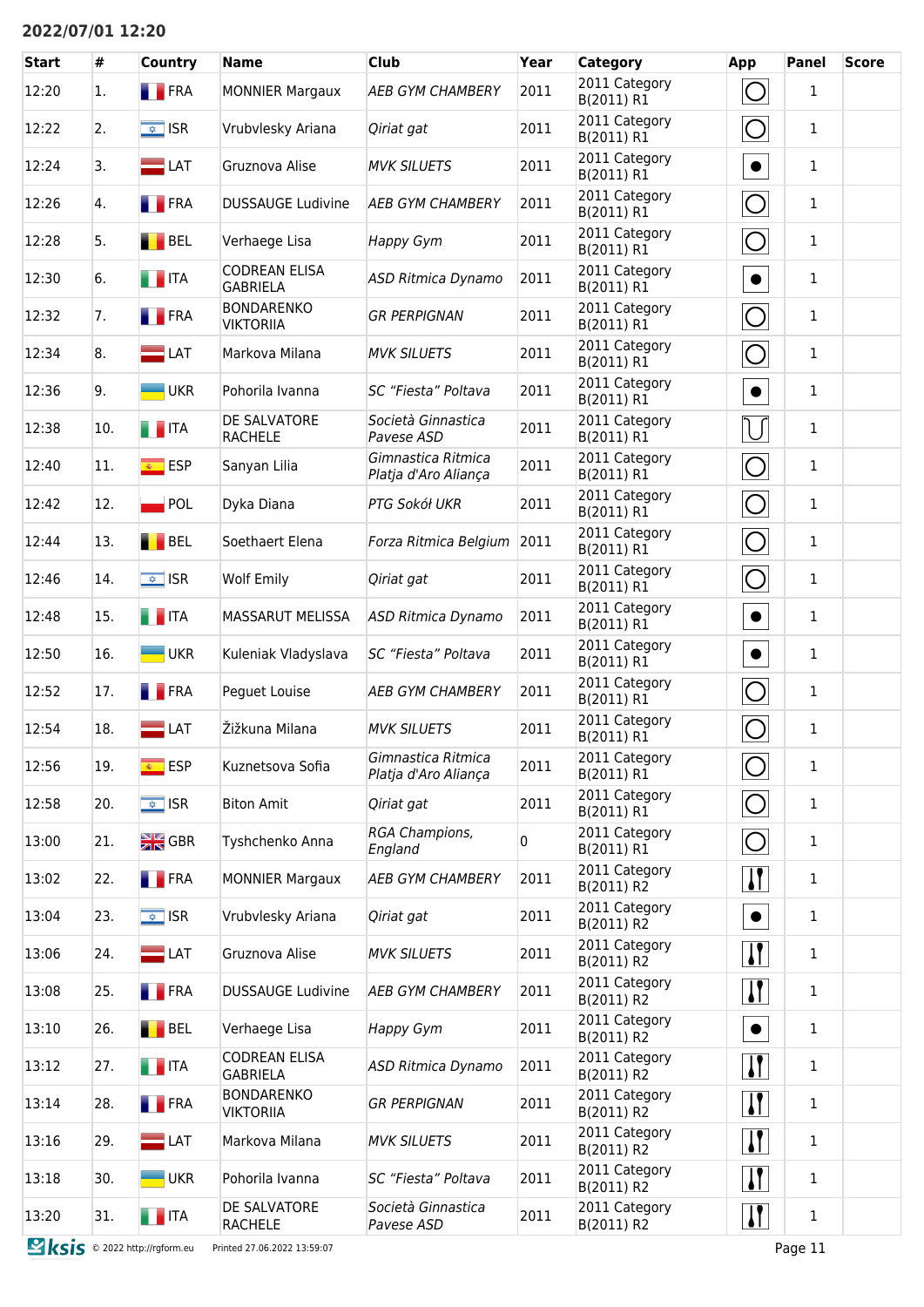| <b>Start</b> | #   | Country                  | <b>Name</b>                           | <b>Club</b>                                | Year | <b>Category</b>             | App                       | <b>Panel</b> | <b>Score</b> |
|--------------|-----|--------------------------|---------------------------------------|--------------------------------------------|------|-----------------------------|---------------------------|--------------|--------------|
| 13:22        | 32. | $\overline{\bullet}$ ESP | Sanyan Lilia                          | Gimnastica Ritmica<br>Platja d'Aro Aliança | 2011 | 2011 Category<br>B(2011) R2 | $\boldsymbol{\mathsf{N}}$ | $\mathbf{1}$ |              |
| 13:24        | 33. | $\blacksquare$ POL       | Dyka Diana                            | PTG Sokół UKR                              | 2011 | 2011 Category<br>B(2011) R2 | $\boldsymbol{\mathsf{I}}$ | 1            |              |
| 13:26        | 34. | BEL                      | Soethaert Elena                       | Forza Ritmica Belgium                      | 2011 | 2011 Category<br>B(2011) R2 | $\bullet$                 | $\mathbf{1}$ |              |
| 13:28        | 35. | $\sqrt{\frac{1}{2}}$ ISR | <b>Wolf Emily</b>                     | Qiriat gat                                 | 2011 | 2011 Category<br>B(2011) R2 | $\boldsymbol{\mathsf{I}}$ | $\mathbf{1}$ |              |
| 13:30        | 36. | <b>THEFTA</b>            | <b>MASSARUT MELISSA</b>               | <b>ASD Ritmica Dynamo</b>                  | 2011 | 2011 Category<br>B(2011) R2 | $\boldsymbol{\mathsf{I}}$ | $\mathbf{1}$ |              |
| 13:32        | 37. | <b>UKR</b>               | Kuleniak Vladyslava                   | SC "Fiesta" Poltava                        | 2011 | 2011 Category<br>B(2011) R2 | $\mathbf{\mathsf{N}}$     | $\mathbf 1$  |              |
| 13:34        | 38. | <b>FRA</b>               | Peguet Louise                         | <b>AEB GYM CHAMBERY</b>                    | 2011 | 2011 Category<br>B(2011) R2 | $\sqrt{ }$                | $\mathbf{1}$ |              |
| 13:36        | 39. | $\blacksquare$ LAT       | Žižkuna Milana                        | <b>MVK SILUETS</b>                         | 2011 | 2011 Category<br>B(2011) R2 | $\sqrt{ }$                | $\mathbf{1}$ |              |
| 13:38        | 40. | <u><sup>®</sup></u> ESP  | Kuznetsova Sofia                      | Gimnastica Ritmica<br>Platja d'Aro Aliança | 2011 | 2011 Category<br>B(2011) R2 | $\overline{\mathbf{H}}$   | $\mathbf{1}$ |              |
| 13:40        | 41. | $\sqrt{\frac{1}{2}}$ ISR | <b>Biton Amit</b>                     | Qiriat gat                                 | 2011 | 2011 Category<br>B(2011) R2 | $\bullet$                 | $\mathbf{1}$ |              |
| 13:42        | 42. | $\frac{N}{2N}$ GBR       | Tyshchenko Anna                       | RGA Champions,<br>England                  | 0    | 2011 Category<br>B(2011) R2 | $\overline{\mathscr{D}}$  | 1            |              |
| 13:44        | 43. | $\blacksquare$ LAT       | Saliba Sofija Afina                   | LMVK-EAST Riga                             | 2011 | 2011 Category<br>A(2011) R1 | $\overline{O}$            | $\mathbf{1}$ |              |
| 13:46        | 44. | <b>BEL</b>               | Pavlova Anastasia                     | <b>Happy Gym</b>                           | 2011 | 2011 Category<br>A(2011) R1 | $\overline{O}$            | $\mathbf 1$  |              |
| 13:48        | 45. | $\sqrt{\frac{1}{2}}$ ISR | Mihaylov Emily                        | Maccabi Petah Tikva                        | 2011 | 2011 Category<br>A(2011) R1 | $\overline{O}$            | $\mathbf{1}$ |              |
| 13:50        | 46. | $\blacksquare$ LAT       | Annenkova Anastasija LMVK-EAST Riga   |                                            | 2011 | 2011 Category<br>A(2011) R1 | $\overline{O}$            | $\mathbf{1}$ |              |
| 13:52        | 47. | BEL                      | Vafin Adriana                         | <b>Happy Gym</b>                           | 2011 | 2011 Category<br>A(2011) R1 | $\bigcirc$                | $\mathbf 1$  |              |
| 13:54        | 48. | $\Box$ LUX               | Melis Sara                            | <b>GRS Differdange</b>                     | 2011 | 2011 Category<br>A(2011) R1 | $\bigcirc$                | 1            |              |
| 13:56        | 49. | $\sqrt{\frac{1}{2}}$ ISR | Azran Neomy                           | Qiriat gat                                 | 2011 | 2011 Category<br>A(2011) R1 | $\bigcirc$                | $\mathbf 1$  |              |
| 13:58        | 50. | BEL                      | Vafin Adelina                         | Happy Gym                                  | 2011 | 2011 Category<br>A(2011) R1 | O                         | $\mathbf{1}$ |              |
| 14:00        | 51. | $\equiv$ LAT             | Bucneva Darja                         | LMVK-EAST Riga                             | 2011 | 2011 Category<br>A(2011) R1 | $\bigcirc$                | $\mathbf{1}$ |              |
| 14:02        | 52. | $\blacksquare$ LUX       | Graas Paris                           | Rythmo-Cats<br>Luxembourg                  | 2011 | 2011 Category<br>A(2011) R1 | $\bigcirc$                | $\mathbf{1}$ |              |
| 14:04        | 53. | $\sqrt{\frac{1}{2}}$ ISR | Chteinbok Eliya                       | Qiriat gat                                 | 2011 | 2011 Category<br>A(2011) R1 | $\bigcirc$                | $\mathbf{1}$ |              |
| 14:06        | 54. | $\blacksquare$ LAT       | Poriete Margarita                     | LMVK-EAST Riga                             | 0    | 2011 Category<br>A(2011) R1 | $\bigcirc$                | $\mathbf{1}$ |              |
| 14:08        | 55. | $\sqrt{2}$ ISR           | Kahalani Lia                          | Maccabi Petah Tikva                        | 2011 | 2011 Category<br>A(2011) R1 | $\bigcirc$                | $\mathbf{1}$ |              |
| 14:10        | 56. | $\blacksquare$ LAT       | Javorska Nikolina                     | LMVK-EAST Riga                             | 2011 | 2011 Category<br>A(2011) R1 | $\bigcirc$                | 1            |              |
| 14:12        | 57. | <mark>⊛ ESP</mark>       | Kolesnikova Nika                      | Gimnastica Ritmica<br>Platja d'Aro Aliança | 2011 | 2011 Category<br>A(2011) R1 | $\bigcirc$                | 1            |              |
| 14:14        | 58. | $\div$ GEO               | Samkharadze Nina                      | <b>RG CLUB PIRVELEBI</b>                   | 2011 | 2011 Category<br>A(2011) R1 | $\bullet$                 | 1            |              |
| 14:16        | 59. | <b>UKR</b>               | Chernieva Mishel                      | Odessa Chernomorets                        | 2011 | 2011 Category<br>A(2011) R1 | $\bullet$                 | 1            |              |
| 14:18        | 60. | <b>ESP</b>               | <b>GÓMEZ RUESCAS</b><br><b>AINHOA</b> | Quart de Poblet                            | 2011 | 2011 Category<br>A(2011) R1 | $\bigcirc$                | 1            |              |
| 14:20        | 61. | $\blacksquare$ LAT       | Saliba Sofija Afina                   | LMVK-EAST Riga                             | 2011 | 2011 Category<br>A(2011) R2 | $\mathbf{I}$              | 1            |              |
| 14:22        | 62. | BEL                      | Pavlova Anastasia                     | Happy Gym                                  | 2011 | 2011 Category<br>A(2011) R2 | $\bullet$                 | $\mathbf 1$  |              |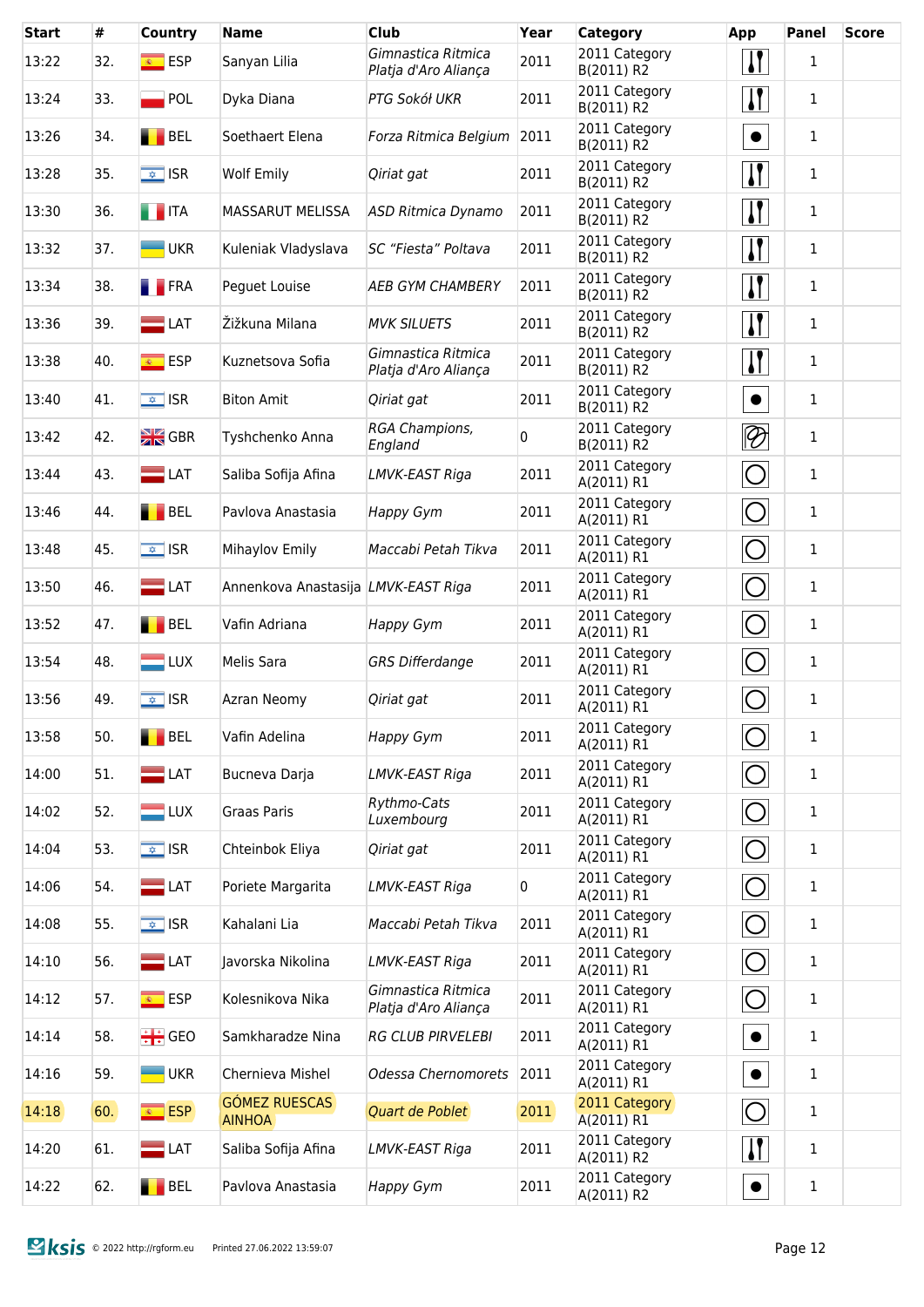| <b>Start</b> | #   | Country            | <b>Name</b>                           | <b>Club</b>                                | Year           | Category                    | App          | <b>Panel</b> | <b>Score</b> |
|--------------|-----|--------------------|---------------------------------------|--------------------------------------------|----------------|-----------------------------|--------------|--------------|--------------|
| 14:24        | 63. | $\sqrt{2}$ ISR     | Mihaylov Emily                        | Maccabi Petah Tikva                        | 2011           | 2011 Category<br>A(2011) R2 | $\bullet$    | $\mathbf{1}$ |              |
| 14:26        | 64. | $\equiv$ LAT       | Annenkova Anastasija LMVK-EAST Riga   |                                            | 2011           | 2011 Category<br>A(2011) R2 | $\bullet$    | $\mathbf{1}$ |              |
| 14:28        | 65. | <b>BEL</b>         | Vafin Adriana                         | <b>Happy Gym</b>                           | 2011           | 2011 Category<br>A(2011) R2 | $\bullet$    | $\mathbf{1}$ |              |
| 14:30        | 66. | $\Box$ LUX         | Melis Sara                            | <b>GRS Differdange</b>                     | 2011           | 2011 Category<br>A(2011) R2 | $\bullet$    | 1            |              |
| 14:32        | 67. | $\sqrt{2}$ ISR     | Azran Neomy                           | Qiriat gat                                 | 2011           | 2011 Category<br>A(2011) R2 | $\mathbf{I}$ | 1            |              |
| 14:34        | 68. | BEL                | Vafin Adelina                         | Happy Gym                                  | 2011           | 2011 Category<br>A(2011) R2 | $\bullet$    | 1            |              |
| 14:36        | 69. | $\equiv$ LAT       | Bucneva Darja                         | LMVK-EAST Riga                             | 2011           | 2011 Category<br>A(2011) R2 | $\mathbf{I}$ | $\mathbf{1}$ |              |
| 14:38        | 70. | $\blacksquare$ LUX | Graas Paris                           | Rythmo-Cats<br>Luxembourg                  | 2011           | 2011 Category<br>A(2011) R2 | $\mathbf{I}$ | 1            |              |
| 14:40        | 71. | $\sqrt{2}$ ISR     | Chteinbok Eliya                       | Qiriat gat                                 | 2011           | 2011 Category<br>A(2011) R2 | $\bullet$    | $\mathbf{1}$ |              |
| 14:42        | 72. | $\Box$ LAT         | Poriete Margarita                     | LMVK-EAST Riga                             | $\overline{0}$ | 2011 Category<br>A(2011) R2 | $\mathbf{I}$ | $\mathbf{1}$ |              |
| 14:44        | 73. | $\sqrt{2}$ ISR     | Kahalani Lia                          | Maccabi Petah Tikva                        | 2011           | 2011 Category<br>A(2011) R2 | $\bullet$    | $\mathbf{1}$ |              |
| 14:46        | 74. | $\equiv$ LAT       | Javorska Nikolina                     | LMVK-EAST Riga                             | 2011           | 2011 Category<br>A(2011) R2 | $\bullet$    | $\mathbf{1}$ |              |
| 14:48        | 75. | <sup>®</sup> ESP   | Kolesnikova Nika                      | Gimnastica Ritmica<br>Platja d'Aro Aliança | 2011           | 2011 Category<br>A(2011) R2 | $\mathbf{I}$ | $\mathbf{1}$ |              |
| 14:50        | 76. | $\div$ GEO         | Samkharadze Nina                      | <b>RG CLUB PIRVELEBI</b>                   | 2011           | 2011 Category<br>A(2011) R2 | $\mathbf{H}$ | $\mathbf{1}$ |              |
| 14:52        | 77. | <b>UKR</b>         | Chernieva Mishel                      | Odessa Chernomorets                        | 2011           | 2011 Category<br>A(2011) R2 | $\sqrt{1}$   | $\mathbf{1}$ |              |
| 14:54        | 78. | <b>ESP</b>         | <b>GÓMEZ RUESCAS</b><br><b>AINHOA</b> | <b>Quart de Poblet</b>                     | 2011           | 2011 Category<br>A(2011) R2 | $\mathbf{I}$ | $\mathbf{1}$ |              |

2010 Category C(2010) / 2010 Category B(2010) / 2010 Category A(2010) / Prejunior Category C(2009) / Prejunior Category B(2009) / Prejunior Category A(2009)

## **2022/07/01 15:40**

| <b>Start</b> | #   | <b>Country</b>           | <b>Name</b>                     | <b>Club</b>                                | Year | <b>Category</b>               | App                   | <b>Panel</b> | <b>Score</b> |
|--------------|-----|--------------------------|---------------------------------|--------------------------------------------|------|-------------------------------|-----------------------|--------------|--------------|
| 15:40        | 1.  | <mark>⊛ ESP</mark>       | DOMÍNGUEZ NAIARA                | <b>CLUB GIMNÁSTICO</b><br>COSLADA          | 2010 | 2010 Category<br>$C(2010)$ R1 |                       | 1            |              |
| 15:42        | 2.  | <b>FRA</b>               | Fouich Louane                   | <b>GR PERPIGNAN</b>                        | 2010 | 2010 Category<br>C(2010) R1   | $\bullet$             | 1            |              |
| 15:44        | 3.  | $\overline{1}$ SUI       | Walder Alina                    | RG Baden                                   | 2010 | 2010 Category<br>C(2010) R1   | $\bigcirc$            | 1            |              |
| 15:46        | 4.  | $\overline{\bullet}$ ESP | Herzberg Chloe                  | Gimnastica Ritmica<br>Platja d'Aro Aliança | 2010 | 2010 Category<br>C(2010) R1   | $\circlearrowright$   | 1            |              |
| 15:48        | 5.  | <sup>®</sup> ESP         | Rivera Vega                     | <b>CGR ELITE NORTE</b>                     | 2010 | 2010 Category<br>C(2010) R1   | $\bullet$             | 1            |              |
| 15:50        | 6.  | $\overline{\bullet}$ ESP | DE LA HERMOSA ALBA              | <b>CLUB GIMNÁSTICO</b><br>COSLADA          | 2010 | 2010 Category<br>C(2010) R1   | N                     | $\mathbf{1}$ |              |
| 15:52        | 7.  | $\blacksquare$ LUX       | Ferriter Joyce                  | Rythmica Lux<br>Schuttrange                |      | 2010 Category<br>C(2010) R1   | C                     | $\mathbf{1}$ |              |
| 15:54        | 8.  | $\overline{\bullet}$ ESP | Garcia Sofia                    | <b>CGR ELITE NORTE</b>                     | 2010 | 2010 Category<br>C(2010) R1   | $\bullet$             | $\mathbf{1}$ |              |
| 15:56        | 9.  | <b>THE ITA</b>           | NEGRI VALENTINA                 | Società Ginnastica<br>Pavese ASD           | 2010 | 2010 Category<br>C(2010) R1   | $\mathbf{\mathsf{N}}$ | $\mathbf{1}$ |              |
| 15:58        | 10. | <del>t</del> ESP         | Yefimovych Diana                | Gimnastica Ritmica<br>Platja d'Aro Aliança | 2010 | 2010 Category<br>C(2010) R1   | U                     | 1            |              |
| 16:00        | 11. | $\overline{\bullet}$ ESP | FERNÁNDEZ ALBA<br><b>AITANA</b> | CR MIAMI PLATJA                            | 2010 | 2010 Category<br>C(2010) R1   | $\circlearrowright$   | 1            |              |
| 16:02        | 12. | <b>LUX</b>               | Kampe Lara                      | Rythmica Lux<br>Schuttrange                | 2010 | 2010 Category<br>C(2010) R1   | $\mathcal{L}$         | 1            |              |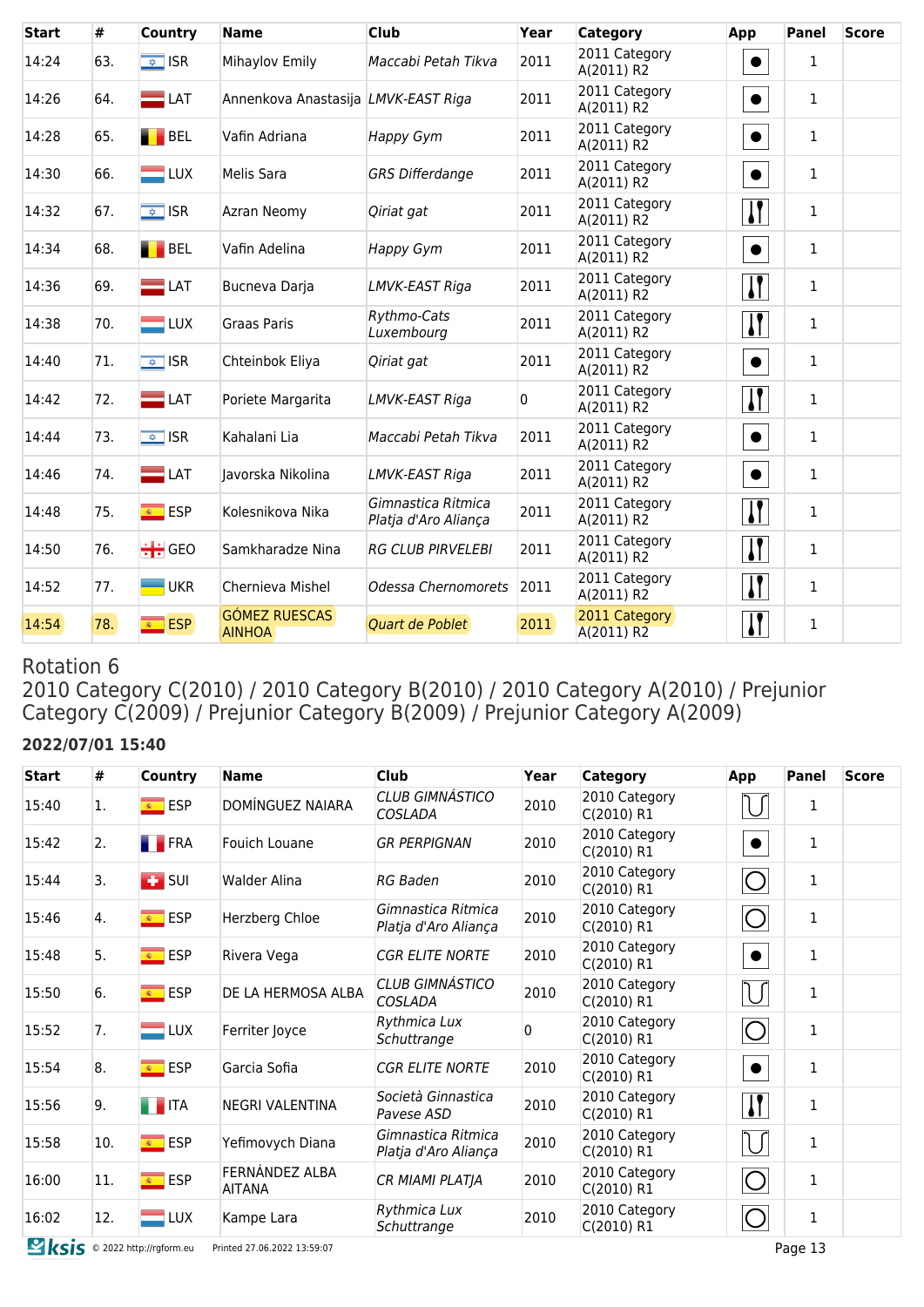| <b>Start</b> | #   | Country                      | <b>Name</b>                          | <b>Club</b>                                | Year | <b>Category</b>             | App                             | Panel        | <b>Score</b> |
|--------------|-----|------------------------------|--------------------------------------|--------------------------------------------|------|-----------------------------|---------------------------------|--------------|--------------|
| 16:04        | 13. | $\overline{\bullet}$ ESP     | Timoshuk Sofia                       | Gimnastica Ritmica<br>Platja d'Aro Aliança | 2010 | 2010 Category<br>C(2010) R1 | $\bigcirc$                      | $\mathbf{1}$ |              |
| 16:06        | 14. | $\blacksquare$ LAT           | Krotova Sofija                       | <b>MVK SILUETS</b>                         | 2010 | 2010 Category<br>C(2010) R1 | $\bigcirc$                      | $\mathbf{1}$ |              |
| 16:08        | 15. | $\blacksquare$ ITA           | LIKOSSO BLESSING<br><b>LITOKO</b>    | ASD Ritmica Dynamo                         | 2010 | 2010 Category<br>B(2010) R1 | $\bullet$                       | $\mathbf{1}$ |              |
| 16:10        | 16. | $\blacksquare$ LAT           | Jansone Milana                       | <b>MVK SILUETS</b>                         | 2010 | 2010 Category<br>B(2010) R1 | $\bigcirc$                      | $\mathbf{1}$ |              |
| 16:12        | 17. | $\blacksquare$ LAT           | Nikishina Sofija                     | <b>MVK SILUETS</b>                         | 2010 | 2010 Category<br>B(2010) R1 | $\bigcirc$                      | $\mathbf{1}$ |              |
| 16:14        | 18. | <b>FRA</b>                   | <b>MANUSE Lola</b>                   | <b>AEB GYM CHAMBERY</b>                    | 2010 | 2010 Category<br>B(2010) R1 | $\bigcirc$                      | $\mathbf{1}$ |              |
| 16:16        | 19. | <b>T</b> FRA                 | <b>Tassery Lucy</b>                  | <b>GR PERPIGNAN</b>                        | 2010 | 2010 Category<br>B(2010) R1 | $\bigcirc$                      | $\mathbf{1}$ |              |
| 16:18        | 20. | $\blacksquare$ POL           | Zubko Anna                           | PTG Sokół UKR                              | 2010 | 2010 Category<br>B(2010) R1 | $\bigcirc$                      | $\mathbf{1}$ |              |
| 16:20        | 21. | $\blacksquare$ LUX           | <b>Welter Milla</b>                  | <b>GRS Differdange</b>                     | 2010 | 2010 Category<br>B(2010) R1 | $\bigcirc$                      | $\mathbf{1}$ |              |
| 16:22        | 22. | <b>FRA</b>                   | <b>Wastiaux Romy</b>                 | <b>GR PERPIGNAN</b>                        | 2010 | 2010 Category<br>B(2010) R1 | $\bigcirc$                      | $\mathbf{1}$ |              |
| 16:24        | 23. | $\equiv$ LAT                 | Vlasova Vladislava                   | <b>RIGA</b>                                | 2010 | 2010 Category<br>B(2010) R1 | $\sqrt{1}$                      | $\mathbf{1}$ |              |
| 16:26        | 24. | <b>THEFT</b>                 | <b>TONIETTI BEATRICE</b>             | Società Ginnastica<br>Pavese ASD           | 2010 | 2010 Category<br>B(2010) R1 | $\bigcirc$                      | $\mathbf{1}$ |              |
| 16:28        | 25. | <b>FRA</b>                   | boillot oceane                       | <b>AEB GYM CHAMBERY</b>                    | 2010 | 2010 Category<br>B(2010) R1 | $\bigcirc$                      | $\mathbf{1}$ |              |
| 16:30        | 26. | $\blacksquare$ LAT           | Kocjuga Daniela                      | <b>RIGA</b>                                | 2010 | 2010 Category<br>B(2010) R1 | $\bullet$                       | $\mathbf{1}$ |              |
| 16:32        | 27. | $\overline{\phantom{a}}$ EGY | Elbadawy Haya                        | Al Ittihad alexandria<br>club              | 2010 | 2010 Category<br>B(2010) R1 | $\bigcirc$                      | $\mathbf{1}$ |              |
| 16:34        | 28. | $\Box$ LUX                   | Mihu Maia                            | Rythmo-Cats<br>Luxembourg                  | 2010 | 2010 Category<br>B(2010) R1 | $\bigcirc$                      | $\mathbf{1}$ |              |
| 16:36        | 29. | <b>FRA</b>                   | <b>MARTINEZ Margaux</b>              | <b>AEB GYM CHAMBERY</b>                    | 2010 | 2010 Category<br>B(2010) R1 | $\bigcirc$                      | $\mathbf{1}$ |              |
| 16:38        | 30. | <b>UKR</b>                   | KHARYTONCHUK Sofiia RK DUSH Avangard |                                            | 2010 | 2010 Category<br>B(2010) R1 | $\bullet$                       | $\mathbf{1}$ |              |
| 16:40        | 31. | $\blacksquare$ LAT           | Skarbovska Nikola                    | LMVK-EAST Riga                             | 2010 | 2010 Category<br>B(2010) R1 | $\bullet$                       | $\mathbf{1}$ |              |
| 16:42        | 32. | $\blacksquare$ ITA           | LIKOSSO BLESSING<br><b>LITOKO</b>    | ASD Ritmica Dynamo                         | 2010 | 2010 Category<br>B(2010) R2 | $\mathbf{I}$                    | $\mathbf{1}$ |              |
| 16:44        | 33. | $\blacksquare$ LAT           | Jansone Milana                       | <b>MVK SILUETS</b>                         | 2010 | 2010 Category<br>B(2010) R2 | $\mathbf{I}$                    | $\mathbf{1}$ |              |
| 16:46        | 34. | $\equiv$ LAT                 | Nikishina Sofija                     | <b>MVK SILUETS</b>                         | 2010 | 2010 Category<br>B(2010) R2 | $\mathbf{\mathbf{\mathcal{V}}}$ | $\mathbf{1}$ |              |
| 16:48        | 35. | <b>FRA</b>                   | <b>MANUSE Lola</b>                   | <b>AEB GYM CHAMBERY</b>                    | 2010 | 2010 Category<br>B(2010) R2 | $\bullet$                       | $\mathbf{1}$ |              |
| 16:50        | 36. | <b>FRA</b>                   | <b>Tassery Lucy</b>                  | <b>GR PERPIGNAN</b>                        | 2010 | 2010 Category<br>B(2010) R2 | $\boldsymbol{\eta}$             | 1            |              |
| 16:52        | 37. | POL                          | Zubko Anna                           | PTG Sokół UKR                              | 2010 | 2010 Category<br>B(2010) R2 | $\bullet$                       | $\mathbf{1}$ |              |
| 16:54        | 38. | $=$ LUX                      | <b>Welter Milla</b>                  | <b>GRS Differdange</b>                     | 2010 | 2010 Category<br>B(2010) R2 | $\bullet$                       | 1            |              |
| 16:56        | 39. | <b>FRA</b>                   | Wastiaux Romy                        | <b>GR PERPIGNAN</b>                        | 2010 | 2010 Category<br>B(2010) R2 | $\bullet$                       | 1            |              |
| 16:58        | 40. | $\equiv$ LAT                 | Vlasova Vladislava                   | RIGA                                       | 2010 | 2010 Category<br>B(2010) R2 | $\overline{\mathscr{D}}$        | 1            |              |
| 17:00        | 41. | <b>THE ITA</b>               | <b>TONIETTI BEATRICE</b>             | Società Ginnastica<br>Pavese ASD           | 2010 | 2010 Category<br>B(2010) R2 | $\bullet$                       | 1            |              |
| 17:02        | 42. | <b>FRA</b>                   | boillot oceane                       | <b>AEB GYM CHAMBERY</b>                    | 2010 | 2010 Category<br>B(2010) R2 | $\bullet$                       | 1            |              |
| 17:04        | 43. | $\blacksquare$ LAT           | Kocjuga Daniela                      | <b>RIGA</b>                                | 2010 | 2010 Category<br>B(2010) R2 | $\sqrt{1}$                      | $\mathbf{1}$ |              |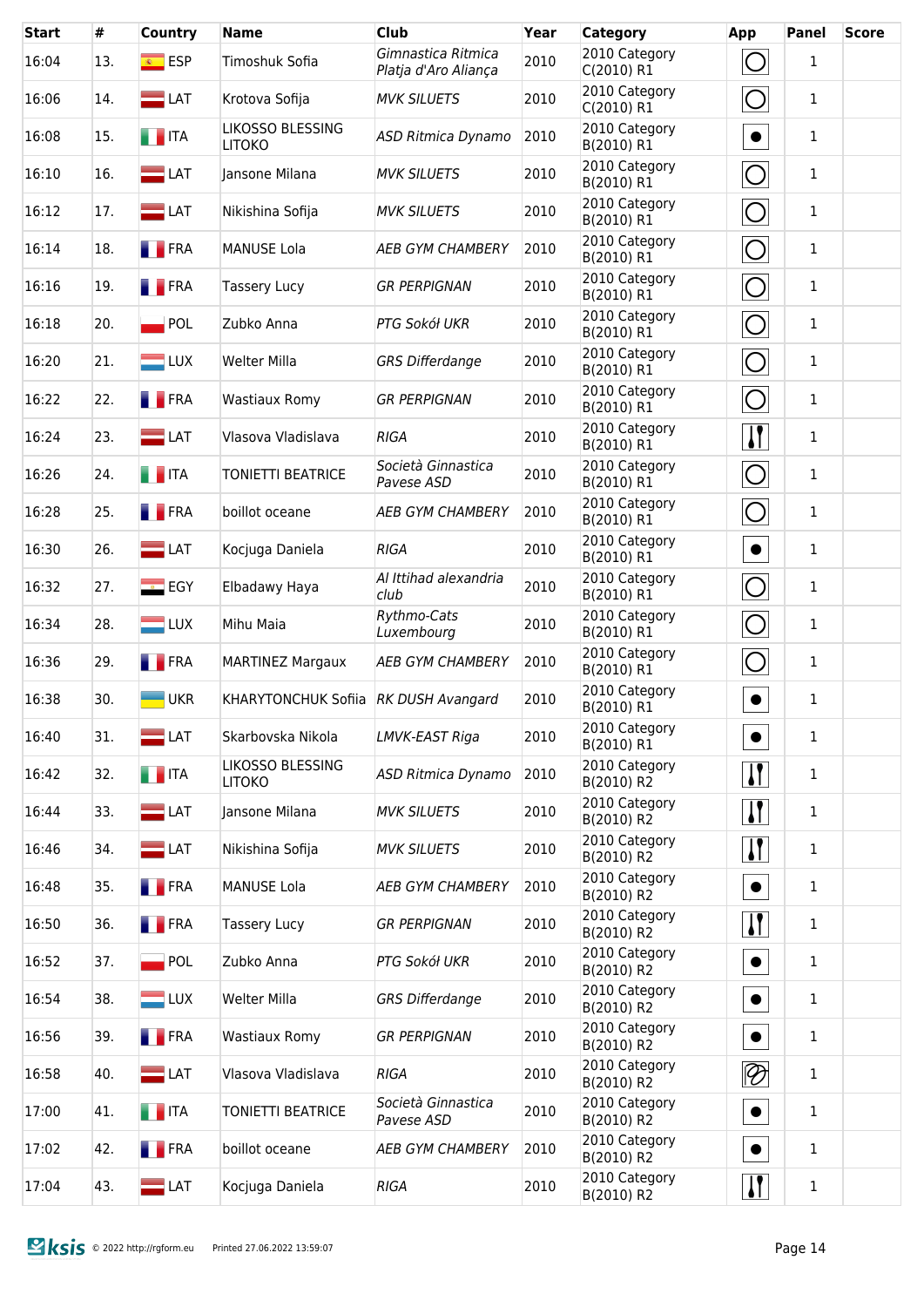| <b>Start</b> | #   | <b>Country</b>               | <b>Name</b>                            | <b>Club</b>                     | Year | <b>Category</b>                         | App                         | <b>Panel</b> | <b>Score</b> |
|--------------|-----|------------------------------|----------------------------------------|---------------------------------|------|-----------------------------------------|-----------------------------|--------------|--------------|
| 17:06        | 44. | $\overline{\phantom{a}}$ EGY | Elbadawy Haya                          | Al Ittihad alexandria<br>club   | 2010 | 2010 Category<br>B(2010) R2             | $\boldsymbol{\mathsf{N}}$   | $\mathbf{1}$ |              |
| 17:08        | 45. | $\blacksquare$ LUX           | Mihu Maia                              | Rythmo-Cats<br>Luxembourg       | 2010 | 2010 Category<br>B(2010) R2             | $\bullet$                   | 1            |              |
| 17:10        | 46. | $\blacksquare$ FRA           | <b>MARTINEZ Margaux</b>                | <b>AEB GYM CHAMBERY</b>         | 2010 | 2010 Category<br>B(2010) R2             | $\bullet$                   | $\mathbf{1}$ |              |
| 17:12        | 47. | <b>UKR</b>                   | KHARYTONCHUK Sofiia RK DUSH Avangard   |                                 | 2010 | 2010 Category<br>B(2010) R2             | $\boldsymbol{\mathsf{I}}$   | $\mathbf{1}$ |              |
| 17:14        | 48. | $\equiv$ LAT                 | Skarbovska Nikola                      | LMVK-EAST Riga                  | 2010 | 2010 Category<br>B(2010) R2             | $\mathbf{I}$                | 1            |              |
| 17:16        | 49. | <b>FRA</b>                   | <b>BAIGUE Sarah</b>                    | <b>AEB GYM CHAMBERY</b>         | 2010 | 2010 Category<br>A(2010) R1             | $\bigcirc$                  | $\mathbf{1}$ |              |
| 17:18        | 50. | $\blacksquare$ LUX           | Stasane Emilia                         | Rythmica Lux<br>Schuttrange     | 2010 | 2010 Category<br>A(2010) R1             | $\bullet$                   | $\mathbf{1}$ |              |
| 17:20        | 51. | BEL                          | Syzonenko Yeva                         | Forza Ritmica Belgium 2010      |      | 2010 Category<br>A(2010) R1             | $\bullet$                   | $\mathbf{1}$ |              |
| 17:22        | 52. | $\sqrt{2}$ ISR               | KORISH YAELI                           | ale raanana                     | 2010 | 2010 Category<br>A(2010) R1             | $\bullet$                   | $\mathbf 1$  |              |
| 17:24        | 53. | <b>BEL</b>                   | Simonaityte Vesta                      | <b>Brussels GR</b>              | 2010 | 2010 Category<br>A(2010) R1             | $\bigcirc$                  | $\mathbf{1}$ |              |
| 17:26        | 54. | $\sqrt{\frac{1}{2}}$ ISR     | <b>SAAR NOA</b>                        | ale raanana                     | 2010 | 2010 Category<br>A(2010) R1             | $\bigcirc$                  | $\mathbf{1}$ |              |
| 17:28        | 55. | <b>UKR</b>                   | Voroniuk - Bezverkha<br>Anna           | Kropivnitsky KDYUSSH<br>$N_2$ 3 | 2010 | 2010 Category<br>A(2010) R1             | $\bullet$                   | 1            |              |
| 17:30        | 56. | $\blacksquare$ POL           | <b>Bondar Yeva</b>                     | PTG Sokół Kraków<br>Polska      | 2010 | 2010 Category<br>A(2010) R1             | $\bullet$                   | 1            |              |
| 17:32        | 57. | $\sqrt{\frac{1}{2}}$ ISR     | sofia prezhyn                          | Maccabi Petah Tikva             | 2010 | 2010 Category<br>A(2010) R1             | $\overline{O}$              | 1            |              |
| 17:34        | 58. | $\overline{\phantom{a}}$ EGY | Rizk Karma                             | Al Ittihad alexandria<br>club   | 2010 | 2010 Category<br>A(2010) R1             | $\bigcirc$                  | 1            |              |
| 17:36        | 59. | $\div$ GEO                   | Kakutashvili Mariam                    | <b>RG CLUB PIRVELEBI</b>        | 2010 | 2010 Category<br>A(2010) R1             | $\bullet$                   | 1            |              |
| 17:38        | 60. | <b>FRA</b>                   | <b>BAIGUE Sarah</b>                    | <b>AEB GYM CHAMBERY</b>         | 2010 | 2010 Category<br>A(2010) R2             | $\sqrt{ }$                  | 1            |              |
| 17:40        | 61. | $\blacksquare$ LUX           | Stasane Emilia                         | Rythmica Lux<br>Schuttrange     | 2010 | 2010 Category<br>A(2010) R2             | $\mathbf{I}$                | 1            |              |
| 17:42        | 62. | BEL                          | Syzonenko Yeva                         | Forza Ritmica Belgium 2010      |      | 2010 Category<br>A(2010) R2             | $\mathbf{H}$                | 1            |              |
| 17:44        | 63. | $\sqrt{\frac{1}{2}}$ ISR     | KORISH YAELI                           | ale raanana                     | 2010 | 2010 Category<br>A(2010) R2             | $\mathbf{I}$                | $\mathbf{1}$ |              |
| 17:46        | 64. | BEL                          | Simonaityte Vesta                      | <b>Brussels GR</b>              | 2010 | 2010 Category<br>A(2010) R2             | $\bullet$                   | 1            |              |
| 17:48        | 65. | $\sqrt{2}$ ISR               | <b>SAAR NOA</b>                        | ale raanana                     | 2010 | 2010 Category<br>A(2010) R2             | $\mathbf{I}$                | $\mathbf{1}$ |              |
| 17:50        | 66. | $\blacksquare$ UKR           | Voroniuk - Bezverkha<br>Anna           | Kropivnitsky KDYUSSH<br>$N_2$ 3 | 2010 | 2010 Category<br>A(2010) R2             | $\boldsymbol{\mathsf{I}}$   | $\mathbf{1}$ |              |
| 17:52        | 67. | <b>POL</b>                   | Bondar Yeva                            | PTG Sokół Kraków<br>Polska      | 2010 | 2010 Category<br>A(2010) R2             | $\mathbf{I}$                | 1            |              |
| 17:54        | 68. | $\sqrt{2}$ ISR               | sofia prezhyn                          | Maccabi Petah Tikva             | 2010 | 2010 Category<br>A(2010) R2             | $\boldsymbol{\mathsf{I}}$   | $\mathbf{1}$ |              |
| 17:56        | 69. | $E$ EGY                      | Rizk Karma                             | Al Ittihad alexandria<br>club   | 2010 | 2010 Category<br>A(2010) R2             | $\lvert \mathcal{D} \rvert$ | 1            |              |
| 17:58        | 70. | $\div$ GEO                   | Kakutashvili Mariam                    | <b>RG CLUB PIRVELEBI</b>        | 2010 | 2010 Category<br>A(2010) R2             | $\mathbf{\mathcal{U}}$      | $\mathbf{1}$ |              |
| 18:00        | 71. | <b>ESP</b>                   | <b>PARICIO RAMIRO</b><br><b>ANGELA</b> | Quart de Poblet                 | 2009 | <b>Prejunior Category</b><br>C(2009) R1 | $\bigcup$                   | $\mathbf{1}$ |              |
| 18:02        | 72. | $\overline{1}$ SUI           | <b>Treier Lana</b>                     | <b>RG Baden</b>                 | 2009 | Prejunior Category<br>C(2009) R1        | $\bigcirc$                  | 1            |              |
| 18:04        | 73. | <u><sup>®</sup></u> ESP      | Escamilla Sofia                        | <b>CGR ELITE NORTE</b>          | 2009 | Prejunior Category<br>C(2009) R1        | $\bigcirc$                  | 1            |              |
| 18:06        | 74. | $\overline{1}$ SUI           | <b>LIM VALERIE</b>                     | <b>RG Baden</b>                 | 2009 | Prejunior Category<br>C(2009) R1        | $\boldsymbol{\eta}$         | $\mathbf 1$  |              |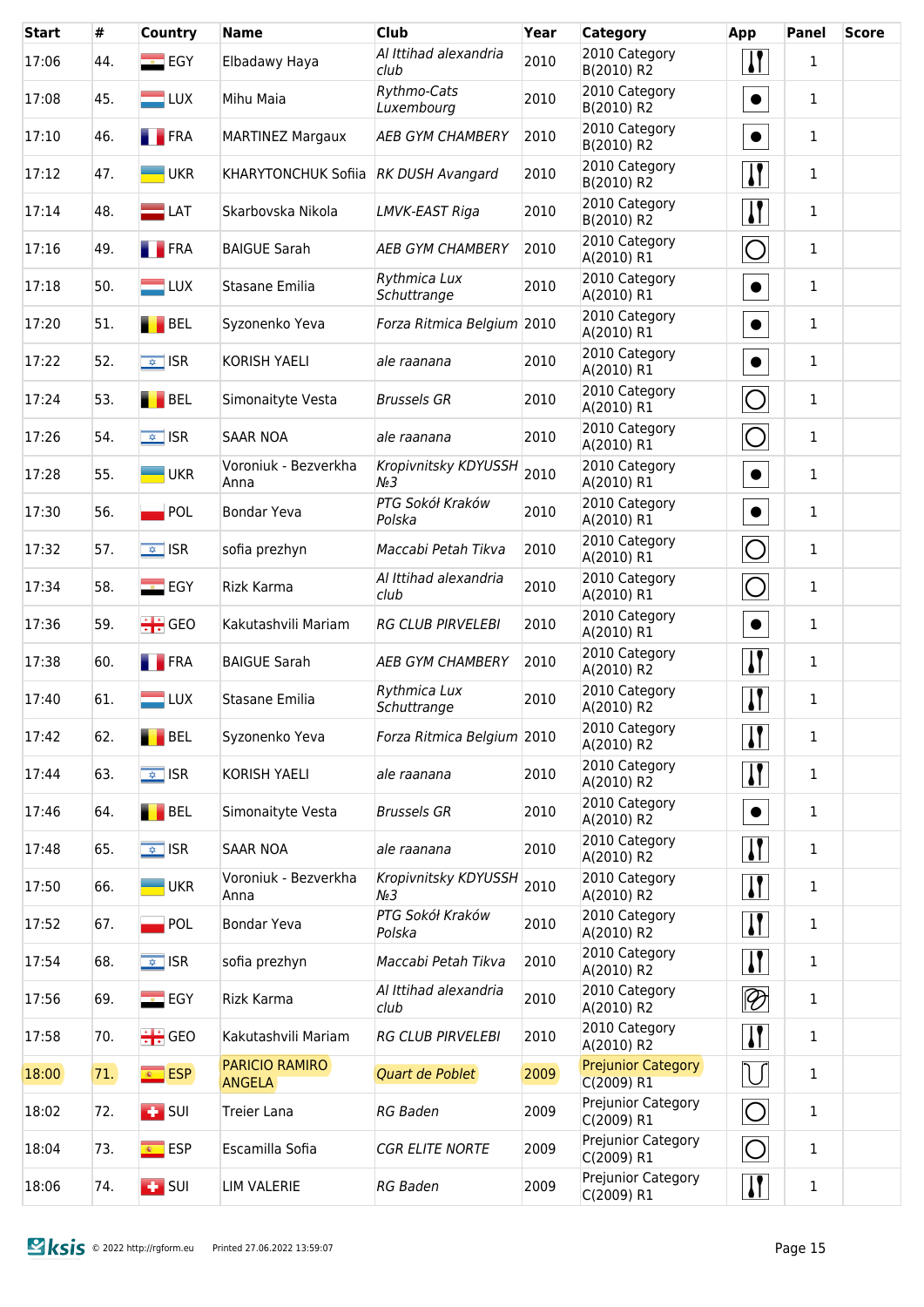| <b>Start</b> | #    | Country                  | <b>Name</b>                          | <b>Club</b>                                | Year | <b>Category</b>                  | App                             | Panel        | <b>Score</b> |
|--------------|------|--------------------------|--------------------------------------|--------------------------------------------|------|----------------------------------|---------------------------------|--------------|--------------|
| 18:08        | 75.  | MLT                      | <b>Balasz Lilliy</b>                 | Rhythmica Gold                             | 2009 | Prejunior Category<br>C(2009) R1 | $\bigcirc$                      | $\mathbf{1}$ |              |
| 18:10        | 76.  | $\overline{\bullet}$ ESP | APINTILLOAEI BEATRIZ<br><b>IOANA</b> | <b>CLUB GIMNÁSTICO</b><br>COSLADA          | 2009 | Prejunior Category<br>C(2009) R1 | U                               | 1            |              |
| 18:12        | 77.  | <b>ESP</b>               | Poveda Maria                         | <b>CGR ELITE NORTE</b>                     | 2009 | Prejunior Category<br>C(2009) R1 | $\bigcirc$                      | $\mathbf{1}$ |              |
| 18:14        | 78.  | $\Box$ UAE               | Salameh Chloe                        | DuGym Angels                               | 2009 | Prejunior Category<br>C(2009) R1 | $\bullet$                       | $\mathbf{1}$ |              |
| 18:16        | 79.  | <mark>⊛ ESP</mark>       | FERNÁNDEZ ELSA                       | <b>CLUB GIMNÁSTICO</b><br>COSLADA          | 2009 | Prejunior Category<br>C(2009) R1 | U                               | 1            |              |
| 18:18        | 80.  | <b>BEL</b>               | Spinoye Margaux                      | <b>Wemmel GR</b>                           | 2009 | Prejunior Category<br>C(2009) R1 | $\bigcirc$                      | $\mathbf{1}$ |              |
| 18:20        | 81.  | <mark>⊛ ESP</mark>       | Salazar Vera                         | <b>CGR ELITE NORTE</b>                     | 2009 | Prejunior Category<br>C(2009) R1 | $\overline{O}$                  | 1            |              |
| 18:22        | 82.  | $\blacksquare$ LAT       | Putne Vanessa                        | LMVK-EAST Riga                             | 2009 | Prejunior Category<br>B(2009) R1 | $\bullet$                       | $\mathbf{1}$ |              |
| 18:24        | 83.  | <b>UKR</b>               | <b>TSIKALENKO KIRA</b>               | <b>DUSH Deryugins</b>                      | 2009 | Prejunior Category<br>B(2009) R1 | $\bullet$                       | 1            |              |
| 18:26        | 84.  | <b>FRA</b>               | Libert Cassandra                     | <b>GR PERPIGNAN</b>                        | 2009 | Prejunior Category<br>B(2009) R1 | $\bullet$                       | $\mathbf{1}$ |              |
| 18:28        | 85.  | MLT                      | Rosalli Marina                       | Rhythmica Gold                             | 2009 | Prejunior Category<br>B(2009) R1 | $\overline{O}$                  | $\mathbf{1}$ |              |
| 18:30        | 86.  | <b>FRA</b>               | Ludmann Cerise                       | <b>AEB GYM CHAMBERY</b>                    | 2009 | Prejunior Category<br>B(2009) R1 | $\bigcirc$                      | $\mathbf{1}$ |              |
| 18:32        | 87.  | $\sqrt{\frac{1}{2}}$ ISR | Zovkov Adelina                       | Qiriat gat                                 | 2009 | Prejunior Category<br>B(2009) R1 | $\bigcirc$                      | $\mathbf{1}$ |              |
| 18:34        | 88.  | $\blacksquare$ LAT       | Lobikova Katrina                     | LMVK-EAST Riga                             | 2009 | Prejunior Category<br>B(2009) R1 | $\bigcirc$                      | $\mathbf{1}$ |              |
| 18:36        | 89.  | $\sqrt{\frac{1}{2}}$ ISR | Vilenski Anita                       | Qiriat gat                                 | 2009 | Prejunior Category<br>B(2009) R1 | $\bigcirc$                      | $\mathbf{1}$ |              |
| 18:38        | 90.  | <u><sup>®</sup></u> ESP  | Gascon Judith                        | Gimnastica Ritmica<br>Platja d'Aro Aliança | 2009 | Prejunior Category<br>B(2009) R1 | $\bigcirc$                      | $\mathbf{1}$ |              |
| 18:40        | 91.  | $\equiv$ LAT             | Pavluka Polina                       | LMVK-EAST Riga                             | 2009 | Prejunior Category<br>B(2009) R1 | $\bigcirc$                      | $\mathbf{1}$ |              |
| 18:42        | 92.  | <b>MLT</b>               | Bianchi Daria                        | Rhythmica Gold                             | 2009 | Prejunior Category<br>B(2009) R1 | $\bigcirc$                      | 1            |              |
| 18:44        | 93.  | <u><sup>⊛</sup>FSP</u>   | Trubchennikova Sofia                 | Gimnastica Ritmica<br>Platja d'Aro Aliança | 2009 | Prejunior Category<br>B(2009) R1 |                                 | $\mathbf{1}$ |              |
| 18:46        | 94.  | $-UKR$                   | LIESKOVA Uliana Noel                 | <b>RK DUSH Avangard</b>                    | 2009 | Prejunior Category<br>B(2009) R1 | $\bullet$                       | $\mathbf{1}$ |              |
| 18:48        | 95.  | $\sqrt{2}$ ISR           | Niyazov Mishel                       | Qiriat gat                                 | 2009 | Prejunior Category<br>B(2009) R1 | $\bigcirc$                      | $\mathbf{1}$ |              |
| 18:50        | 96.  | $\blacksquare$ NED       | Andeweg Dorit                        | <b>Hilversum GTVH</b>                      | 2009 | Prejunior Category<br>B(2009) R1 | $\bullet$                       | $\mathbf{1}$ |              |
| 18:52        | 97.  | <b>UKR</b>               | Demianenko Mariia                    | Sport school "Ukraine"<br>Kharkiv          | 2009 | Prejunior Category<br>B(2009) R1 | $\bigcirc$                      | $\mathbf{1}$ |              |
| 18:54        | 98.  | <b>THE ITA</b>           | Testori Rebecca                      | Società Ginnastica<br>Pavese ASD           | 2009 | Prejunior Category<br>B(2009) R1 | $\bullet$                       | $\mathbf 1$  |              |
| 18:56        | 99.  | $\blacksquare$ LAT       | Putne Vanessa                        | LMVK-EAST Riga                             | 2009 | Prejunior Category<br>B(2009) R2 | $\boldsymbol{\mu}$              | $\mathbf 1$  |              |
| 18:58        | 100. | <b>UKR</b>               | <b>TSIKALENKO KIRA</b>               | <b>DUSH Deryugins</b>                      | 2009 | Prejunior Category<br>B(2009) R2 | $\mathbf{H}$                    | $\mathbf 1$  |              |
| 19:00        | 101. | <b>FRA</b>               | Libert Cassandra                     | <b>GR PERPIGNAN</b>                        | 2009 | Prejunior Category<br>B(2009) R2 | $\mathbf{\mathbf{\mathcal{U}}}$ | 1            |              |
| 19:02        | 102. | MLT                      | Rosalli Marina                       | Rhythmica Gold                             | 2009 | Prejunior Category<br>B(2009) R2 | $\bullet$                       | 1            |              |
| 19:04        | 103. | <b>FRA</b>               | Ludmann Cerise                       | <b>AEB GYM CHAMBERY</b>                    | 2009 | Prejunior Category<br>B(2009) R2 | $\bullet$                       | 1            |              |
| 19:06        | 104. | $\sqrt{\frac{1}{2}}$ ISR | Zovkov Adelina                       | Qiriat gat                                 | 2009 | Prejunior Category<br>B(2009) R2 | $\bullet$                       | 1            |              |
| 19:08        | 105. | $\blacksquare$ LAT       | Lobikova Katrina                     | LMVK-EAST Riga                             | 2009 | Prejunior Category<br>B(2009) R2 | $\mathbf{\mathcal{U}}$          | $\mathbf{1}$ |              |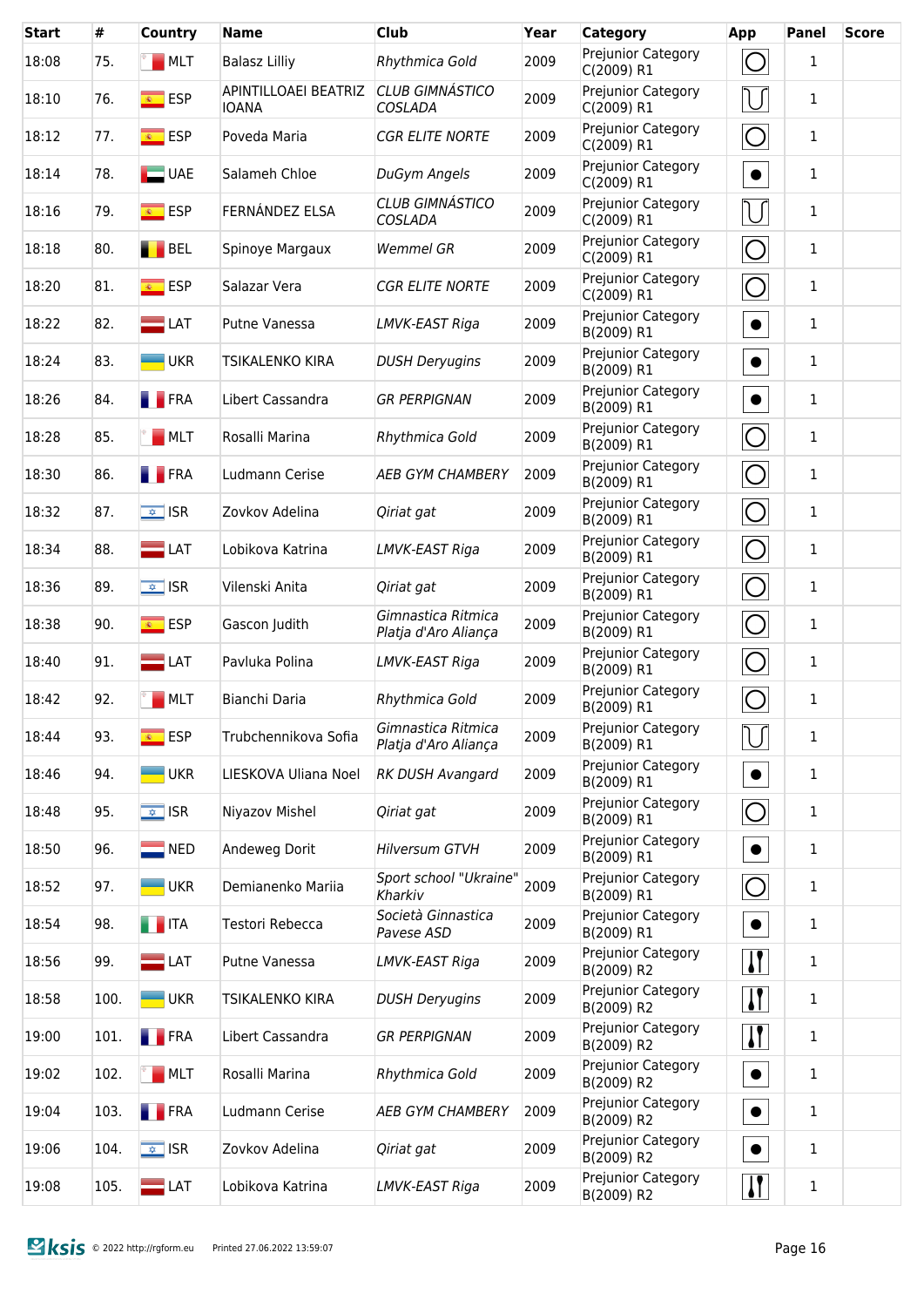| <b>Start</b> | #    | Country                  | <b>Name</b>                 | <b>Club</b>                                | Year | <b>Category</b>                  | <b>App</b>                  | Panel        | <b>Score</b> |
|--------------|------|--------------------------|-----------------------------|--------------------------------------------|------|----------------------------------|-----------------------------|--------------|--------------|
| 19:10        | 106. | $\sqrt{2}$ ISR           | Vilenski Anita              | Qiriat gat                                 | 2009 | Prejunior Category<br>B(2009) R2 | $\bullet$                   | 1            |              |
| 19:12        | 107. | <u><sup>®</sup></u> ESP  | Gascon Judith               | Gimnastica Ritmica<br>Platja d'Aro Aliança | 2009 | Prejunior Category<br>B(2009) R2 | $\lvert \mathcal{D} \rvert$ | $\mathbf{1}$ |              |
| 19:14        | 108. | $\blacksquare$ LAT       | Pavluka Polina              | LMVK-EAST Riga                             | 2009 | Prejunior Category<br>B(2009) R2 | <u>  </u>                   | 1            |              |
| 19:16        | 109. | MLT                      | Bianchi Daria               | Rhythmica Gold                             | 2009 | Prejunior Category<br>B(2009) R2 | $\bullet$                   | $\mathbf{1}$ |              |
| 19:18        | 110. | <b>ESP</b>               | Trubchennikova Sofia        | Gimnastica Ritmica<br>Platja d'Aro Aliança | 2009 | Prejunior Category<br>B(2009) R2 | <u> }</u>                   | $\mathbf{1}$ |              |
| 19:20        | 111. | $-UKR$                   | LIESKOVA Uliana Noel        | <b>RK DUSH Avangard</b>                    | 2009 | Prejunior Category<br>B(2009) R2 | $\mathbf{H}$                | 1            |              |
| 19:22        | 112. | $\sqrt{\frac{1}{2}}$ ISR | Niyazov Mishel              | Qiriat gat                                 | 2009 | Prejunior Category<br>B(2009) R2 | $\bullet$                   | $\mathbf{1}$ |              |
| 19:24        | 113. | $\blacksquare$ NED       | Andeweg Dorit               | <b>Hilversum GTVH</b>                      | 2009 | Prejunior Category<br>B(2009) R2 | <u> }</u>                   | $\mathbf{1}$ |              |
| 19:26        | 114. | <b>UKR</b>               | Demianenko Mariia           | Sport school "Ukraine"<br>Kharkiv          | 2009 | Prejunior Category<br>B(2009) R2 | $\bullet$                   | $\mathbf{1}$ |              |
| 19:28        | 115. | $\blacksquare$ ITA       | Testori Rebecca             | Società Ginnastica<br>Pavese ASD           | 2009 | Prejunior Category<br>B(2009) R2 | $\overline{\mathfrak{P}}$   | 1            |              |
| 19:30        | 116. | $\blacksquare$ LAT       | Mendelsone Alina<br>Andžela | LMVK-EAST Riga                             | 2009 | Prejunior Category<br>A(2009) R1 | $\bigcirc$                  | 1            |              |
| 19:32        | 117. | $\blacksquare$ LAT       | Filippova Sofja             | LMVK-EAST Riga                             | 2009 | Prejunior Category<br>A(2009) R1 | $\bigcirc$                  | 1            |              |
| 19:34        | 118. | <b>UKR</b>               | Lebedchenko Elizaveta       | Kropivnitsky KDYUSSH<br>M∘3                | 2011 | Prejunior Category<br>A(2009) R1 | $\bullet$                   | $\mathbf{1}$ |              |
| 19:36        | 119. | $\Box$ LAT               | Mezale Rianna               | LMVK-EAST Riga                             | 2009 | Prejunior Category<br>A(2009) R1 | $\bullet$                   | $\mathbf{1}$ |              |
| 19:38        | 120. | $\sqrt{\frac{1}{2}}$ ISR | <b>RAHAT ROMY</b>           | ale raanana                                | 2009 | Prejunior Category<br>A(2009) R1 | $\bigcirc$                  | 1            |              |
| 19:40        | 121. | $\sqrt{2}$ ISR           | <b>LANGER Tamar</b>         | ale raanana                                | 2009 | Prejunior Category<br>A(2009) R1 | $\bullet$                   | 1            |              |
| 19:42        | 122. | $\blacksquare$ POL       | Zavada Mariia               | PTG Sokół UKR                              | 2009 | Prejunior Category<br>A(2009) R1 | $\bigcirc$                  | 1            |              |
| 19:44        | 123. | $\sqrt{2}$ ISR           | <b>BEZALEL EMMA</b>         | ale raanana                                | 2009 | Prejunior Category<br>A(2009) R1 | O                           | 1            |              |
| 19:46        | 124. | <b>POL</b>               | Vysokikh Sofia              | PTG Sokół Kraków<br>Polska                 | 2009 | Prejunior Category<br>A(2009) R1 | ◯                           | $\mathbf{1}$ |              |
| 19:48        | 125. | <b>UKR</b>               | <b>OKSANICH Yuliana</b>     | Odesa Chernomorets                         | 2009 | Prejunior Category<br>A(2009) R1 | O                           | $\mathbf{1}$ |              |
| 19:50        | 126. | <u><sup>®</sup></u> ESP  | Latkina Diana               | Gimnastica Ritmica<br>Platja dAro Aliança  | 2009 | Prejunior Category<br>A(2009) R1 | $\bigcirc$                  | $\mathbf{1}$ |              |
| 19:52        | 127. | $\equiv$ LAT             | Mendelsone Alina<br>Andžela | LMVK-EAST Riga                             | 2009 | Prejunior Category<br>A(2009) R2 | $\bullet$                   | 1            |              |
| 19:54        | 128. | $\blacksquare$ LAT       | Filippova Sofja             | LMVK-EAST Riga                             | 2009 | Prejunior Category<br>A(2009) R2 | $\bullet$                   | 1            |              |
| 19:56        | 129. | $\blacksquare$ UKR       | Lebedchenko Elizaveta       | Kropivnitsky KDYUSSH<br>$N_2$ 3            | 2011 | Prejunior Category<br>A(2009) R2 | <u> }</u>                   | 1            |              |
| 19:58        | 130. | $\blacksquare$ LAT       | Mezale Rianna               | LMVK-EAST Riga                             | 2009 | Prejunior Category<br>A(2009) R2 | $\mathbf{H}$                | 1            |              |
| 20:00        | 131. | $\sqrt{\frac{1}{2}}$ ISR | <b>RAHAT ROMY</b>           | ale raanana                                | 2009 | Prejunior Category<br>A(2009) R2 | <u> }</u>                   | 1            |              |
| 20:02        | 132. | $\sqrt{\frac{1}{2}}$ ISR | <b>LANGER Tamar</b>         | ale raanana                                | 2009 | Prejunior Category<br>A(2009) R2 | <u> }</u>                   | $\mathbf{1}$ |              |
| 20:04        | 133. | POL                      | Zavada Mariia               | PTG Sokół UKR                              | 2009 | Prejunior Category<br>A(2009) R2 | $\bullet$                   | $\mathbf{1}$ |              |
| 20:06        | 134. | $\overline{\bullet}$ ISR | <b>BEZALEL EMMA</b>         | ale raanana                                | 2009 | Prejunior Category<br>A(2009) R2 | $\bullet$                   | $\mathbf{1}$ |              |
| 20:08        | 135. | $\blacksquare$ POL       | Vysokikh Sofia              | PTG Sokół Kraków<br>Polska                 | 2009 | Prejunior Category<br>A(2009) R2 | $\bullet$                   | $\mathbf{1}$ |              |
| 20:10        | 136. | <b>UKR</b>               | <b>OKSANICH Yuliana</b>     | Odesa Chernomorets                         | 2009 | Prejunior Category<br>A(2009) R2 | $\bullet$                   | $\mathbf 1$  |              |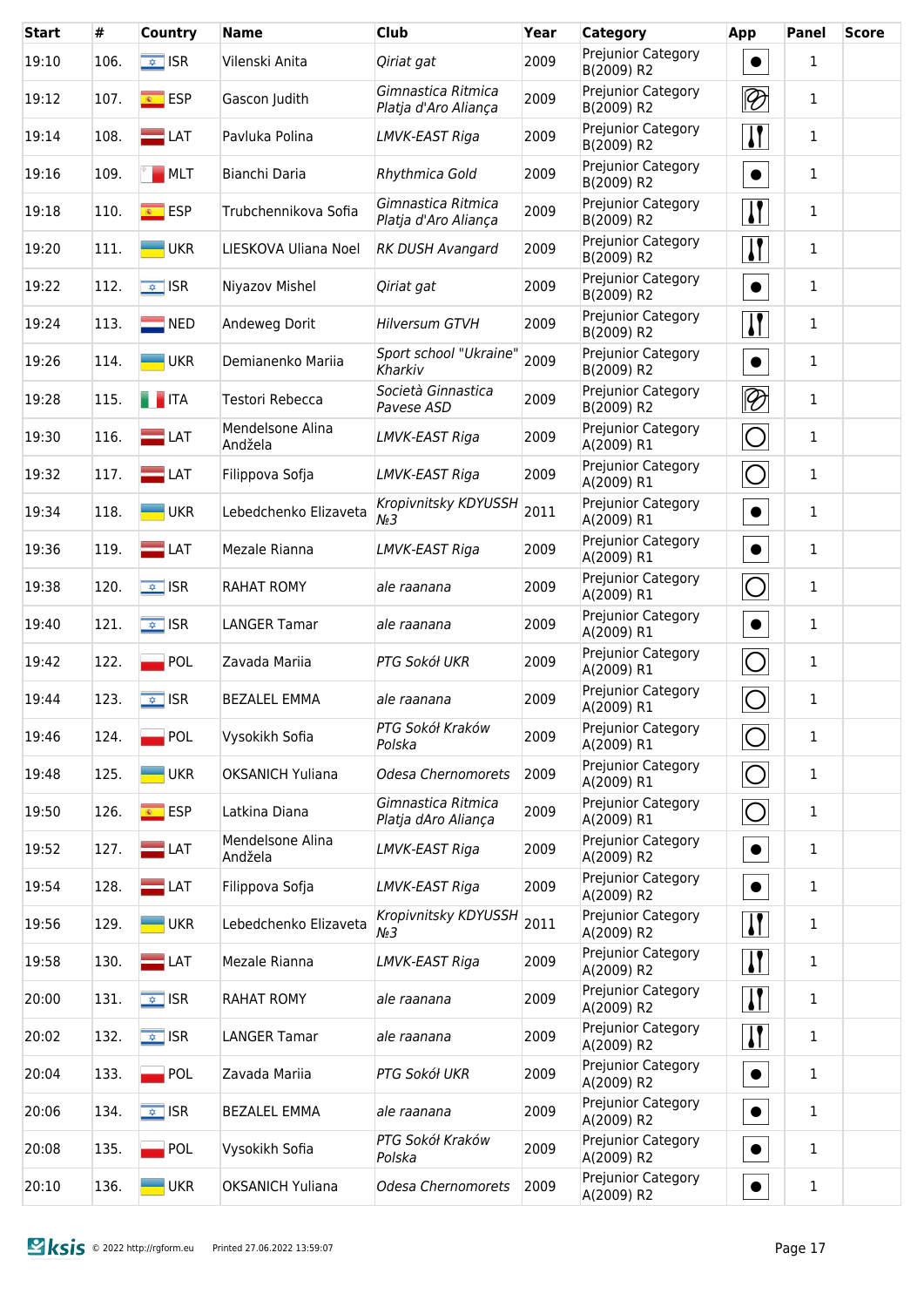| <b>Start</b> |      | Country    | Name          | <b>Club</b>                               | Year | Category                                | <b>Apr</b> | <b>Panel</b> | <b>Score</b> |
|--------------|------|------------|---------------|-------------------------------------------|------|-----------------------------------------|------------|--------------|--------------|
| 20:12        | ، ر⊥ | <b>ESP</b> | Latkina Diana | Gimnastica Ritmica<br>Platia dAro Alianca | 2009 | <b>Prejunior Category</b><br>A(2009) R2 |            |              |              |

Junior Category D(2009-2007) / Junior Category B(2009-2007) / Junior Category C(2009-2007) / Prejunior Category A(2009)

#### **2022/07/02 09:00**

| #   | <b>Country</b>                        | <b>Name</b>                               | <b>Club</b>                      | Year                                                                       | <b>Category</b>                    | App                         | <b>Panel</b> | <b>Score</b> |
|-----|---------------------------------------|-------------------------------------------|----------------------------------|----------------------------------------------------------------------------|------------------------------------|-----------------------------|--------------|--------------|
| 1   | <b>ESP</b>                            | <b>PINEDA LEYRE</b>                       | Quart de Poblet                  | 2008                                                                       | Junior Category<br>D(2009-2007) R1 | $\mathbf{I}$                | 1            |              |
| 2.  | <b>THEFT</b>                          | <b>LADINA CAMILLA</b>                     | Società Ginnastica<br>Pavese ASD | 2008                                                                       | Junior Category<br>D(2009-2007) R1 | $\bullet$                   | $\mathbf{1}$ |              |
| 3.  | <sup>®</sup> ESP                      | YEVES GIMENEZ<br><b>NEREA</b>             | CR MIAMI PLATJA                  | 2007                                                                       | Junior Category<br>D(2009-2007) R1 | O                           | 1            |              |
| 4.  | <b>THEFT</b>                          | CAGNOLA GINEVRA                           | Società Ginnastica<br>Pavese ASD | 2008                                                                       | Junior Category<br>D(2009-2007) R1 | IJ                          | 1            |              |
| 5.  | <mark>⊛ ESP</mark>                    | Martin Maria                              | <b>CGR ELITE NORTE</b>           | 2008                                                                       | Junior Category<br>D(2009-2007) R1 | $\bigcirc$                  | 1            |              |
| 6.  | <b>FRA</b>                            | <b>STERPIONE</b><br>Carolyne              | <b>AEB GYM CHAMBERY</b>          | 2007                                                                       | Junior Category<br>D(2009-2007) R1 | $\mathbf{I}$                | 1            |              |
| 7.  | <b>ESP</b>                            | PALOMO LOPEZ<br><b>PAULA</b>              | Quart de Poblet                  | 2008                                                                       | Junior Category<br>D(2009-2007) R1 | $\bigcirc$                  | 1            |              |
| 8.  | <mark>⊛ ESP</mark>                    | Petrova An-Isabel                         | <b>CGR ALCÁSSER</b>              | 2007                                                                       | Junior Category<br>D(2009-2007) R1 | O                           | 1            |              |
| 9.  | <b>THE ITA</b>                        | D'AGOSTINO ANNA<br><b>RITA</b>            | Pavese ASD                       | 2007                                                                       | Junior Category<br>D(2009-2007) R1 | $\bullet$                   | 1            |              |
| 10. | <b>ESP</b><br>$\overline{\bullet}$    | CAJIGÓS STANESCU<br><b>ANDREA</b>         | CR MIAMI PLATJA                  | 2007                                                                       | Junior Category<br>D(2009-2007) R1 | $\bullet$                   | 1            |              |
| 11. | BEL                                   | Gabriel Laurane                           | <b>Wemmel GR</b>                 | 2008                                                                       | Junior Category<br>D(2009-2007) R1 | ◯                           | 1            |              |
| 12. | <b>ESP</b><br>$\overline{\mathbf{R}}$ | Garcia Berzal Elsa                        | <b>CGR ELITE NORTE</b>           | 2007                                                                       | Junior Category<br>D(2009-2007) R1 | $\bigcirc$                  | 1            |              |
| 13. | $\blacksquare$ NED                    |                                           |                                  | 2008                                                                       | Junior Category<br>D(2009-2007) R1 | $\mathbf{I}$                | 1            |              |
| 14. | BEL                                   | Essi Stephanie                            | Happy Gym                        | 2008                                                                       | Junior Category<br>D(2009-2007) R1 | $\bigcirc$                  | 1            |              |
| 15. | <mark>⊛ ESP</mark>                    | <b>CABELLO CUEVAS</b><br><b>AROA</b>      | <b>CGR FIGUERES</b>              | 0                                                                          | Junior Category<br>D(2009-2007) R1 | O                           | 1            |              |
| 16. | <b>THE ITA</b>                        | SAPORITO SOFIA                            | Società Ginnastica<br>Pavese ASD | 2008                                                                       | Junior Category<br>D(2009-2007) R1 | $\lvert \mathcal{D} \rvert$ | 1            |              |
| 17. | SP ESP                                | Garcia Sofía                              | <b>CGR ALCÁSSER</b>              | 2008                                                                       | Junior Category<br>D(2009-2007) R1 | $\bullet$                   | $\mathbf{1}$ |              |
| 18. | <b>MLT</b>                            | Mezei Kira                                | Rhythmica Gold                   | 2008                                                                       | Junior Category<br>D(2009-2007) R1 | $\bigcirc$                  | $\mathbf{1}$ |              |
| 19. | $\overline{\bullet}$ ESP              | <b>FERNANDEZ</b><br><b>CASCALES MARTA</b> | <b>CGR FIGUERES</b>              | 0                                                                          | Junior Category<br>D(2009-2007) R1 | $\bigcirc$                  | 1            |              |
| 20. | <b>T</b> FRA                          |                                           |                                  | 2008                                                                       | Junior Category<br>D(2009-2007) R1 | U                           | 1            |              |
| 21. | <b>ESP</b>                            | <b>STOICA SARA</b><br>ANDREEA             | CLUB GIMNÁSTICO<br>COSLADA       | 2007                                                                       | Junior Category<br>D(2009-2007) R1 | $ \mathcal{D} $             | $\mathbf{1}$ |              |
| 22. | <b>FRA</b>                            | Jorge Clara                               | Grimaud                          | 2009                                                                       | Junior Category<br>D(2009-2007) R1 | $\bigcup$                   | 1            |              |
| 23. | <mark>⊛ ESP</mark>                    | <b>GARCIA HARO</b><br><b>LUCIA</b>        | CR MIAMI PLATJA                  | 2007                                                                       | Junior Category<br>D(2009-2007) R1 | $ \mathcal{D} $             | 1            |              |
| 24. | <b>FRA</b>                            | Pares Hortense                            | <b>GR PERPIGNAN</b>              | 2007                                                                       | Junior Category<br>B(2009-2007) R1 | $\bigcirc$                  | $\mathbf{1}$ |              |
| 25. | $\blacksquare$ LAT                    | Frolova Milana                            | LMVK-EAST Riga                   | 2007                                                                       | Junior Category<br>B(2009-2007) R1 | $\bigcirc$                  | $\mathbf{1}$ |              |
| 26. | $\blacksquare$ LUX                    | Gomes Wendy                               | <b>GRS Differdange</b>           | 2007                                                                       | Junior Category<br>B(2009-2007) R1 | $\bigcirc$                  | 1            |              |
| 27. | <b>UKR</b>                            | Prisiach Anna                             | Kropivnitsky<br>KDYUSSH №3       | 2007                                                                       | Junior Category<br>B(2009-2007) R1 | $\bullet$                   | $\mathbf 1$  |              |
|     |                                       |                                           | <b>RODRIGUEZ</b>                 | Società Ginnastica<br>Van der Ham Eloise GTVH<br>Deschaseaux Lysie Grimaud |                                    |                             |              |              |

**EXIS** © 2022 http://rgform.eu Printed 27.06.2022 13:59:07 Page 18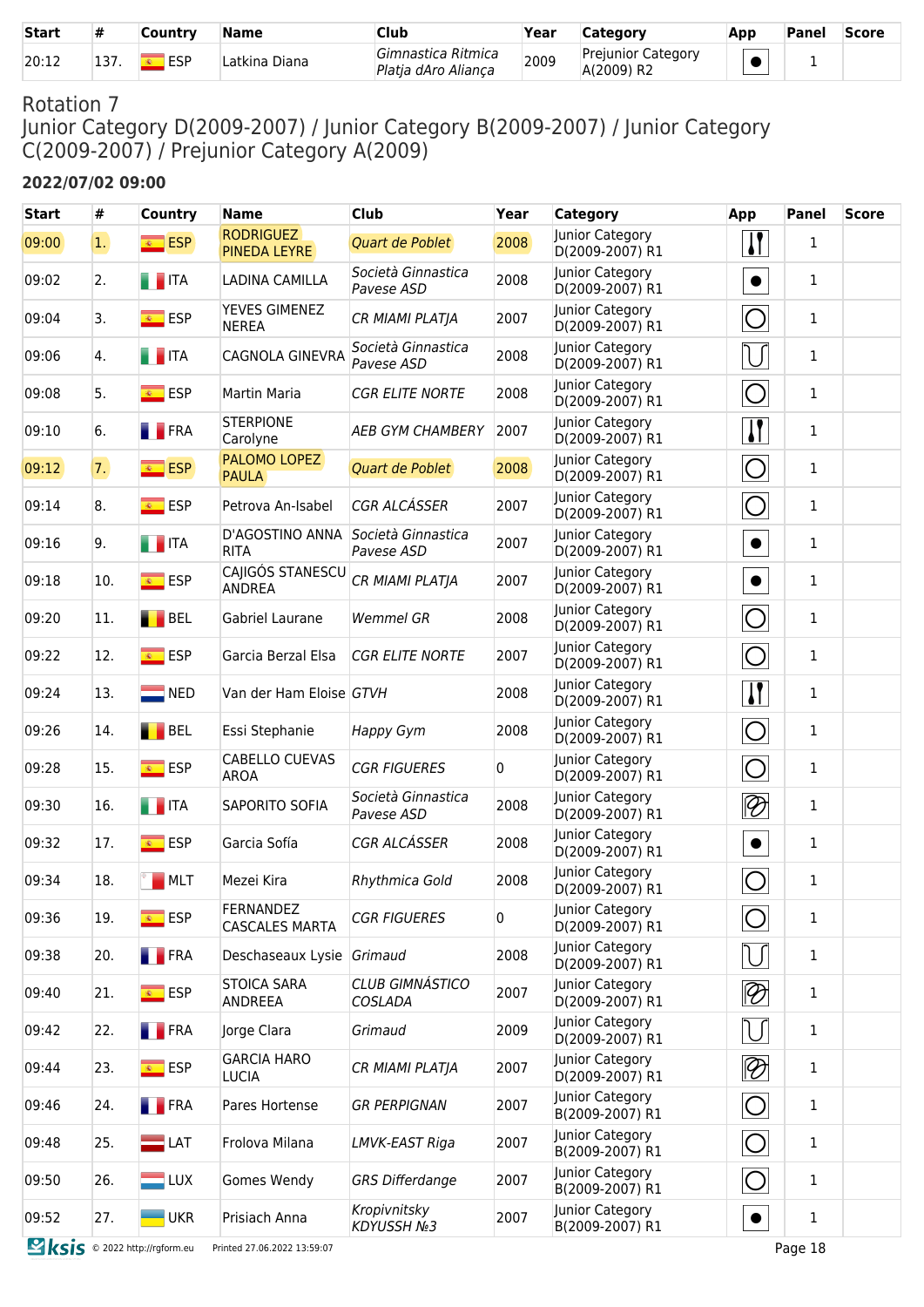| <b>Start</b> | #   | Country                  | <b>Name</b>                         | <b>Club</b>                                | Year | <b>Category</b>                    | App                   | <b>Panel</b> | <b>Score</b> |
|--------------|-----|--------------------------|-------------------------------------|--------------------------------------------|------|------------------------------------|-----------------------|--------------|--------------|
| 09:54        | 28. | <b>BEL</b>               | SIROLLI Sofia                       | <b>Wemmel GR</b>                           | 2007 | Junior Category<br>B(2009-2007) R1 | $\bigcirc$            | 1            |              |
| 09:56        | 29. | <b>BRA</b>               | Giraldi Milena                      | Colégio Regina Pacis                       | 2007 | Junior Category<br>B(2009-2007) R1 | $\bigcirc$            | $\mathbf 1$  |              |
| 09:58        | 30. | <b>THEFT</b>             | <b>FACCHINETTI</b><br><b>ELVIRA</b> | Società Ginnastica<br>Pavese ASD           | 2009 | Junior Category<br>B(2009-2007) R1 | $\bigcirc$            | $\mathbf 1$  |              |
| 10:00        | 31. | <b>BRA</b>               | Cardoso Juliana                     | Colégio Regina Pacis                       | 2008 | Junior Category<br>B(2009-2007) R1 | $\bigcirc$            | $\mathbf{1}$ |              |
| 10:02        | 32. | $\blacksquare$ LAT       | Savarina Milana                     | LMVK-EAST Riga                             | 2008 | Junior Category<br>B(2009-2007) R1 | $\bigcirc$            | $\mathbf{1}$ |              |
| 10:04        | 33. | <b>FRA</b>               | <b>MANUSE Mia</b>                   | <b>AEB GYM CHAMBERY</b>                    | 2008 | Junior Category<br>B(2009-2007) R1 | $\bigcirc$            | $\mathbf{1}$ |              |
| 10:06        | 34. | BEL                      | Ghyselinck Asoen                    | Happy Gym                                  | 2007 | Junior Category<br>B(2009-2007) R1 | $\bigcirc$            | $\mathbf{1}$ |              |
| 10:08        | 35. | $\Box$ LUX               | Nenkova Sania                       | Rythmo-Cats<br>Luxembourg                  | 0    | Junior Category<br>B(2009-2007) R1 | $\bigcirc$            | 1            |              |
| 10:10        | 36. | <b>UKR</b>               | Komar Kateryna                      | Chernomorets<br><b>SDUSHOR</b>             | 2007 | Junior Category<br>B(2009-2007) R1 | $\bullet$             | $\mathbf{1}$ |              |
| 10:12        | 37. | $\sqrt{2}$ ISR           | zisser emely                        | Maccabi Petah Tikva                        | 0    | Junior Category<br>B(2009-2007) R1 | $\bigcirc$            | $\mathbf{1}$ |              |
| 10:14        | 38. | <mark>⊛ ESP</mark>       | VÉLEZ SANDRA                        | <b>GLUB GIMNÁSTICO</b><br>COSLADA          | 2007 | Junior Category<br>B(2009-2007) R1 | $\bullet$             | $\mathbf{1}$ |              |
| 10:16        | 39. | <b>UKR</b>               | Kravets Hanna                       | Sport School 4,<br>Poltava                 | 2007 | Junior Category<br>B(2009-2007) R1 | $\bullet$             | $\mathbf{1}$ |              |
| 10:18        | 40. | $\Box$ LUX               | Simon Amandine                      | Rythmo-Cats<br>Luxembourg                  | 2008 | Junior Category<br>B(2009-2007) R1 | O                     | $\mathbf{1}$ |              |
| 10:20        | 41. | $\blacksquare$ UKR       | <b>VELYKA Uliana</b>                | Odessa Chernomorets 2008                   |      | Junior Category<br>B(2009-2007) R1 | $\bigcirc$            | $\mathbf{1}$ |              |
| 10:22        | 42. | $\sqrt{\frac{1}{2}}$ ISR | SHTIVELMAN<br><b>SHANY</b>          | <b>MACCABI ARIEL</b>                       | 2007 | Junior Category<br>B(2009-2007) R1 | $\bigcirc$            | 1            |              |
| 10:24        | 43. | $\blacksquare$ NED       | Stinstra Lis                        | Ritmica RG Club                            | 2009 | Junior Category<br>C(2009-2007) R1 | $\bullet$             | 1            |              |
| 10:26        | 44. | <b>FRA</b>               | Doddoli Lou                         | <b>GR PERPIGNAN</b>                        | 2007 | Junior Category<br>C(2009-2007) R1 | $\mathbf{\mathsf{I}}$ | 1            |              |
| 10:28        | 45. | <mark>⊛ ESP</mark>       | Codina Aina                         | CR Pla de l'Estany                         | 2008 | Junior Category<br>C(2009-2007) R1 | O                     | $\mathbf{1}$ |              |
| 10:30        | 46. | <b>UKR</b>               | Chopivska Stefaniia                 | Sport School 4,<br>Poltava                 | 2008 | Junior Category<br>C(2009-2007) R1 | $\bigcirc$            | 1            |              |
| 10:32        | 47. | <mark>⊛ ESP</mark>       | Molinas Martina                     | Gimnastica Ritmica<br>Platja d'Aro Aliança | 2008 | Junior Category<br>C(2009-2007) R1 | $\bullet$             | 1            |              |
| 10:34        | 48. | $\blacksquare$ NED       | Chernaia Masha                      | <b>Hilversum GTVH</b>                      | 2008 | Junior Category<br>C(2009-2007) R1 | $\bigcirc$            | 1            |              |
| 10:36        | 49. | $\blacksquare$ LUX       | <b>SCHAACK Michelle</b>             | Rythmo-Cats<br>Luxembourg                  | 2007 | Junior Category<br>C(2009-2007) R1 | $\bigcirc$            | 1            |              |
| 10:38        | 50. | <b>UKR</b>               | Aidaieva Uliana                     | Sport School 4,<br>Poltava                 | 2008 | Junior Category<br>C(2009-2007) R1 | $\bullet$             | 1            |              |
| 10:40        | 51. | POL                      | Miett Aleksandra                    | PTG Sokół UKR                              | 2007 | Junior Category<br>C(2009-2007) R1 | $\bullet$             | 1            |              |
| 10:42        | 52. | <b>FRA</b>               | Pares Hortense                      | <b>GR PERPIGNAN</b>                        | 2007 | Junior Category<br>B(2009-2007) R2 | <u>  </u>             | 1            |              |
| 10:44        | 53. | $\blacksquare$ LAT       | Frolova Milana                      | LMVK-EAST Riga                             | 2007 | Junior Category<br>B(2009-2007) R2 | $\bullet$             | 1            |              |
| 10:46        | 54. | $\blacksquare$ LUX       | Gomes Wendy                         | <b>GRS Differdange</b>                     | 2007 | Junior Category<br>B(2009-2007) R2 | $\bullet$             | 1            |              |
| 10:48        | 55. | <b>UKR</b>               | Prisiach Anna                       | Kropivnitsky<br><b>KDYUSSH №3</b>          | 2007 | Junior Category<br>B(2009-2007) R2 | <u> }</u>             | 1            |              |
| 10:50        | 56. | BEL                      | SIROLLI Sofia                       | <b>Wemmel GR</b>                           | 2007 | Junior Category<br>B(2009-2007) R2 | $\bullet$             | 1            |              |
| 10:52        | 57. | <b>BRA</b>               | Giraldi Milena                      | Colégio Regina Pacis                       | 2007 | Junior Category<br>B(2009-2007) R2 | $\bullet$             | 1            |              |
| 10:54        | 58. | <b>THE ITA</b>           | <b>FACCHINETTI</b><br><b>ELVIRA</b> | Società Ginnastica<br>Pavese ASD           | 2009 | Junior Category<br>B(2009-2007) R2 | $\mathbf{H}$          | $\mathbf{1}$ |              |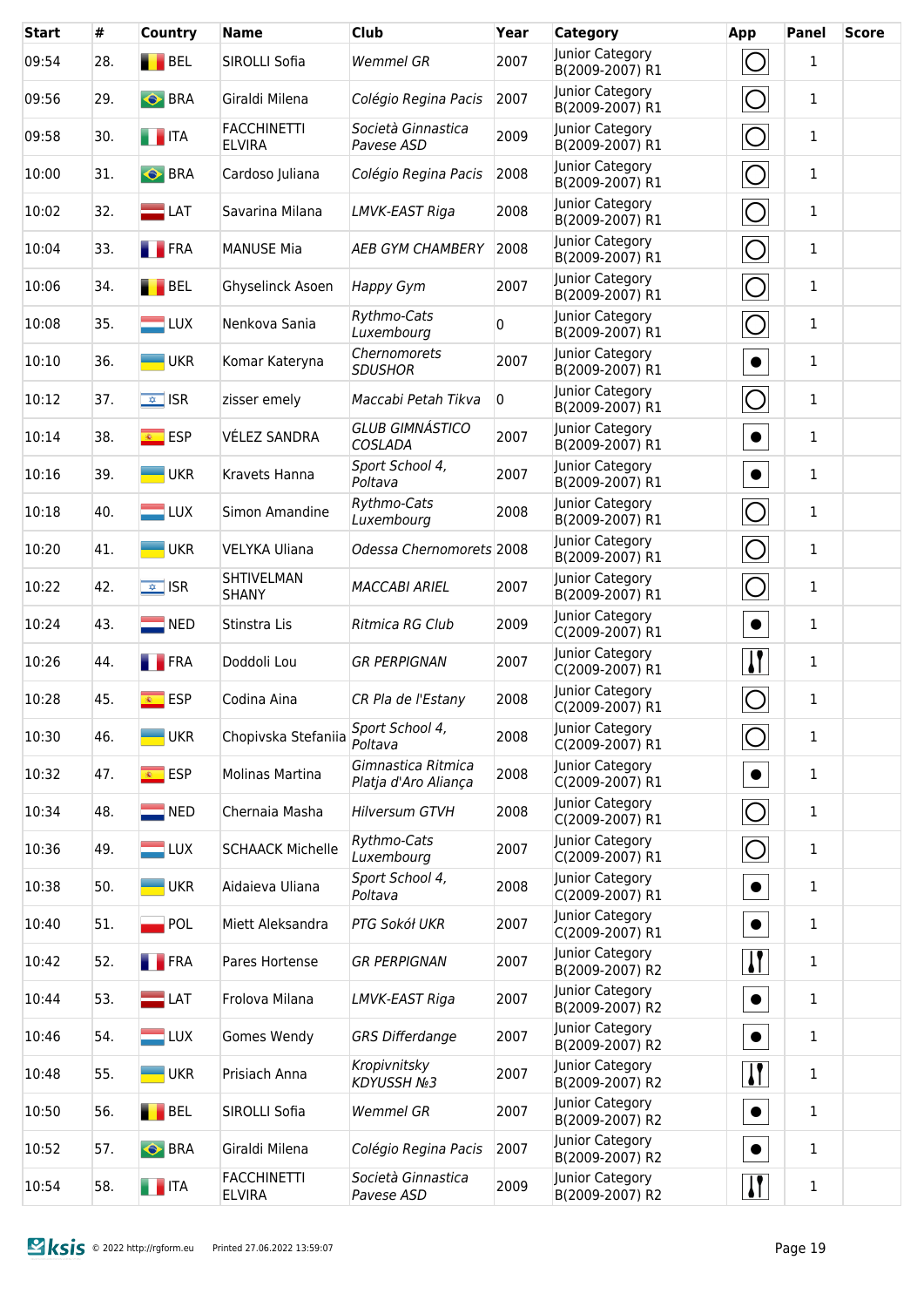| <b>Start</b> | #   | <b>Country</b>           | <b>Name</b>                         | <b>Club</b>                                | Year           | <b>Category</b>                    | App                         | <b>Panel</b> | <b>Score</b> |
|--------------|-----|--------------------------|-------------------------------------|--------------------------------------------|----------------|------------------------------------|-----------------------------|--------------|--------------|
| 10:56        | 59. | <b>BRA</b>               | Cardoso Juliana                     | Colégio Regina Pacis                       | 2008           | Junior Category<br>B(2009-2007) R2 | $\bullet$                   | $\mathbf{1}$ |              |
| 10:58        | 60. | $\Box$ LAT               | Savarina Milana                     | LMVK-EAST Riga                             | 2008           | Junior Category<br>B(2009-2007) R2 | $\bullet$                   | $\mathbf{1}$ |              |
| 11:00        | 61. | <b>FRA</b>               | <b>MANUSE Mia</b>                   | <b>AEB GYM CHAMBERY</b>                    | 2008           | Junior Category<br>B(2009-2007) R2 | $\bullet$                   | $\mathbf{1}$ |              |
| 11:02        | 62. | <b>BEL</b>               | Ghyselinck Asoen                    | Happy Gym                                  | 2007           | Junior Category<br>B(2009-2007) R2 | $\bullet$                   | $\mathbf{1}$ |              |
| 11:04        | 63. | $\Box$ LUX               | Nenkova Sania                       | Rythmo-Cats<br>Luxembourg                  | 0              | Junior Category<br>B(2009-2007) R2 | $\bullet$                   | $\mathbf{1}$ |              |
| 11:06        | 64. | <b>UKR</b>               | Komar Kateryna                      | Chernomorets<br><b>SDUSHOR</b>             | 2007           | Junior Category<br>B(2009-2007) R2 | $\mathbf{H}$                | 1            |              |
| 11:08        | 65. | $\sqrt{2}$ ISR           | zisser emely                        | Maccabi Petah Tikva                        | $\overline{0}$ | Junior Category<br>B(2009-2007) R2 | $\bullet$                   | $\mathbf{1}$ |              |
| 11:10        | 66. | $\overline{\bullet}$ ESP | VÉLEZ SANDRA                        | <b>GLUB GIMNÁSTICO</b><br>COSLADA          | 2007           | Junior Category<br>B(2009-2007) R2 | $\sqrt{1}$                  | 1            |              |
| 11:12        | 67. | <b>UKR</b>               | Kravets Hanna                       | Sport School 4,<br>Poltava                 | 2007           | Junior Category<br>B(2009-2007) R2 | $\bullet$                   | $\mathbf{1}$ |              |
| 11:14        | 68. | $\blacksquare$ LUX       | Simon Amandine                      | Rythmo-Cats<br>Luxembourg                  | 2008           | Junior Category<br>B(2009-2007) R2 | $\bullet$                   | $\mathbf{1}$ |              |
| 11:16        | 69. | <b>UKR</b>               | <b>VELYKA Uliana</b>                | Odessa Chernomorets 2008                   |                | Junior Category<br>B(2009-2007) R2 | $\bullet$                   | $\mathbf{1}$ |              |
| 11:18        | 70. | $\sqrt{\frac{1}{2}}$ ISR | SHTIVELMAN<br><b>SHANY</b>          | <b>MACCABI ARIEL</b>                       | 2007           | Junior Category<br>B(2009-2007) R2 | $\bullet$                   | $\mathbf{1}$ |              |
| 11:20        | 71. | $\blacksquare$ NED       | Stinstra Lis                        | Ritmica RG Club                            | 2009           | Junior Category<br>C(2009-2007) R2 | $\mathbf{I}$                | $\mathbf{1}$ |              |
| 11:22        | 72. | <b>FRA</b>               | Doddoli Lou                         | <b>GR PERPIGNAN</b>                        | 2007           | Junior Category<br>C(2009-2007) R2 | $\otimes$                   | 1            |              |
| 11:24        | 73. | $\overline{\bullet}$ ESP | Codina Aina                         | CR Pla de l'Estany                         | 2008           | Junior Category<br>C(2009-2007) R2 | $\lvert \mathcal{D} \rvert$ | 1            |              |
| 11:26        | 74. | <b>UKR</b>               | Chopivska Stefaniia                 | Sport School 4,<br>Poltava                 | 2008           | Junior Category<br>C(2009-2007) R2 | $\bullet$                   | 1            |              |
| 11:28        | 75. | <mark>⊛ ESP</mark>       | Molinas Martina                     | Gimnastica Ritmica<br>Platja d'Aro Aliança | 2008           | Junior Category<br>C(2009-2007) R2 | $\mathbf{I}$                | 1            |              |
| 11:30        | 76. | $\blacksquare$ NED       | Chernaia Masha                      | <b>Hilversum GTVH</b>                      | 2008           | Junior Category<br>C(2009-2007) R2 | $\mathbf{I}$                | 1            |              |
| 11:32        | 77. | LUX                      | <b>SCHAACK Michelle</b>             | Rythmo-Cats<br>Luxembourg                  | 2007           | Junior Category<br>C(2009-2007) R2 | $\mathbf{I}$                | 1            |              |
| 11:34        | 78. | $-UKR$                   | Aidaieva Uliana                     | Sport School 4,<br>Poltava                 | 2008           | Junior Category<br>C(2009-2007) R2 | $\mathbf{I}$                | 1            |              |
| 11:36        | 79. | <b>POL</b>               | Miett Aleksandra                    | PTG Sokół UKR                              | 2007           | Junior Category<br>C(2009-2007) R2 | $\mathbf{H}$                | 1            |              |
| 11:38        | 80. | <b>FRA</b>               | Pares Hortense                      | <b>GR PERPIGNAN</b>                        | 2007           | Junior Category<br>B(2009-2007) R3 | $\mathbf{H}$                | $\mathbf{1}$ |              |
| 11:40        | 81. | $\blacksquare$ LAT       | Frolova Milana                      | LMVK-EAST Riga                             | 2007           | Junior Category<br>B(2009-2007) R3 | $\mathbf{H}$                | 1            |              |
| 11:42        | 82. | $\blacksquare$ LUX       | Gomes Wendy                         | <b>GRS Differdange</b>                     | 2007           | Junior Category<br>B(2009-2007) R3 | $\mathbf{I}$                | 1            |              |
| 11:44        | 83. | <b>UKR</b>               | Prisiach Anna                       | Kropivnitsky<br><b>KDYUSSH №3</b>          | 2007           | Junior Category<br>B(2009-2007) R3 | $ \mathcal{D} $             | 1            |              |
| 11:46        | 84. | BEL                      | SIROLLI Sofia                       | <b>Wemmel GR</b>                           | 2007           | Junior Category<br>B(2009-2007) R3 | $\prod$                     | 1            |              |
| 11:48        | 85. | <b>O</b> BRA             | Giraldi Milena                      | Colégio Regina Pacis                       | 2007           | Junior Category<br>B(2009-2007) R3 | $\mathbf{H}$                | 1            |              |
| 11:50        | 86. | <b>THE ITA</b>           | <b>FACCHINETTI</b><br><b>ELVIRA</b> | Società Ginnastica<br>Pavese ASD           | 2009           | Junior Category<br>B(2009-2007) R3 | $\bigotimes$                | 1            |              |
| 11:52        | 87. | <b>O</b> BRA             | Cardoso Juliana                     | Colégio Regina Pacis                       | 2008           | Junior Category<br>B(2009-2007) R3 | $\mathbf{I}$                | 1            |              |
| 11:54        | 88. | $\blacksquare$ LAT       | Savarina Milana                     | LMVK-EAST Riga                             | 2008           | Junior Category<br>B(2009-2007) R3 | $\mathbf{I}$                | 1            |              |
| 11:56        | 89. | <b>FRA</b>               | <b>MANUSE Mia</b>                   | <b>AEB GYM CHAMBERY</b>                    | 2008           | Junior Category<br>B(2009-2007) R3 | $\mathbf{I}$                | $\mathbf{1}$ |              |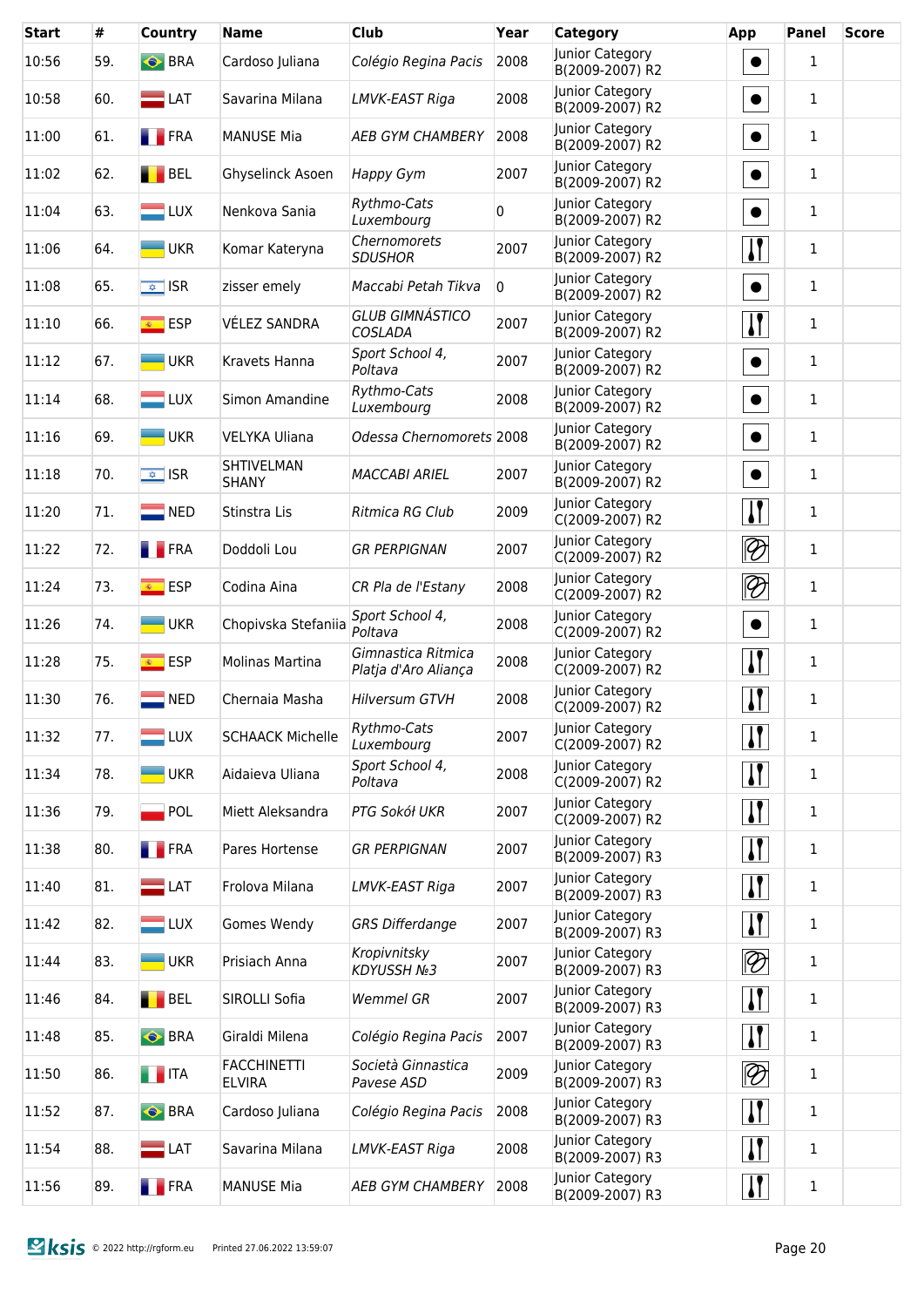| <b>Start</b> | #    | Country                  | <b>Name</b>                       | <b>Club</b>                               | Year           | <b>Category</b>                    | App                         | <b>Panel</b> | <b>Score</b> |
|--------------|------|--------------------------|-----------------------------------|-------------------------------------------|----------------|------------------------------------|-----------------------------|--------------|--------------|
| 11:58        | 90.  | BEL                      | Ghyselinck Asoen                  | Happy Gym                                 | 2007           | Junior Category<br>B(2009-2007) R3 | $\mathbf{I}$                | $\mathbf{1}$ |              |
| 12:00        | 91.  | $=$ LUX                  | Nenkova Sania                     | Rythmo-Cats<br>Luxembourg                 | $\Omega$       | Junior Category<br>B(2009-2007) R3 | $\mathbf{I}$                | $\mathbf{1}$ |              |
| 12:02        | 92.  | <b>UKR</b>               | Komar Kateryna                    | Chernomorets<br><b>SDUSHOR</b>            | 2007           | Junior Category<br>B(2009-2007) R3 | $\bigotimes$                | $\mathbf{1}$ |              |
| 12:04        | 93.  | $\sqrt{2}$ ISR           | zisser emely                      | Maccabi Petah Tikva                       | $\overline{0}$ | Junior Category<br>B(2009-2007) R3 | $\mathbf{I}$                | $\mathbf{1}$ |              |
| 12:06        | 94.  | $\overline{\bullet}$ ESP | <b>VÉLEZ SANDRA</b>               | <b>GLUB GIMNÁSTICO</b><br><b>COSLADA</b>  | 2007           | Junior Category<br>B(2009-2007) R3 | $\lvert \mathcal{D} \rvert$ | $\mathbf{1}$ |              |
| 12:08        | 95.  | <b>UKR</b>               | Kravets Hanna                     | Sport School 4,<br>Poltava                | 2007           | Junior Category<br>B(2009-2007) R3 | $\mathbf{I}$                | $\mathbf{1}$ |              |
| 12:10        | 96.  | $\blacksquare$ LUX       | Simon Amandine                    | Rythmo-Cats<br>Luxembourg                 | 2008           | Junior Category<br>B(2009-2007) R3 | $\mathbf{I}$                | $\mathbf{1}$ |              |
| 12:12        | 97.  | <b>UKR</b>               | <b>VELYKA Uliana</b>              | Odessa Chernomorets 2008                  |                | Junior Category<br>B(2009-2007) R3 | $\mathbf{I}$                | $\mathbf{1}$ |              |
| 12:14        | 98.  | $\overline{\bullet}$ ISR | <b>SHTIVELMAN</b><br><b>SHANY</b> | <b>MACCABI ARIEL</b>                      | 2007           | Junior Category<br>B(2009-2007) R3 | $\mathbf{I}$                | $\mathbf{1}$ |              |
| 12:16        | 99.  | $\blacksquare$ LAT       | Mendelsone Alina<br>Andžela       | LMVK-EAST Riga                            | 2009           | Prejunior Category<br>A(2009) R3   | $\mathbf{I}$                | $\mathbf{1}$ |              |
| 12:18        | 100. | $\blacksquare$ LAT       | Filippova Sofja                   | LMVK-EAST Riga                            | 2009           | Prejunior Category<br>A(2009) R3   | $\mathbf{I}$                | $\mathbf{1}$ |              |
| 12:20        | 101. | <b>UKR</b>               | Lebedchenko<br>Elizaveta          | Kropivnitsky<br><b>KDYUSSH №3</b>         | 2011           | Prejunior Category<br>A(2009) R3   | $\overline{\mathscr{D}}$    | $\mathbf{1}$ |              |
| 12:22        | 102. | $\blacksquare$ LAT       | Mezale Rianna                     | LMVK-EAST Riga                            | 2009           | Prejunior Category<br>A(2009) R3   | $\overline{\mathscr{D}}$    | $\mathbf{1}$ |              |
| 12:24        | 103. | $\sqrt{2}$ ISR           | <b>RAHAT ROMY</b>                 | ale raanana                               | 2009           | Prejunior Category<br>A(2009) R3   | $\lvert \mathcal{D} \rvert$ | $\mathbf{1}$ |              |
| 12:26        | 104. | $\sqrt{\frac{1}{2}}$ ISR | <b>LANGER Tamar</b>               | ale raanana                               | 2009           | Prejunior Category<br>A(2009) R3   | $\lvert \mathcal{D} \rvert$ | $\mathbf{1}$ |              |
| 12:28        | 105. | POL                      | Zavada Marija                     | PTG Sokół UKR                             | 2009           | Prejunior Category<br>A(2009) R3   | $\mathbf{I}$                | $\mathbf{1}$ |              |
| 12:30        | 106. | $\sqrt{2}$ ISR           | <b>BEZALEL EMMA</b>               | ale raanana                               | 2009           | Prejunior Category<br>A(2009) R3   | $\lvert \mathcal{D} \rvert$ | $\mathbf{1}$ |              |
| 12:32        | 107. | POL                      | Vysokikh Sofia                    | PTG Sokół Kraków<br>Polska                | 2009           | Prejunior Category<br>A(2009) R3   | $\mathbf{I}$                | $\mathbf{1}$ |              |
| 12:34        | 108. | <b>UKR</b>               | <b>OKSANICH Yuliana</b>           | Odesa Chernomorets                        | 2009           | Prejunior Category<br>A(2009) R3   | $\mathbf{I}$                | $\mathbf{1}$ |              |
| 12:36        | 109. | $\overline{\bullet}$ ESP | Latkina Diana                     | Gimnastica Ritmica<br>Platja dAro Aliança | 2009           | Prejunior Category<br>A(2009) R3   | $\mathbf{I}$                | $\mathbf{1}$ |              |

## Rotation 8 Junior Category A(2009-2007)

### **2022/07/02 13:30**

| <b>Start</b> | #  | Country                  | <b>Name</b>                            | <b>Club</b>                     | Year     | <b>Category</b>                    | App | Panel        | <b>Score</b> |
|--------------|----|--------------------------|----------------------------------------|---------------------------------|----------|------------------------------------|-----|--------------|--------------|
| 13:30        | 1. | $\sqrt{\frac{1}{2}}$ ISR | <b>BAR EMMANUELLE</b><br><b>ALBERT</b> | ale raanana                     | 2007     | Junior Category<br>A(2009-2007) R1 |     | 1            |              |
| 13:32        | 2. | <b>UKR</b>               | Yurina Nadiia                          | SC "Fiesta" Poltava 2008        |          | Junior Category<br>A(2009-2007) R1 |     | 1            |              |
| 13:34        | 3. | <b>BEL</b>               | Danilov Alisa                          | <b>RG United Belgium</b>        | 2007     | Junior Category<br>A(2009-2007) R1 |     | 1            |              |
| 13:36        | 4. | $\overline{\bullet}$ ISR | YAAKOVYAN NAAMA <i>ale raanana</i>     |                                 | 2008     | Junior Category<br>A(2009-2007) R1 |     | 1            |              |
| 13:38        | 5. | <b>THE ITA</b>           | <b>BADII Chiara</b>                    | S.G.R. MOTTO<br>VIAREGGIO ITALY | 2007     | Junior Category<br>A(2009-2007) R1 |     | $\mathbf{1}$ |              |
| 13:40        | 6. | $\sqrt{2}$ ISR           | Portnoy Shelly                         | Maccabi Petah-<br>Tikva         | $\Omega$ | Junior Category<br>A(2009-2007) R1 |     | 1            |              |
| 13:42        | 7. | $\overline{\bullet}$ ISR | <b>PURITZ LAUREEN</b>                  | ale raanana                     | 2007     | Junior Category<br>A(2009-2007) R1 |     | 1            |              |
| 13:44        | 8. | LAT                      | Gavare Nikole                          | LMVK-EAST Riga                  | 2008     | Junior Category<br>A(2009-2007) R1 |     | 1            |              |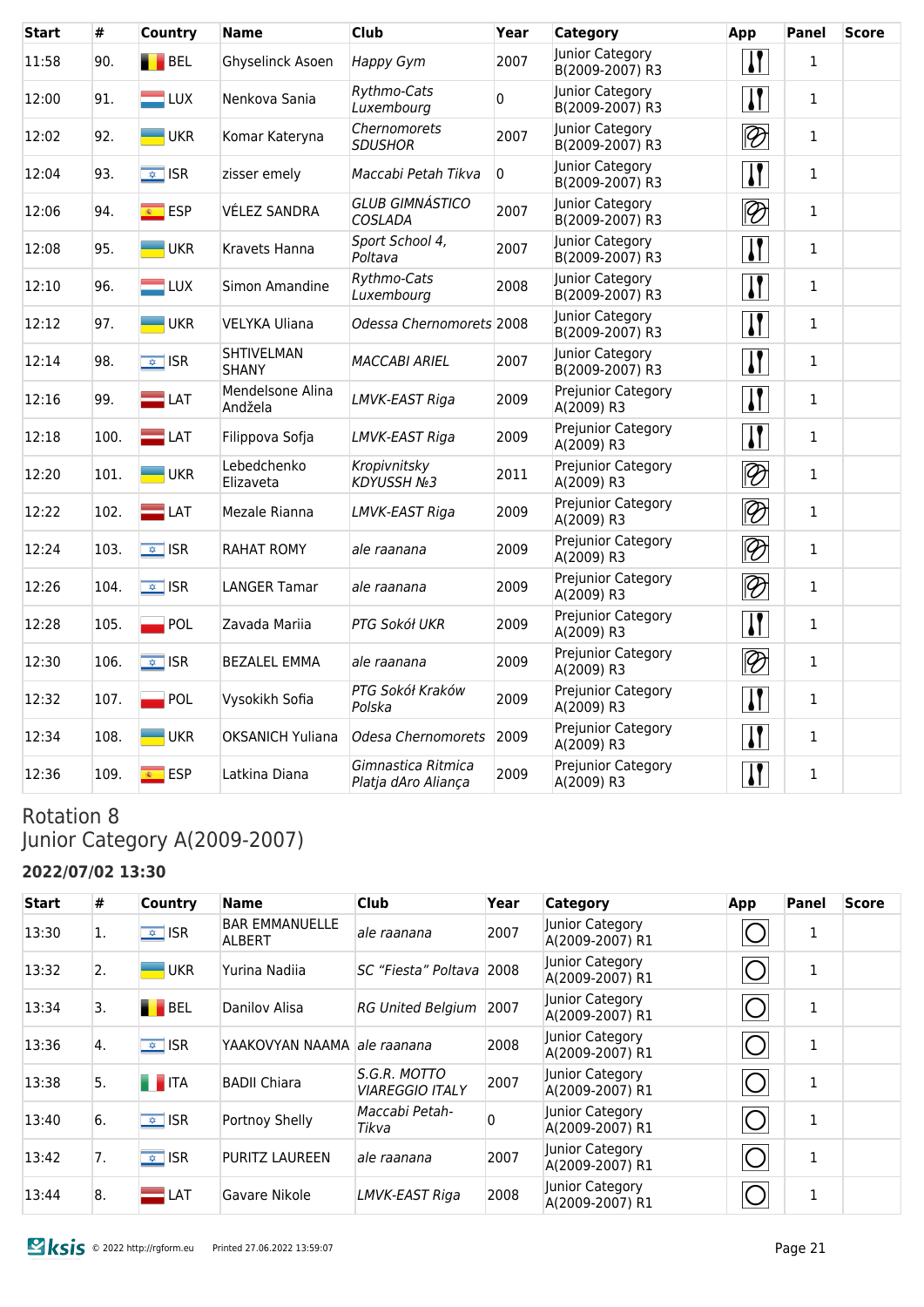| <b>Start</b> | #   | Country                  | <b>Name</b>                     | <b>Club</b>                            | Year | <b>Category</b>                    | App        | <b>Panel</b> | <b>Score</b> |
|--------------|-----|--------------------------|---------------------------------|----------------------------------------|------|------------------------------------|------------|--------------|--------------|
| 13:46        | 9.  | <b>THE ITA</b>           | Puosi Chiara                    | S.G.R. MOTTO<br><b>VIAREGGIO ITALY</b> | 2008 | Junior Category<br>A(2009-2007) R1 | ◯          | $\mathbf{1}$ |              |
| 13:48        | 10. | $\blacksquare$ LAT       | Alandarenko Diana               | LMVK-EAST Riga                         | 2008 | Junior Category<br>A(2009-2007) R1 | $\bigcirc$ | 1            |              |
| 13:50        | 11. | $\sqrt{\frac{1}{2}}$ ISR | <b>Shnaider Anat</b>            | Maccabi Petah<br>Tikva                 | 0    | Junior Category<br>A(2009-2007) R1 | O          | $\mathbf{1}$ |              |
| 13:52        | 12. | BEL                      | Smyk Iryna                      | Forza Ritmica<br>Belgium               | 2009 | Junior Category<br>A(2009-2007) R1 | O          | $\mathbf{1}$ |              |
| 13:54        | 13. | <b>BLR</b>               | RECHKINA Alina                  | <b>Belarus</b>                         | 2007 | Junior Category<br>A(2009-2007) R1 | $\bigcirc$ | $\mathbf{1}$ |              |
| 13:56        | 14. | BEL                      | Golovinova Kira                 | <b>Happy Gym</b>                       | 2007 | Junior Category<br>A(2009-2007) R1 | $\bigcirc$ | $\mathbf{1}$ |              |
| 13:58        | 15. | BEL                      | Kanyuka Alice                   | Forza Ritmica<br>Belgium               | 2007 | Junior Category<br>A(2009-2007) R1 | O          | $\mathbf{1}$ |              |
| 14:00        | 16. | $\sqrt{\frac{1}{2}}$ ISR | <b>BAR EMMANUELLE</b><br>ALBERT | ale raanana                            | 2007 | Junior Category<br>A(2009-2007) R2 | $\bullet$  | $\mathbf{1}$ |              |
| 14:02        | 17. | <b>UKR</b>               | Yurina Nadiia                   | SC "Fiesta" Poltava 2008               |      | Junior Category<br>A(2009-2007) R2 | $\bullet$  | $\mathbf{1}$ |              |
| 14:04        | 18. | BEL                      | Danilov Alisa                   | RG United Belgium 2007                 |      | Junior Category<br>A(2009-2007) R2 | $\bullet$  | $\mathbf{1}$ |              |
| 14:06        | 19. | $\sqrt{2}$ ISR           | YAAKOVYAN NAAMA ale raanana     |                                        | 2008 | Junior Category<br>A(2009-2007) R2 | $\bullet$  | $\mathbf{1}$ |              |
| 14:08        | 20. | <b>THE ITA</b>           | <b>BADII Chiara</b>             | S.G.R. MOTTO<br><b>VIAREGGIO ITALY</b> | 2007 | Junior Category<br>A(2009-2007) R2 | $\bullet$  | $\mathbf{1}$ |              |
| 14:10        | 21. | $\sqrt{\frac{1}{2}}$ ISR | Portnoy Shelly                  | Maccabi Petah-<br>Tikva                | 0    | Junior Category<br>A(2009-2007) R2 | $\bullet$  | $\mathbf{1}$ |              |
| 14:12        | 22. | $\sqrt{2}$ ISR           | PURITZ LAUREEN                  | ale raanana                            | 2007 | Junior Category<br>A(2009-2007) R2 | $\bullet$  | $\mathbf{1}$ |              |
| 14:14        | 23. | $\Box$ LAT               | Gavare Nikole                   | LMVK-EAST Riga                         | 2008 | Junior Category<br>A(2009-2007) R2 | $\bullet$  | $\mathbf{1}$ |              |
| 14:16        | 24. | <b>THE ITA</b>           | Puosi Chiara                    | S.G.R. MOTTO<br><b>VIAREGGIO ITALY</b> | 2008 | Junior Category<br>A(2009-2007) R2 | $\bullet$  | $\mathbf{1}$ |              |
| 14:18        | 25. | $\blacksquare$ LAT       | Alandarenko Diana               | LMVK-EAST Riga                         | 2008 | Junior Category<br>A(2009-2007) R2 | $\bullet$  | $\mathbf{1}$ |              |
| 14:20        | 26. | $\sqrt{2}$ ISR           | Shnaider Anat                   | Maccabi Petah<br>Tikva                 | 0    | Junior Category<br>A(2009-2007) R2 | $\bullet$  | $\mathbf{1}$ |              |
| 14:22        | 27. | BEL                      | Smyk Iryna                      | Forza Ritmica<br>Belgium               | 2009 | Junior Category<br>A(2009-2007) R2 | $\bullet$  | $\mathbf{1}$ |              |
| 14:24        | 28. | <b>BLR</b>               | RECHKINA Alina                  | <b>Belarus</b>                         | 2007 | Junior Category<br>A(2009-2007) R2 | $\bullet$  | $\mathbf{1}$ |              |
| 14:26        | 29. | BEL                      | Golovinova Kira                 | Happy Gym                              | 2007 | Junior Category<br>A(2009-2007) R2 | $\bullet$  | $\mathbf{1}$ |              |
| 14:28        | 30. | BEL                      | Kanyuka Alice                   | Forza Ritmica<br>Belgium               | 2007 | Junior Category<br>A(2009-2007) R2 | $\bullet$  | $\mathbf 1$  |              |

Senior Category D(2006 and older) / Senior Category C(2006 and older) / Senior GOLD(2006 and older) / Senior Category B(2006 and older)

#### **2022/07/02 15:20**

| #                | <b>Country</b>          | Name                 | <b>Club</b>                       | Year | <b>Category</b>                         | App                      | Panel | <b>Score</b> |
|------------------|-------------------------|----------------------|-----------------------------------|------|-----------------------------------------|--------------------------|-------|--------------|
| 1.               | $\blacksquare$ ITA      | <b>BIANCHI ALICE</b> | Società Ginnastica<br>Pavese ASD  | 2005 | Senior Category D(2006<br>and older) R1 |                          | T.    |              |
| 2.               | <b>FRA</b>              | Alexandre Noémie     | <b>AEB GYM</b><br><b>CHAMBERY</b> | 2003 | Senior Category D(2006<br>and older) R1 |                          | T.    |              |
| 3.               | <u><sup>∗</sup></u> ESP | Moreno Lucia         | <b>CGR ELITE NORTE</b>            | 2006 | Senior Category D(2006<br>and older) R1 |                          |       |              |
| $\overline{4}$ . | <b>NED</b>              | Engels Liza          | <b>GTVH</b>                       | 2006 | Senior Category D(2006<br>and older) R1 | $\sqrt{ }$               | T     |              |
| 5.               | <b>FRA</b>              | <b>BOUFAMA Louna</b> | <b>AEB GYM</b><br><b>CHAMBERY</b> | 2002 | Senior Category D(2006<br>and older) R1 |                          | Ŧ.    |              |
| 6.               | <b>FRA</b>              | abdenebi selma       | Grimaud                           | 2002 | Senior Category D(2006<br>and older) R1 | $\overline{\mathscr{D}}$ | 1     |              |
|                  |                         |                      |                                   |      |                                         |                          |       |              |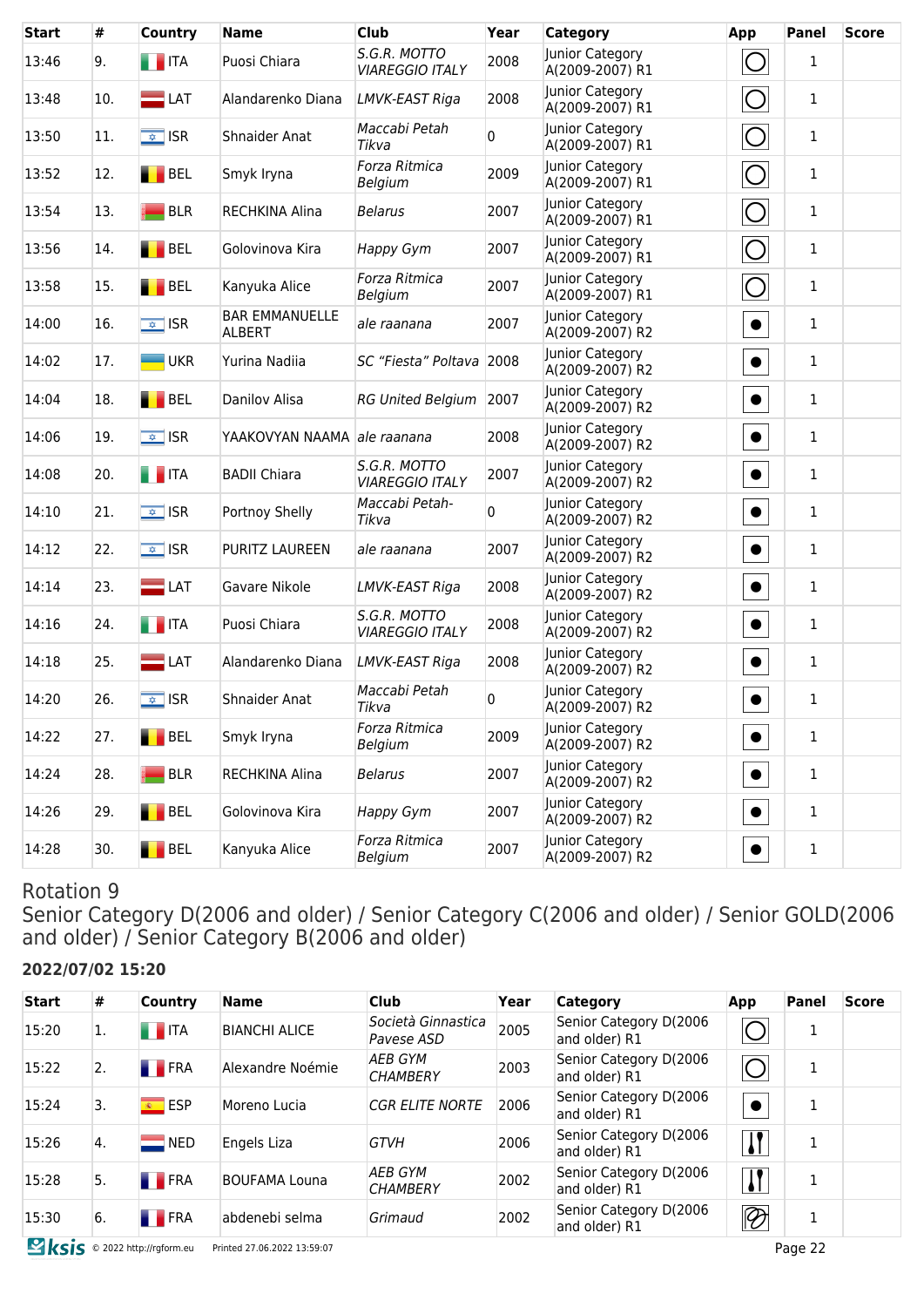| <b>Start</b> | #   | Country                  | <b>Name</b>                              | <b>Club</b>                                | Year | Category                                | App                       | <b>Panel</b> | <b>Score</b> |
|--------------|-----|--------------------------|------------------------------------------|--------------------------------------------|------|-----------------------------------------|---------------------------|--------------|--------------|
| 15:32        | 7.  | <b>BEL</b>               | Ransbotyn Alanisse                       | <b>Wemmel GR</b>                           | 2000 | Senior Category D(2006<br>and older) R1 | $\boldsymbol{\mathsf{N}}$ | $\mathbf{1}$ |              |
| 15:34        | 8.  | $\overline{\bullet}$ ESP | <b>Bucero Lucia</b>                      | <b>CGR ELITE NORTE</b>                     | 2006 | Senior Category D(2006<br>and older) R1 | $\bullet$                 | $\mathbf{1}$ |              |
| 15:36        | 9.  | $\blacksquare$ NED       | <b>Blase Mijntje</b>                     | <b>GTVH</b>                                | 2006 | Senior Category D(2006<br>and older) R1 | $\overline{\mathscr{D}}$  | 1            |              |
| 15:38        | 10. | <mark>⊛ ESP</mark>       | Lysenko Olga                             | Gimnastica Ritmica<br>Platja d'Aro Aliança | 2006 | Senior Category D(2006<br>and older) R1 | $\bigcirc$                | 1            |              |
| 15:40        | 11. | $\overline{\bullet}$ ESP | VILLALÓN CONTRERAS<br><b>AINHOA</b>      | CR MIAMI PLATJA                            | 2006 | Senior Category D(2006<br>and older) R1 | $\bullet$                 | $\mathbf{1}$ |              |
| 15:42        | 12. | <b>THEFTA</b>            | <b>AGNELLI DEBORAH</b>                   | Società Ginnastica<br>Pavese ASD           | 2004 | Senior Category D(2006<br>and older) R1 | $\bigcirc$                | $\mathbf{1}$ |              |
| 15:44        | 13. | <mark>⊛ ESP</mark>       | Diaz Elsa                                | <b>CGR ELITE NORTE</b>                     | 2006 | Senior Category D(2006<br>and older) R1 | $\bullet$                 | $\mathbf 1$  |              |
| 15:46        | 14. | $\sqrt{\frac{1}{2}}$ ISR | Azulay Nofar                             | Maccabi Shoham                             | 2004 | Senior Category D(2006<br>and older) R1 | $\bullet$                 | $\mathbf{1}$ |              |
| 15:48        | 15. | <u><sup>®</sup></u> ESP  | Moreno Paula                             | <b>CGR ELITE NORTE</b>                     | 2006 | Senior Category D(2006<br>and older) R1 | $\bullet$                 | $\mathbf{1}$ |              |
| 15:50        | 16. | <b>ESP</b>               | <b>LOZANO BELMONTE</b><br><b>ADRIANA</b> | <b>Ritmica Quart</b>                       | 2005 | Senior Category D(2006<br>and older) R1 | $\overline{O}$            | $\mathbf{1}$ |              |
| 15:52        | 17. | $\overline{\bullet}$ ESP | Lopez Paula                              | <b>CGR ELITE NORTE</b>                     | 2006 | Senior Category D(2006<br>and older) R1 | $\sqrt{ }$                | $\mathbf{1}$ |              |
| 15:54        | 18. | <b>FRA</b>               | Bouteille Thiely Lou<br>Ann              | Grimaud                                    | 2006 | Senior Category D(2006<br>and older) R1 | $\overline{\cup}$         | $\mathbf{1}$ |              |
| 15:56        | 19. | <b>ESP</b>               | LÓPEZ SORIANO<br><b>LUCIA</b>            | <b>Ritmica Quart</b>                       | 2005 | Senior Category D(2006<br>and older) R1 | $\bf{I}$                  | $\mathbf{1}$ |              |
| 15:58        | 20. | $\overline{\bullet}$ ESP | DE LA HERMOSA<br><b>ROCÍO</b>            | <b>CLUB GIMNÁSTICO</b><br>COSLADA          | 2006 | Senior Category D(2006<br>and older) R1 | $\overline{O}$            | $\mathbf{1}$ |              |
| 16:00        | 21. | <b>T</b> FRA             | massie mion juliette                     | Grimaud                                    | 2006 | Senior Category D(2006<br>and older) R1 | $\bullet$                 | $\mathbf{1}$ |              |
| 16:02        | 22. | <b>FRA</b>               | Moreau Isadora                           | <b>SC «Rythmic Club</b><br><b>Tarbais»</b> | 2006 | Senior Category D(2006<br>and older) R1 | $\bullet$                 | 1            |              |
| 16:04        | 23. | <b>THE ITA</b>           | <b>MANZINI BEATRICE</b>                  | Società Ginnastica<br>Pavese ASD           | 2005 | Senior Category C(2006<br>and older) R1 | $\overline{O}$            | $\mathbf{1}$ |              |
| 16:06        | 24. | <b>ESP</b>               | SERRANO GÓMEZ<br><b>CELIA</b>            | <b>Quart de Poblet</b>                     | 2005 | Senior Category C(2006<br>and older) R1 | $\bigcirc$                | $\mathbf 1$  |              |
| 16:08        | 25. | <b>FRA</b>               | occaso mercan<br>amarys                  | Grimaud                                    | 2005 | Senior Category C(2006<br>and older) R1 |                           | $\mathbf{1}$ |              |
| 16:10        | 26. | $\overline{\bullet}$ ESP | Perez Julia                              | <b>CGR ELITE NORTE</b>                     | 2005 | Senior Category C(2006<br>and older) R1 | $\bigcirc$                | $\mathbf{1}$ |              |
| 16:12        | 27. | $\sqrt{2}$ ISR           | Leizarovich Noya                         | Maccabi Shoham                             | 2004 | Senior Category C(2006<br>and older) R1 | $\bullet$                 | $\mathbf{1}$ |              |
| 16:14        | 28. | <b>FRA</b>               | Augustin Lou                             | <b>AEB GYM</b><br><b>CHAMBERY</b>          | 2003 | Senior Category C(2006<br>and older) R1 | $\bigcirc$                | 1            |              |
| 16:16        | 29. | $\blacksquare$ NED       | De Graaf Lisa                            | <b>GTVH</b>                                | 1996 | Senior Category C(2006<br>and older) R1 | $\bullet$                 | 1            |              |
| 16:18        | 30. | <mark>⊛ ESP</mark>       | Gutierrez Alejandra                      | <b>CGR ELITE NORTE</b>                     | 2006 | Senior Category C(2006<br>and older) R1 | $\bigcirc$                | 1            |              |
| 16:20        | 31. | $\blacksquare$ NED       | Houtman Eline                            | <b>Hilversum GTVH</b>                      | 2005 | Senior Category C(2006<br>and older) R1 | $\bullet$                 | 1            |              |
| 16:22        | 32. | $\sqrt{\frac{1}{2}}$ ISR | Cohen Nitzan                             | Maccabi Shoham                             | 2004 | Senior Category C(2006<br>and older) R1 | $\bigcirc$                | 1            |              |
| 16:24        | 33. | <mark>⊛ ESP</mark>       | Navarro Yaiza                            | <b>CGR ELITE NORTE</b>                     | 2005 | Senior Category C(2006<br>and older) R1 | $\bigcirc$                | 1            |              |
| 16:26        | 34. | $\sqrt{\frac{1}{2}}$ ISR | Pronin Michal                            | Maccabi Shoham                             | 2005 | Senior Category C(2006<br>and older) R1 | $\bigcirc$                | 1            |              |
| 16:28        | 35. | BEL                      | lauwers margot                           | Grimaud                                    | 1994 | Senior Category C(2006<br>and older) R1 | $\bigcirc$                | 1            |              |
| 16:30        | 36. | <b>FRA</b>               | Schott Meï - Linh                        | <b>Rythmic Club</b><br><b>Tarbais</b>      | 2006 | Senior Category C(2006<br>and older) R1 | $\bigcirc$                | 1            |              |
| 16:32        | 37. | $\blacksquare$ ITA       | <b>MANZINI BEATRICE</b>                  | Società Ginnastica<br>Pavese ASD           | 2005 | Senior Category C(2006<br>and older) R2 | $\bullet$                 | 1            |              |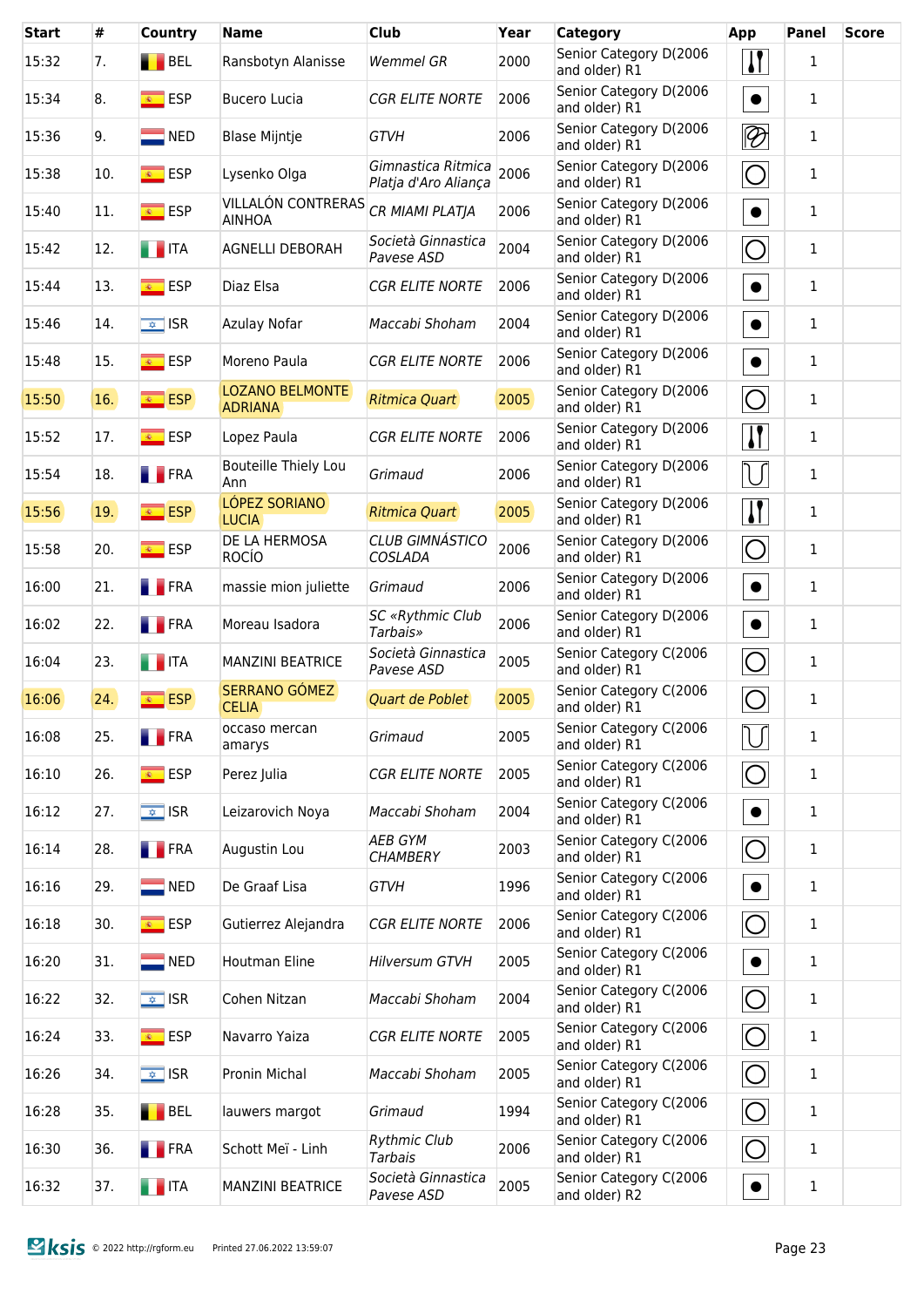| <b>Start</b> | #   | <b>Country</b>           | <b>Name</b>                        | <b>Club</b>                            | Year | Category                                | App                      | Panel        | <b>Score</b> |
|--------------|-----|--------------------------|------------------------------------|----------------------------------------|------|-----------------------------------------|--------------------------|--------------|--------------|
| 16:34        | 38. | $\overline{\bullet}$ ESP | SERRANO GÓMEZ<br><b>CELIA</b>      | Quart de Poblet                        | 2005 | Senior Category C(2006<br>and older) R2 | $\mathbf{I}$             | $\mathbf{1}$ |              |
| 16:36        | 39. | <b>FRA</b>               | occaso mercan<br>amarys            | Grimaud                                | 2005 | Senior Category C(2006<br>and older) R2 | $\overline{\bigotimes}$  | $\mathbf{1}$ |              |
| 16:38        | 40. | <mark>⊛ ESP</mark>       | Perez Julia                        | <b>CGR ELITE NORTE</b>                 | 2005 | Senior Category C(2006<br>and older) R2 | $\bullet$                | $\mathbf{1}$ |              |
| 16:40        | 41. | $\sqrt{2}$ ISR           | Leizarovich Noya                   | Maccabi Shoham                         | 2004 | Senior Category C(2006<br>and older) R2 | <u> }</u>                | 1            |              |
| 16:42        | 42. | <b>FRA</b>               | Augustin Lou                       | <b>AEB GYM</b><br><b>CHAMBERY</b>      | 2003 | Senior Category C(2006<br>and older) R2 | $\bullet$                | $\mathbf{1}$ |              |
| 16:44        | 43. | $\blacksquare$ NED       | De Graaf Lisa                      | <b>GTVH</b>                            | 1996 | Senior Category C(2006<br>and older) R2 | $\sqrt{1}$               | 1            |              |
| 16:46        | 44. | <mark>⊛ ESP</mark>       | Gutierrez Alejandra                | <b>CGR ELITE NORTE</b>                 | 2006 | Senior Category C(2006<br>and older) R2 | $\bullet$                | 1            |              |
| 16:48        | 45. | $\blacksquare$ NED       | Houtman Eline                      | <b>Hilversum GTVH</b>                  | 2005 | Senior Category C(2006<br>and older) R2 | $\overline{\mathscr{D}}$ | 1            |              |
| 16:50        | 46. | $\overline{\bullet}$ ISR | Cohen Nitzan                       | Maccabi Shoham                         | 2004 | Senior Category C(2006<br>and older) R2 | $\bullet$                | 1            |              |
| 16:52        | 47. | <mark>⊛ ESP</mark>       | Navarro Yaiza                      | <b>CGR ELITE NORTE</b>                 | 2005 | Senior Category C(2006<br>and older) R2 | $\bullet$                | 1            |              |
| 16:54        | 48. | $\sqrt{\frac{1}{2}}$ ISR | Pronin Michal                      | Maccabi Shoham                         | 2005 | Senior Category C(2006<br>and older) R2 | $\sqrt{1}$               | 1            |              |
| 16:56        | 49. | <b>BEL</b>               | lauwers margot                     | Grimaud                                | 1994 | Senior Category C(2006<br>and older) R2 | $\overline{\mathscr{D}}$ | $\mathbf{1}$ |              |
| 16:58        | 50. | <b>FRA</b>               | Schott Meï - Linh                  | <b>Rythmic Club</b><br><b>Tarbais</b>  | 2006 | Senior Category C(2006<br>and older) R2 | $\mathbf{I}$             | 1            |              |
| 17:00        | 51. | <b>BEL</b>               | Miteva Elena                       | <b>RG United Belgium</b>               | 2006 | Senior GOLD(2006 and<br>older) R1       | $\bigcirc$               | 1            |              |
| 17:02        | 52. | $\blacksquare$ NED       | Holwerda Mieke                     | <b>Hilversum GTVH</b>                  | 1999 | Senior GOLD(2006 and<br>older) R1       | $\bigcirc$               | 1            |              |
| 17:04        | 53. | $\blacksquare$ BEL       | Demidova Lianna                    | <b>RG United Belgium</b>               | 2006 | Senior GOLD(2006 and<br>older) R1       | O                        | 1            |              |
| 17:06        | 54. | $\sqrt{\frac{1}{2}}$ ISR | <b>BASIN NAVA</b>                  | ale raanana                            | 2005 | Senior GOLD(2006 and<br>older) R1       | O                        | 1            |              |
| 17:08        | 55. | <b>O</b> BRA             | <b>Herkenhoff Nicole</b><br>Napoli | Colégio Regina<br>Pacis                | 1993 | Senior GOLD(2006 and<br>older) R1       | $\bigcirc$               | 1            |              |
| 17:10        | 56. | $\sqrt{\frac{1}{2}}$ ISR | <b>AGAMI Bar</b>                   | ale raanana                            | 2006 | Senior GOLD(2006 and<br>older) R1       | O                        | 1            |              |
| 17:12        | 57. | <b>BLR</b>               | <b>TKATCHEVA Darya</b>             | <b>Belarus</b>                         | 2004 | Senior GOLD(2006 and<br>older) R1       | O                        | 1            |              |
| 17:14        | 58. | $\sqrt{2}$ LBN           | <b>ABOU NASSAR</b><br>Alessandra   | Lebanon                                | 2004 | Senior GOLD(2006 and<br>older) R1       | $\bigcirc$               | 1            |              |
| 17:16        | 59. | <b>BLR</b>               | STRIGA Yana                        | <b>Belarus</b>                         | 2003 | Senior GOLD(2006 and<br>older) R1       | O                        | 1            |              |
| 17:18        | 60. | <b>THEFT</b>             | SICIGNANO SOFIA                    | S.G.R. MOTTO<br><b>VIAREGGIO ITALY</b> | 2004 | Senior GOLD(2006 and<br>older) R1       | O                        | 1            |              |
| 17:20        | 61. | <b>BLR</b>               | <b>HARNASKO Alina</b>              | <b>Belarus</b>                         | 2001 | Senior GOLD(2006 and<br>older) R1       | $\bigcirc$               | $\mathbf{1}$ |              |
| 17:22        | 62. | BEL                      | Miteva Elena                       | <b>RG United Belgium</b>               | 2006 | Senior GOLD(2006 and<br>older) R2       | $\bullet$                | $\mathbf{1}$ |              |
| 17:24        | 63. | $\blacksquare$ NED       | Holwerda Mieke                     | <b>Hilversum GTVH</b>                  | 1999 | Senior GOLD(2006 and<br>older) R2       | $\bullet$                | 1            |              |
| 17:26        | 64. | BEL                      | Demidova Lianna                    | <b>RG United Belgium</b>               | 2006 | Senior GOLD(2006 and<br>older) R2       | $\bullet$                | 1            |              |
| 17:28        | 65. | $\sqrt{2}$ ISR           | <b>BASIN NAVA</b>                  | ale raanana                            | 2005 | Senior GOLD(2006 and<br>older) R2       | $\bullet$                | $\mathbf{1}$ |              |
| 17:30        | 66. | <b>BRA</b>               | Herkenhoff Nicole<br>Napoli        | Colégio Regina<br>Pacis                | 1993 | Senior GOLD(2006 and<br>older) R2       | $\bullet$                | $\mathbf{1}$ |              |
| 17:32        | 67. | $\overline{\bullet}$ ISR | <b>AGAMI Bar</b>                   | ale raanana                            | 2006 | Senior GOLD(2006 and<br>older) R2       | $\bullet$                | 1            |              |
| 17:34        | 68. | <b>BLR</b>               | <b>TKATCHEVA Darya</b>             | <b>Belarus</b>                         | 2004 | Senior GOLD(2006 and<br>older) R2       | $\bullet$                | $\mathbf 1$  |              |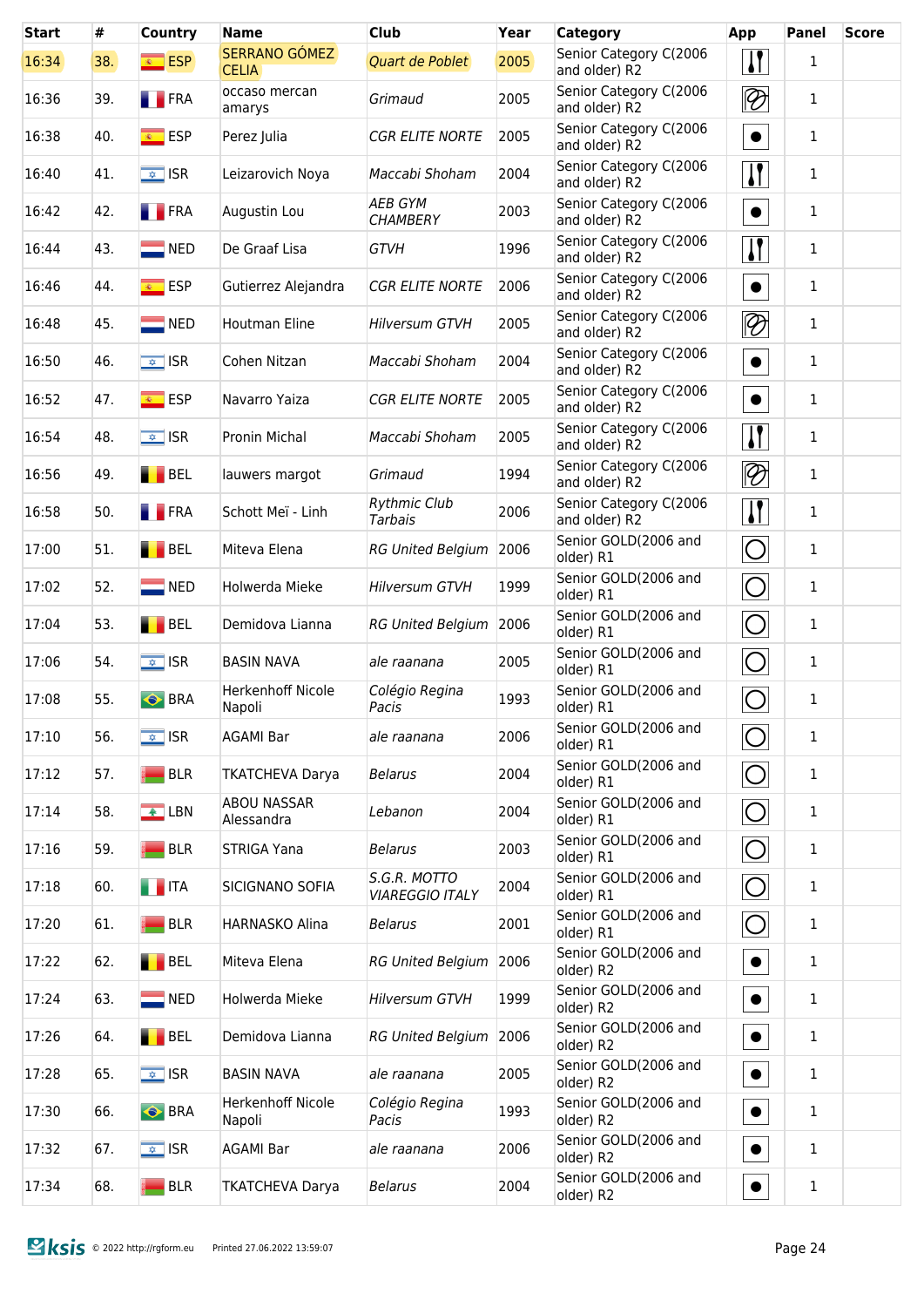| <b>Start</b> | #   | <b>Country</b>           | <b>Name</b>                               | <b>Club</b>                            | Year     | <b>Category</b>                         | App                       | Panel        | <b>Score</b> |
|--------------|-----|--------------------------|-------------------------------------------|----------------------------------------|----------|-----------------------------------------|---------------------------|--------------|--------------|
| 17:36        | 69. | $\triangle$ LBN          | <b>ABOU NASSAR</b><br>Alessandra          | Lebanon                                | 2004     | Senior GOLD(2006 and<br>older) R2       | $\bullet$                 | $\mathbf{1}$ |              |
| 17:38        | 70. | <b>BLR</b>               | <b>STRIGA Yana</b>                        | <b>Belarus</b>                         | 2003     | Senior GOLD(2006 and<br>older) R2       | $\bullet$                 | $\mathbf{1}$ |              |
| 17:40        | 71. | $\blacksquare$ ITA       | SICIGNANO SOFIA                           | S.G.R. MOTTO<br><b>VIAREGGIO ITALY</b> | 2004     | Senior GOLD(2006 and<br>older) R2       | $\bullet$                 | 1            |              |
| 17:42        | 72. | <b>BLR</b>               | <b>HARNASKO Alina</b>                     | <b>Belarus</b>                         | 2001     | Senior GOLD(2006 and<br>older) R2       | $\bullet$                 | $\mathbf{1}$ |              |
| 17:44        | 73. | <b>THE ITA</b>           | RICCARDI GRETA                            | Società Ginnastica<br>Pavese ASD       | 2002     | Senior Category B(2006<br>and older) R1 | $\bullet$                 | $\mathbf{1}$ |              |
| 17:46        | 74. | <b>UKR</b>               | PLAKHOTNA MARIIA                          | <b>UKRAINE</b>                         | 2006     | Senior Category B(2006<br>and older) R1 | $\bigcirc$                | 1            |              |
| 17:48        | 75. | $\blacksquare$ NED       | Welp Mette                                | <b>Hilversum GTVH</b>                  | 2004     | Senior Category B(2006<br>and older) R1 | $\bigcirc$                | $\mathbf{1}$ |              |
| 17:50        | 76. | <b>THEFT</b>             | MASTANTUONO GAIA                          | Società Ginnastica<br>Pavese ASD       | 2006     | Senior Category B(2006<br>and older) R1 | $\bigcirc$                | $\mathbf{1}$ |              |
| 17:52        | 77. | <b>BRA</b>               | Cavenaghi Eduarda                         | Colégio Regina<br>Pacis                | 2006     | Senior Category B(2006<br>and older) R1 | $\overline{O}$            | $\mathbf{1}$ |              |
| 17:54        | 78. | <b>ESP</b>               | <b>MORENO CIFUENTES</b><br><b>CLAUDIA</b> | Quart de Poblet                        | 2006     | Senior Category B(2006<br>and older) R1 | $\overline{O}$            | $\mathbf{1}$ |              |
| 17:56        | 79. | <b>BEL</b>               | Zels Manon                                | Happy Gym                              | 0        | Senior Category B(2006<br>and older) R1 | $\overline{O}$            | $\mathbf{1}$ |              |
| 17:58        | 80. | $\blacksquare$ ITA       | <b>CADORE NASTIA</b>                      | Società Ginnastica<br>Pavese ASD       | 2006     | Senior Category B(2006<br>and older) R1 | $\overline{O}$            | 1            |              |
| 18:00        | 81. | $\blacksquare$ NED       | Streutker Floor                           | <b>Hilversum GTVH</b>                  | 1999     | Senior Category B(2006<br>and older) R1 | $\overline{O}$            | 1            |              |
| 18:02        | 82. | $\blacksquare$ LAT       | Savkina Marija                            | LMVK-EAST Riga                         | 2006     | Senior Category B(2006<br>and older) R1 | $\overline{O}$            | 1            |              |
| 18:04        | 83. | $\blacksquare$ NED       | <b>Tissink Eva</b>                        | <b>GTVH</b>                            | 1998     | Senior Category B(2006<br>and older) R1 | $\overline{O}$            | 1            |              |
| 18:06        | 84. | MLT                      | Micallef Victoria                         | Rhythmica Gold                         | 2006     | Senior Category B(2006<br>and older) R1 | $\bigcirc$                | 1            |              |
| 18:08        | 85. | $\frac{N}{2N}$ GBR       | Hladkykh Anastasiia                       | RGA Champions,<br>England              | $\Omega$ | Senior Category B(2006<br>and older) R1 | $\bigcirc$                | 1            |              |
| 18:10        | 86. | <b>S</b> BRA             | Silva Julia                               | Colégio Regina<br>Pacis                | 2006     | Senior Category B(2006<br>and older) R1 | $\bigcirc$                | $\mathbf{1}$ |              |
| 18:12        | 87. | <b>THE ITA</b>           | RICCARDI GRETA                            | Società Ginnastica<br>Pavese ASD       | 2002     | Senior Category B(2006<br>and older) R2 | $\mathbf{I}$              | 1            |              |
| 18:14        | 88. | <b>UKR</b>               | PLAKHOTNA MARIIA                          | <b>UKRAINE</b>                         | 2006     | Senior Category B(2006<br>and older) R2 | $\bullet$                 | $\mathbf{1}$ |              |
| 18:16        | 89. | $\blacksquare$ NED       | Welp Mette                                | <b>Hilversum GTVH</b>                  | 2004     | Senior Category B(2006<br>and older) R2 | $\bullet$                 | 1            |              |
| 18:18        | 90. | $\blacksquare$ ITA       | MASTANTUONO GAIA                          | Società Ginnastica<br>Pavese ASD       | 2006     | Senior Category B(2006<br>and older) R2 | $\bullet$                 | 1            |              |
| 18:20        | 91. | <b>BRA</b>               | Cavenaghi Eduarda                         | Colégio Regina<br>Pacis                | 2006     | Senior Category B(2006<br>and older) R2 | $\bullet$                 | $\mathbf{1}$ |              |
| 18:22        | 92. | $\overline{\bullet}$ ESP | <b>MORENO CIFUENTES</b><br><b>CLAUDIA</b> | Quart de Poblet                        | 2006     | Senior Category B(2006<br>and older) R2 | $\bullet$                 | 1            |              |
| 18:24        | 93. | BEL                      | Zels Manon                                | Happy Gym                              | 0        | Senior Category B(2006<br>and older) R2 | $\bullet$                 | 1            |              |
| 18:26        | 94. | <b>THE ITA</b>           | <b>CADORE NASTIA</b>                      | Società Ginnastica<br>Pavese ASD       | 2006     | Senior Category B(2006<br>and older) R2 | $\bullet$                 | $\mathbf{1}$ |              |
| 18:28        | 95. | <b>NED</b>               | Streutker Floor                           | <b>Hilversum GTVH</b>                  | 1999     | Senior Category B(2006<br>and older) R2 | $\boldsymbol{\mathsf{I}}$ | $\mathbf{1}$ |              |
| 18:30        | 96. | $\blacksquare$ LAT       | Savkina Marija                            | LMVK-EAST Riga                         | 2006     | Senior Category B(2006<br>and older) R2 | $\bullet$                 | 1            |              |
| 18:32        | 97. | $\blacksquare$ NED       | <b>Tissink Eva</b>                        | <b>GTVH</b>                            | 1998     | Senior Category B(2006<br>and older) R2 | $\bullet$                 | 1            |              |
| 18:34        | 98. | <b>MLT</b>               | Micallef Victoria                         | Rhythmica Gold                         | 2006     | Senior Category B(2006<br>and older) R2 | $\bullet$                 | 1            |              |
| 18:36        | 99. | $\frac{N}{2N}$ GBR       | Hladkykh Anastasiia                       | RGA Champions,<br>England              | 0        | Senior Category B(2006<br>and older) R2 | $\bullet$                 | $\mathbf 1$  |              |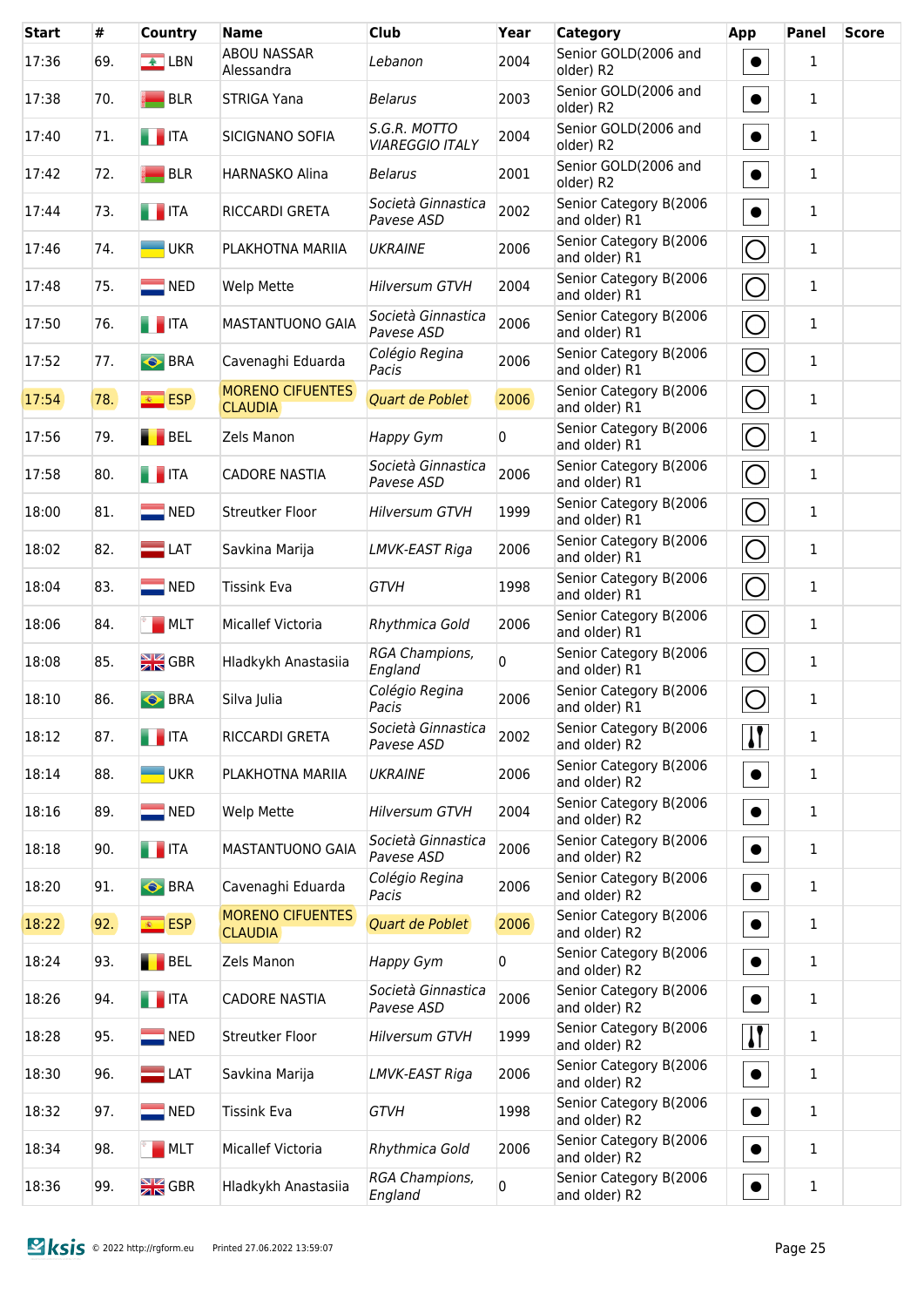| <b>Start</b> | #    | Country      | <b>Name</b> | Club                    | Year | <b>Category</b>                         | App | Panel | <b>Score</b> |
|--------------|------|--------------|-------------|-------------------------|------|-----------------------------------------|-----|-------|--------------|
| 18:38        | 100. | <b>S</b> BRA | Silva Iulia | Colégio Regina<br>Pacis | 2006 | Senior Category B(2006<br>and older) R2 |     |       |              |

Prebenjamin(2014-2015) / Benjamin(2014-2013) / Alevin(2013-2012-2011) / Infantil(2011-2010-2009) / Senior(2006 and older) / Junior(2009-2008-2007)

#### **2022/07/03 08:30**

| <b>Start</b> | #            | <b>Country</b>                              | <b>Name</b>                                                                                                                                             | Club                                         | Year           | <b>Category</b>             | App                       | Panel        | <b>Score</b> |
|--------------|--------------|---------------------------------------------|---------------------------------------------------------------------------------------------------------------------------------------------------------|----------------------------------------------|----------------|-----------------------------|---------------------------|--------------|--------------|
| 08:30        | 1.           | <u><sup>⊛</sup>FSP</u>                      | <b>CGR FIGUERES</b>                                                                                                                                     | <b>CGR FIGUERES</b>                          | $\overline{0}$ | Prebenjamin(2014-2015) R1   |                           | 1            |              |
| 08:33        | 2.           | <b>B</b> AND                                | Prebenjamin Club<br>Rítmica Serradells                                                                                                                  | Club Rítimca<br>Serradells                   | 0              | Prebenjamin(2014-2015) R1   |                           | 1            |              |
| 08:36        | 3.           | <mark>⊛ ESP</mark>                          | Aliança Prebenjamin                                                                                                                                     | Gimnastica<br>Ritmica Platja<br>dAro Aliança | 0              | Prebenjamin(2014-2015) R1   |                           | 1            |              |
| 08:39        | 4.           | <b>B</b> AND                                | Benjamin Club<br>Rítmica Seradells                                                                                                                      | Club Rítimca<br><b>Serradells</b>            | 0              | Benjamin(2014-2013) R1      |                           | 1            |              |
| 08:42        | 5.           | $\sqrt{2}$ ISR                              | Maccabi Petah Tikva<br>4                                                                                                                                | Maccabi Petah<br>Tikva                       | 0              | Benjamin(2014-2013) R1      |                           | 1            |              |
| 08:45        | 6.           | $\overline{\bullet}$ ISR                    | Maccabi Petah Tikva<br>5                                                                                                                                | Maccabi Petah<br>Tikva                       | 0              | Benjamin(2014-2013) R1      |                           | 1            |              |
| 08:48        | 7.           | $\Box$ UAE                                  | DuGym Angels<br>Waszek Rebecca,<br>Umut Erin, Vega<br>Carlota, Karacagil<br>Damla, El Nahas Talia                                                       | DuGym Angels                                 | 0              | Benjamin(2014-2013) R1      |                           | 1            |              |
| 08:51        | 8.           | <b>ESP</b><br>$\overline{\mathbf{R}^{(1)}}$ | <b>CGR FIGUERES KUKIS</b>                                                                                                                               | <b>CGR FIGUERES</b>                          | $\overline{0}$ | Benjamin(2014-2013) R1      |                           | 1            |              |
| 08:54        | 9.           | $\overline{\bullet}$ ISR                    | Maccabi Petah Tikva<br>6                                                                                                                                | Maccabi Petah<br>Tikva                       | 0              | Benjamin(2014-2013) R1      |                           | 1            |              |
| 08:57        | 10.          | $\overline{\bullet}$ ISR                    | Maccabi Petah Tikva<br>4(1)                                                                                                                             | Maccabi Petah<br>Tikva                       | 0              | Alevin(2013-2012-2011) R1   | $\overline{\mathbf{?}}$   | 1            |              |
| 09:00        | $ 11\rangle$ | <sup>®</sup> ESP                            | <b>ALEVIN</b>                                                                                                                                           | Quart de Poblet 0                            |                | Alevin(2013-2012-2011) R1   | $\mathbf{?}$              | 1            |              |
| 09:03        | 12.          | BEL                                         | Happy Gym Hopes                                                                                                                                         | Happy Gym                                    | 0              | Alevin(2013-2012-2011) R1   | $\boldsymbol{\mathsf{?}}$ | 1            |              |
| 09:06        | 13.          | $\sqrt{2}$ ISR                              | Maccabi Petah Tikva<br>4(2)                                                                                                                             | Maccabi Petah<br>Tikva                       | 0              | Alevin(2013-2012-2011) R1   | $\overline{\mathbf{?}}$   | 1            |              |
| 09:09        | 14.          | <mark>⊛ ESP</mark>                          | <b>CGR FIGUERES</b>                                                                                                                                     | <b>CGR FIGUERES</b>                          | 0              | Alevin(2013-2012-2011) R1   | $\boldsymbol{\mathsf{?}}$ | 1            |              |
| 09:12        | 15.          | <b>B</b> AND                                | Infantil Club Rítmica<br>Serradells                                                                                                                     | Club Rítimca<br>Serradells                   | 0              | Infantil(2011-2010-2009) R1 | $\overline{\mathbf{?}}$   | 1            |              |
| 09:15        | 16.          | <b>FRA</b>                                  | <b>RIVIERA</b><br>lauwers margot,<br>Alvarez Maeva,<br>occaso mercan<br>amarys, abdenebi<br>selma, Bouteille<br>Thiely Lou Ann,<br>massie mion juliette | Grimaud                                      | 0              | Senior(2006 and older) R1   | $3\%2$                    | $\mathbf{1}$ |              |
| 09:18        | 17.          | <b>FRA</b>                                  | Gym Passion 13<br>Marseille                                                                                                                             | Gym Passion 13 $\vert$ 0<br>Marseille        |                | Senior(2006 and older) R1   | 5O                        | 1            |              |
| 09:21        | 18.          | $\blacksquare$ NED                          | <b>GTVH</b><br>De Graaf Lisa,<br>Holwerda Mieke,<br>Streutker Floor, Welp<br>Mette, Houtman<br>Eline, Tissink Eva                                       | <b>GTVH</b>                                  | 0              | Junior(2009-2008-2007) R1   | $5 \bullet$               | $\mathbf{1}$ |              |
| 09:24        | 19.          | $\sqrt{2}$ ISR                              | <b>ALE RAANANA</b>                                                                                                                                      | ale raanana                                  | 0              | Junior(2009-2008-2007) R1   | 5 <sub>o</sub>            | 1            |              |
| 09:27        | 20.          | <b>B</b> AND                                | Junior Club Rítmica<br>Serradells                                                                                                                       | Club Rítimca<br>Serradells                   | 0              | Junior(2009-2008-2007) R1   | $5 \bullet$               | 1            |              |

# Rotation 11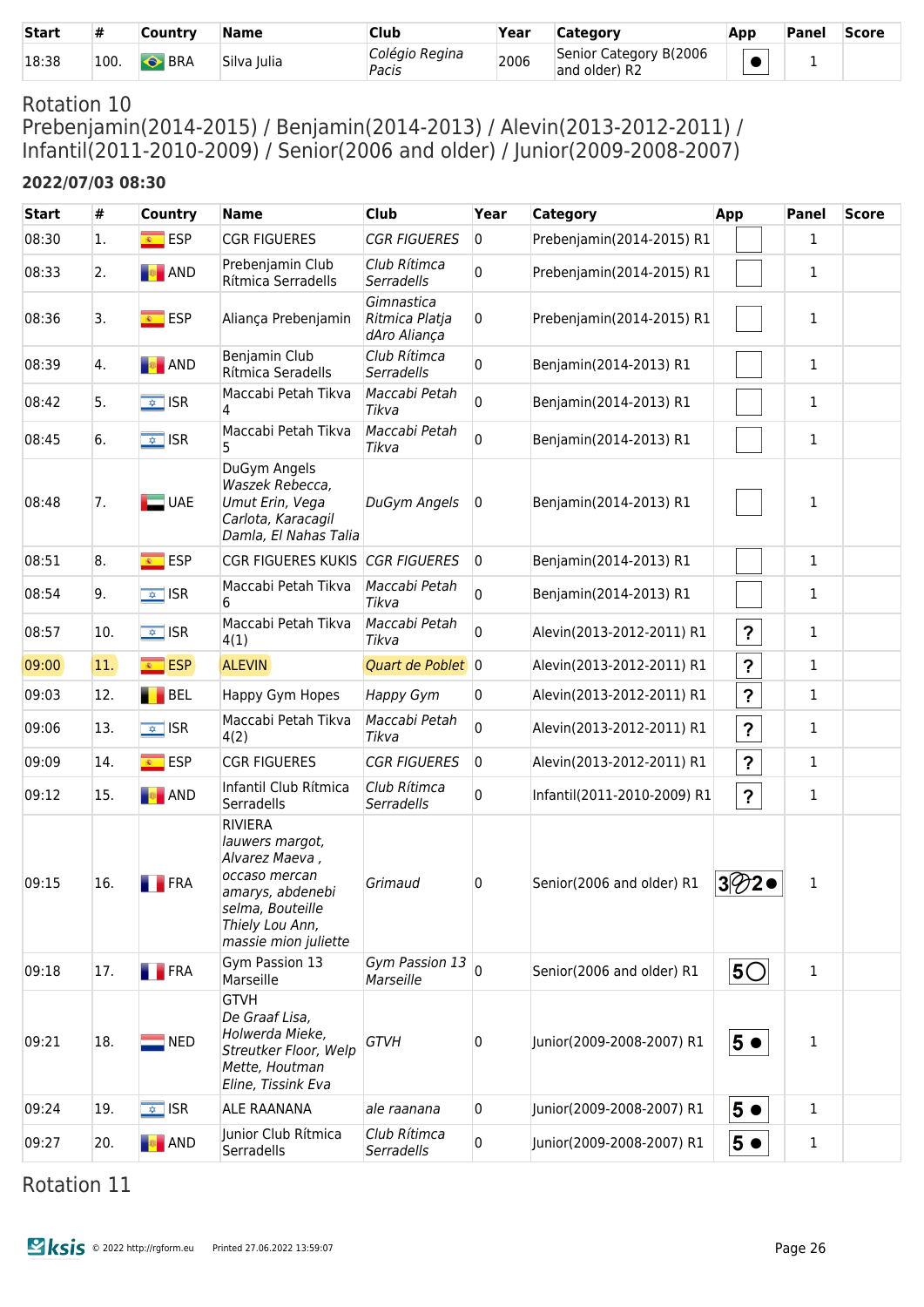## Senior Category B(2006 and older) / Junior Category A(2009-2007) / Senior GOLD(2006 and older)

## **2022/07/03 10:00**

| <b>Start</b> | #   | <b>Country</b>           | <b>Name</b>                               | Club                                   | Year | Category                                | App                                  | <b>Panel</b> | <b>Score</b> |
|--------------|-----|--------------------------|-------------------------------------------|----------------------------------------|------|-----------------------------------------|--------------------------------------|--------------|--------------|
| 10:00        | 1.  | $\blacksquare$ ITA       | RICCARDI GRETA                            | Società Ginnastica<br>Pavese ASD       | 2002 | Senior Category B(2006<br>and older) R3 | $\lvert \mathcal{D} \rvert$          | 1            |              |
| 10:02        | 2.  | <b>UKR</b>               | PLAKHOTNA MARIIA                          | <b>UKRAINE</b>                         | 2006 | Senior Category B(2006<br>and older) R3 | $\mathbf{I}$                         | 1            |              |
| 10:04        | 3.  | $\blacksquare$ NED       | Welp Mette                                | <b>Hilversum GTVH</b>                  | 2004 | Senior Category B(2006<br>and older) R3 | $\mathbf{I}$                         | 1            |              |
| 10:06        | 4.  | <b>THEFT</b>             | MASTANTUONO GAIA                          | Società Ginnastica<br>Pavese ASD       | 2006 | Senior Category B(2006<br>and older) R3 | $\mathbf{I}$                         | 1            |              |
| 10:08        | 5.  | <b>BRA</b>               | Cavenaghi Eduarda                         | Colégio Regina<br>Pacis                | 2006 | Senior Category B(2006<br>and older) R3 | $\overline{\mathbf{I}^{\mathsf{r}}}$ | 1            |              |
| 10:10        | 6.  | <sup>⊗</sup> ESP         | <b>MORENO CIFUENTES</b><br><b>CLAUDIA</b> | Quart de Poblet                        | 2006 | Senior Category B(2006<br>and older) R3 | $\mathbf{I}$                         | 1            |              |
| 10:12        | 7.  | BEL                      | Zels Manon                                | Happy Gym                              | 0    | Senior Category B(2006<br>and older) R3 | $\mathbf{I}$                         | 1            |              |
| 10:14        | 8.  | <b>THE ITA</b>           | <b>CADORE NASTIA</b>                      | Società Ginnastica<br>Pavese ASD       | 2006 | Senior Category B(2006<br>and older) R3 | $\lvert \mathcal{D} \rvert$          | 1            |              |
| 10:16        | 9.  | $\blacksquare$ NED       | Streutker Floor                           | <b>Hilversum GTVH</b>                  | 1999 | Senior Category B(2006<br>and older) R3 | $ \mathcal{D} $                      | 1            |              |
| 10:18        | 10. | $\blacksquare$ LAT       | Savkina Marija                            | LMVK-EAST Riga                         | 2006 | Senior Category B(2006<br>and older) R3 | $\mathbf{I}$                         | 1            |              |
| 10:20        | 11. | $\blacksquare$ NED       | <b>Tissink Eva</b>                        | <b>GTVH</b>                            | 1998 | Senior Category B(2006<br>and older) R3 | $\mathbf{I}$                         | 1            |              |
| 10:22        | 12. | MLT                      | <b>Micallef Victoria</b>                  | Rhythmica Gold                         | 2006 | Senior Category B(2006<br>and older) R3 | $\overline{\mathbf{I}^{\mathsf{r}}}$ | 1            |              |
| 10:24        | 13. | $\frac{N}{2N}$ GBR       | Hladkykh Anastasiia                       | RGA Champions,<br>England              | 0    | Senior Category B(2006<br>and older) R3 | $\overline{\mathscr{D}}$             | 1            |              |
| 10:26        | 14. | <b>BRA</b>               | Silva Julia                               | Colégio Regina<br>Pacis                | 2006 | Senior Category B(2006<br>and older) R3 | $\mathbf{I}$                         | 1            |              |
| 10:28        | 15. | $\overline{\bullet}$ ISR | <b>BAR EMMANUELLE</b><br><b>ALBERT</b>    | ale raanana                            | 2007 | Junior Category<br>A(2009-2007) R3      | $\mathbf{I}$                         | 1            |              |
| 10:30        | 16. | <b>UKR</b>               | Yurina Nadiia                             | SC "Fiesta"<br>Poltava                 | 2008 | Junior Category<br>A(2009-2007) R3      | $\mathbf{I}$                         | 1            |              |
| 10:32        | 17. | BEL                      | Danilov Alisa                             | RG United Belgium 2007                 |      | Junior Category<br>A(2009-2007) R3      | $\mathbf{I}$                         | 1            |              |
| 10:34        | 18. | $\overline{\bullet}$ ISR | YAAKOVYAN NAAMA                           | ale raanana                            | 2008 | Junior Category<br>A(2009-2007) R3      | $\mathbf{I}$                         | 1            |              |
| 10:36        | 19. | $\blacksquare$ ITA       | <b>BADII Chiara</b>                       | S.G.R. MOTTO<br><b>VIAREGGIO ITALY</b> | 2007 | Junior Category<br>A(2009-2007) R3      | $\mathbf{I}$                         | $\mathbf 1$  |              |
| 10:38        | 20. | $\sqrt{\frac{1}{2}}$ ISR | Portnoy Shelly                            | Maccabi Petah-<br>Tikva                | 0    | Junior Category<br>A(2009-2007) R3      | $\mathbf{H}$                         | 1            |              |
| 10:40        | 21. | $\sqrt{2}$ ISR           | PURITZ LAUREEN                            | ale raanana                            | 2007 | Junior Category<br>A(2009-2007) R3      | $\mathbf{H}$                         | 1            |              |
| 10:42        | 22. | $\blacksquare$ LAT       | Gavare Nikole                             | LMVK-EAST Riga                         | 2008 | Junior Category<br>A(2009-2007) R3      | $\mathbf{H}$                         | 1            |              |
| 10:44        | 23. | $\blacksquare$ ITA       | Puosi Chiara                              | S.G.R. MOTTO<br><b>VIAREGGIO ITALY</b> | 2008 | Junior Category<br>A(2009-2007) R3      | $\mathbf{H}$                         | 1            |              |
| 10:46        | 24. | $\blacksquare$ LAT       | Alandarenko Diana                         | LMVK-EAST Riga                         | 2008 | Junior Category<br>A(2009-2007) R3      | $\mathbf{H}$                         | 1            |              |
| 10:48        | 25. | $\sqrt{2}$ ISR           | Shnaider Anat                             | Maccabi Petah<br>Tikva                 | 0    | Junior Category<br>A(2009-2007) R3      | $\mathbf{H}$                         | $\mathbf{1}$ |              |
| 10:50        | 26. | BEL                      | Smyk Iryna                                | Forza Ritmica<br>Belgium               | 2009 | Junior Category<br>A(2009-2007) R3      | $\mathbf{H}$                         | $\mathbf{1}$ |              |
| 10:52        | 27. | <b>BLR</b>               | <b>RECHKINA Alina</b>                     | <b>Belarus</b>                         | 2007 | Junior Category<br>A(2009-2007) R3      | $\mathbf{I}$                         | $\mathbf{1}$ |              |
| 10:54        | 28. | BEL                      | Golovinova Kira                           | Happy Gym                              | 2007 | Junior Category<br>A(2009-2007) R3      | $\mathbf{H}$                         | 1            |              |
| 10:56        | 29. | <b>BEL</b>               | Kanyuka Alice                             | Forza Ritmica<br>Belgium               | 2007 | Junior Category<br>A(2009-2007) R3      | $\mathbf{H}$                         | $\mathbf{1}$ |              |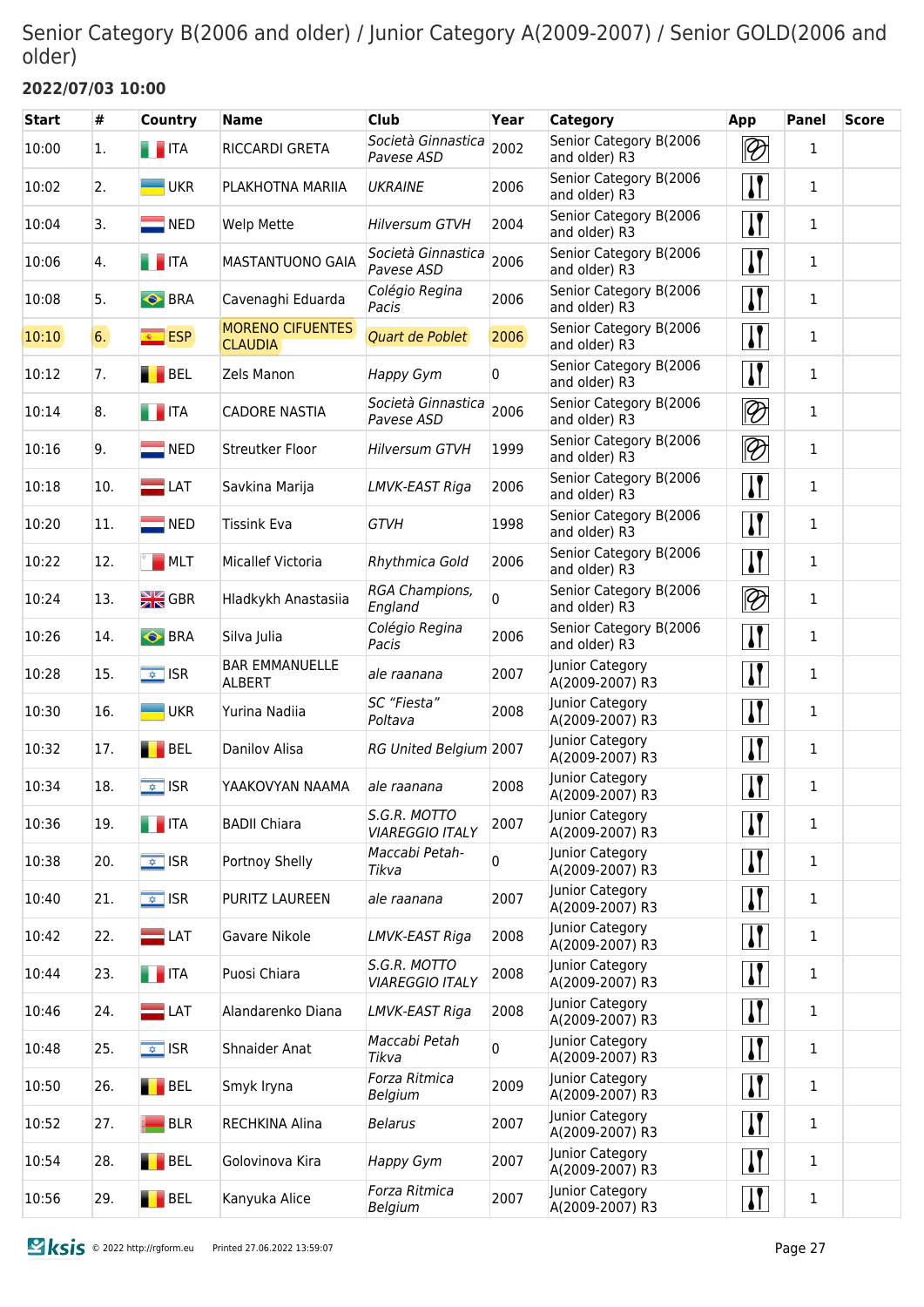| <b>Start</b> | #   | <b>Country</b>           | <b>Name</b>                            | <b>Club</b>                            | Year        | <b>Category</b>                    | App                         | <b>Panel</b> | <b>Score</b> |
|--------------|-----|--------------------------|----------------------------------------|----------------------------------------|-------------|------------------------------------|-----------------------------|--------------|--------------|
| 10:58        | 30. | $\sqrt{\frac{1}{2}}$ ISR | <b>BAR EMMANUELLE</b><br><b>ALBERT</b> | ale raanana                            | 2007        | Junior Category<br>A(2009-2007) R4 | $ \mathcal{D} $             | $\mathbf{1}$ |              |
| 11:00        | 31. | $\blacksquare$ UKR       | Yurina Nadiia                          | SC "Fiesta"<br>Poltava                 | 2008        | Junior Category<br>A(2009-2007) R4 | $ \mathcal{D} $             | $\mathbf{1}$ |              |
| 11:02        | 32. | BEL                      | Danilov Alisa                          | <b>RG United Belgium 2007</b>          |             | Junior Category<br>A(2009-2007) R4 | $ \mathcal{D} $             | $\mathbf 1$  |              |
| 11:04        | 33. | $\sqrt{\frac{1}{2}}$ ISR | YAAKOVYAN NAAMA                        | ale raanana                            | 2008        | Junior Category<br>A(2009-2007) R4 | $ \mathcal{D} $             | $\mathbf 1$  |              |
| 11:06        | 34. | $\blacksquare$ ITA       | <b>BADII Chiara</b>                    | S.G.R. MOTTO<br><b>VIAREGGIO ITALY</b> | 2007        | Junior Category<br>A(2009-2007) R4 | $ \mathcal{D} $             | $\mathbf{1}$ |              |
| 11:08        | 35. | $\sqrt{2}$ ISR           | Portnoy Shelly                         | Maccabi Petah-<br>Tikva                | $\mathbf 0$ | Junior Category<br>A(2009-2007) R4 | $ \mathcal{D} $             | $\mathbf 1$  |              |
| 11:10        | 36. | $\sqrt{2}$ ISR           | PURITZ LAUREEN                         | ale raanana                            | 2007        | Junior Category<br>A(2009-2007) R4 | $ \mathcal{D} $             | 1            |              |
| 11:12        | 37. | $\Box$ LAT               | Gavare Nikole                          | LMVK-EAST Riga                         | 2008        | Junior Category<br>A(2009-2007) R4 | $ \mathcal{D} $             | 1            |              |
| 11:14        | 38. | $\blacksquare$ ITA       | Puosi Chiara                           | S.G.R. MOTTO<br><b>VIAREGGIO ITALY</b> | 2008        | Junior Category<br>A(2009-2007) R4 | $ \mathcal{D} $             | 1            |              |
| 11:16        | 39. | $\blacksquare$ LAT       | Alandarenko Diana                      | LMVK-EAST Riga                         | 2008        | Junior Category<br>A(2009-2007) R4 | $ \mathcal{D} $             | $\mathbf{1}$ |              |
| 11:18        | 40. | $\sqrt{2}$ ISR           | <b>Shnaider Anat</b>                   | Maccabi Petah<br>Tikva                 | $\mathbf 0$ | Junior Category<br>A(2009-2007) R4 | $ \mathcal{D} $             | $\mathbf{1}$ |              |
| 11:20        | 41. | <b>BEL</b>               | Smyk Iryna                             | Forza Ritmica<br>Belgium               | 2009        | Junior Category<br>A(2009-2007) R4 | $\lvert \mathcal{D} \rvert$ | $\mathbf{1}$ |              |
| 11:22        | 42. | <b>BLR</b>               | RECHKINA Alina                         | <b>Belarus</b>                         | 2007        | Junior Category<br>A(2009-2007) R4 | $\lvert \mathcal{D} \rvert$ | $\mathbf{1}$ |              |
| 11:24        | 43. | BEL                      | Golovinova Kira                        | Happy Gym                              | 2007        | Junior Category<br>A(2009-2007) R4 | $ \mathcal{D} $             | 1            |              |
| 11:26        | 44. | BEL                      | Kanyuka Alice                          | Forza Ritmica<br>Belgium               | 2007        | Junior Category<br>A(2009-2007) R4 | $ \mathcal{D} $             | 1            |              |
| 11:28        | 45. | <b>BEL</b>               | Miteva Elena                           | RG United Belgium 2006                 |             | Senior GOLD(2006 and<br>older) R3  | $\mathbf{I}$                | 1            |              |
| 11:30        | 46. | $\blacksquare$ NED       | Holwerda Mieke                         | <b>Hilversum GTVH</b>                  | 1999        | Senior GOLD(2006 and<br>older) R3  | $\mathbf{I}$                | 1            |              |
| 11:32        | 47. | BEL                      | Demidova Lianna                        | RG United Belgium 2006                 |             | Senior GOLD(2006 and<br>older) R3  | $\mathbf{I}$                | 1            |              |
| 11:34        | 48. | $\sqrt{\frac{1}{2}}$ ISR | <b>BASIN NAVA</b>                      | ale raanana                            | 2005        | Senior GOLD(2006 and<br>older) R3  | $\mathbf{H}$                | 1            |              |
| 11:36        | 49. | <b>S</b> BRA             | <b>Herkenhoff Nicole</b><br>Napoli     | Colégio Regina<br>Pacis                | 1993        | Senior GOLD(2006 and<br>older) R3  | $\mathbf{H}$                | 1            |              |
| 11:38        | 50. | $\sqrt{\frac{1}{2}}$ ISR | <b>AGAMI Bar</b>                       | ale raanana                            | 2006        | Senior GOLD(2006 and<br>older) R3  | $\mathbf{H}$                | 1            |              |
| 11:40        | 51. | <b>BLR</b>               | <b>TKATCHEVA Darya</b>                 | <b>Belarus</b>                         | 2004        | Senior GOLD(2006 and<br>older) R3  | $\mathbf{H}$                | $\mathbf{1}$ |              |
| 11:42        | 52. | $\triangle$ LBN          | <b>ABOU NASSAR</b><br>Alessandra       | Lebanon                                | 2004        | Senior GOLD(2006 and<br>older) R3  | <u> }</u>                   | $\mathbf{1}$ |              |
| 11:44        | 53. | <b>BLR</b>               | STRIGA Yana                            | <b>Belarus</b>                         | 2003        | Senior GOLD(2006 and<br>older) R3  | <u> }</u>                   | $\mathbf{1}$ |              |
| 11:46        | 54. | <b>THE ITA</b>           | SICIGNANO SOFIA                        | S.G.R. MOTTO<br><b>VIAREGGIO ITALY</b> | 2004        | Senior GOLD(2006 and<br>older) R3  | $\mathbf{H}$                | $\mathbf{1}$ |              |
| 11:48        | 55. | <b>BLR</b>               | HARNASKO Alina                         | <b>Belarus</b>                         | 2001        | Senior GOLD(2006 and<br>older) R3  | $\mathbf{H}$                | 1            |              |
| 11:50        | 56. | BEL                      | Miteva Elena                           | RG United Belgium 2006                 |             | Senior GOLD(2006 and<br>older) R4  | $\lvert \mathcal{D} \rvert$ | 1            |              |
| 11:52        | 57. | $\blacksquare$ NED       | Holwerda Mieke                         | <b>Hilversum GTVH</b>                  | 1999        | Senior GOLD(2006 and<br>older) R4  | $ \mathcal{D} $             | 1            |              |
| 11:54        | 58. | BEL                      | Demidova Lianna                        | RG United Belgium 2006                 |             | Senior GOLD(2006 and<br>older) R4  | $ \mathcal{D} $             | 1            |              |
| 11:56        | 59. | $\overline{\bullet}$ ISR | <b>BASIN NAVA</b>                      | ale raanana                            | 2005        | Senior GOLD(2006 and<br>older) R4  | $\lvert \mathcal{D} \rvert$ | 1            |              |
| 11:58        | 60. | <b>S</b> BRA             | Herkenhoff Nicole<br>Napoli            | Colégio Regina<br>Pacis                | 1993        | Senior GOLD(2006 and<br>older) R4  | $ \mathcal{D} $             | $\mathbf{1}$ |              |